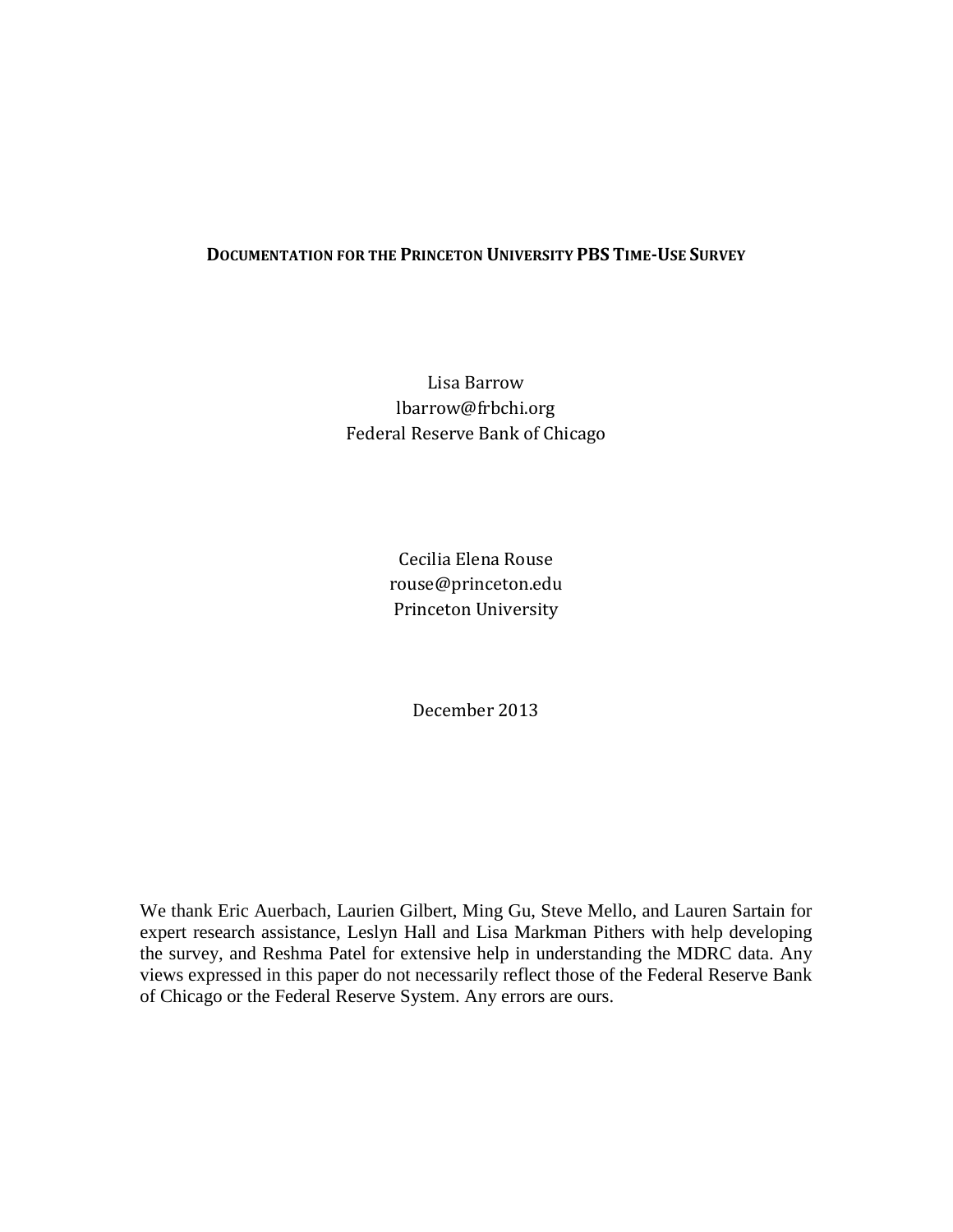The MDRC study of performance-based scholarships (PBS) is designed to assess whether providing scholarships with explicit incentives (e.g., maintaining a particular grade-point average while enrolling for a minimum number of credits) increases the academic performance and persistence of college students. A critical question that remains is *why* the scholarships would generate such improvements. Given that course grades presumably reflect better understanding of the course content and that enrolling for more credits requires more time for studies, a key mechanism by which performance-based scholarships should improve student outcomes is by increasing their effort while in school.

The objective of the Princeton Time-Use Survey addition to the MDRC PBS study is to test whether the incentives built into the scholarships induce students to exert more effort in their studies. As such, the hypothesis to be tested is whether students randomly assigned to receive a PBS are observed spending more time in activities that would improve their academic outcomes (e.g., attending class, studying) and spending less time in activities that would detract from their academics (e.g., working, socializing with friends). We do so by asking participants in the MDRC study about their time use over a specified period of time. In this survey documentation, we provide details about sample selection and administration, response rates on the survey, and content of the time-use survey.

# Experimental Design and Participants

In order to identify the impacts of PBSs on academic outcomes, as well as how students spend their time, the study relies on comparisons of students who

1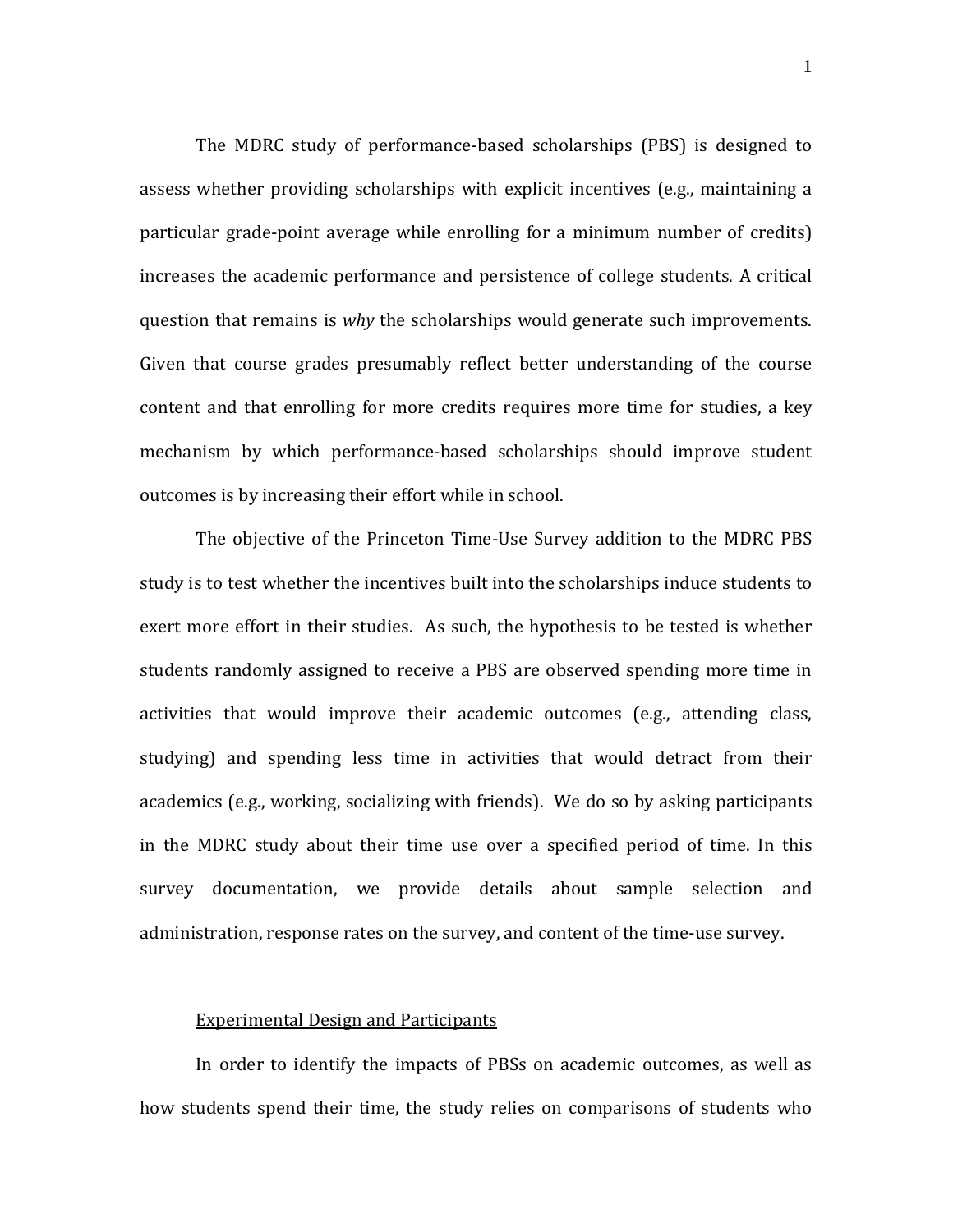were randomly assigned to program and control groups. Students in the program groups in New York City and California were eligible to receive incentive payments upon meeting designated benchmarks. Tables 1a and 1b outline the incentive payments and benchmarks offered to students in the program group.

Table 1a. Structure of the New York Program

| <b>Benchmark</b>                                                           | <b>Incentive Payment</b> |
|----------------------------------------------------------------------------|--------------------------|
| Register for six credits                                                   | \$200                    |
| Enrolled at mid-semester                                                   | \$450                    |
| Final grade of a C or better in at least six credits                       | \$650                    |
| Possible scholarship: \$1300 per semester for two semesters (\$2600 total) |                          |

Notes. So as not to discourage students mid-semester, if a student missed the mid-semester payment it could be recouped at the end of the semester if the final requirement was met. Students were eligible for the same incentive payments for a second semester independent of having met any of the first semester benchmarks.

| Scholarship    | Total   | Performance | Fall 2009<br>Duration |         |       | Spring  | Fall 2010 |       | Spring  |
|----------------|---------|-------------|-----------------------|---------|-------|---------|-----------|-------|---------|
| Type           | Value   | Based?      |                       | Initial | Final | 2010    | Initial   | Final | 2011    |
|                | \$1,000 | No          | 1 term                | \$1,000 |       |         |           |       |         |
| $\overline{2}$ | \$1,000 | Yes         | 1 term                | \$500   | \$500 |         |           |       |         |
| 3              | \$1,000 | Yes         | 1 year                | \$250   | \$250 | \$500   |           |       |         |
| $\overline{4}$ | \$2,000 | Yes         | 1 year                | \$500   | \$500 | \$1,000 |           |       |         |
| 5              | \$2,000 | Yes         | 2 years               | \$250   | \$250 | \$500   | \$250     | \$250 | \$500   |
| 6              | \$4,000 | Yes         | 2 years               | \$500   | \$500 | \$1,000 | \$500     | \$500 | \$1,000 |

## Table 1b. Structure of the California Program

Source: Ware and Patel (2012). The dates refer to the incentive payouts for the 2009 cohort but the structure is the same for the 2010 cohort. The schedule shown applies to institutions organized around semesters; for institutions organized into quarters the scholarship value is the same in total but the payments are divided into three quarters in the academic year. During fall semesters of eligibility, one-half of the PBS was paid conditional on enrolling for six or more credits at an accredited, degree-granting institution in the U.S., and one-half was paid if the student met the endof-semester benchmark (a final average grade of "C" or better in at least 6 credits). During spring semesters of eligibility, the entire scholarship payment was based on meeting the end-of-semester benchmark.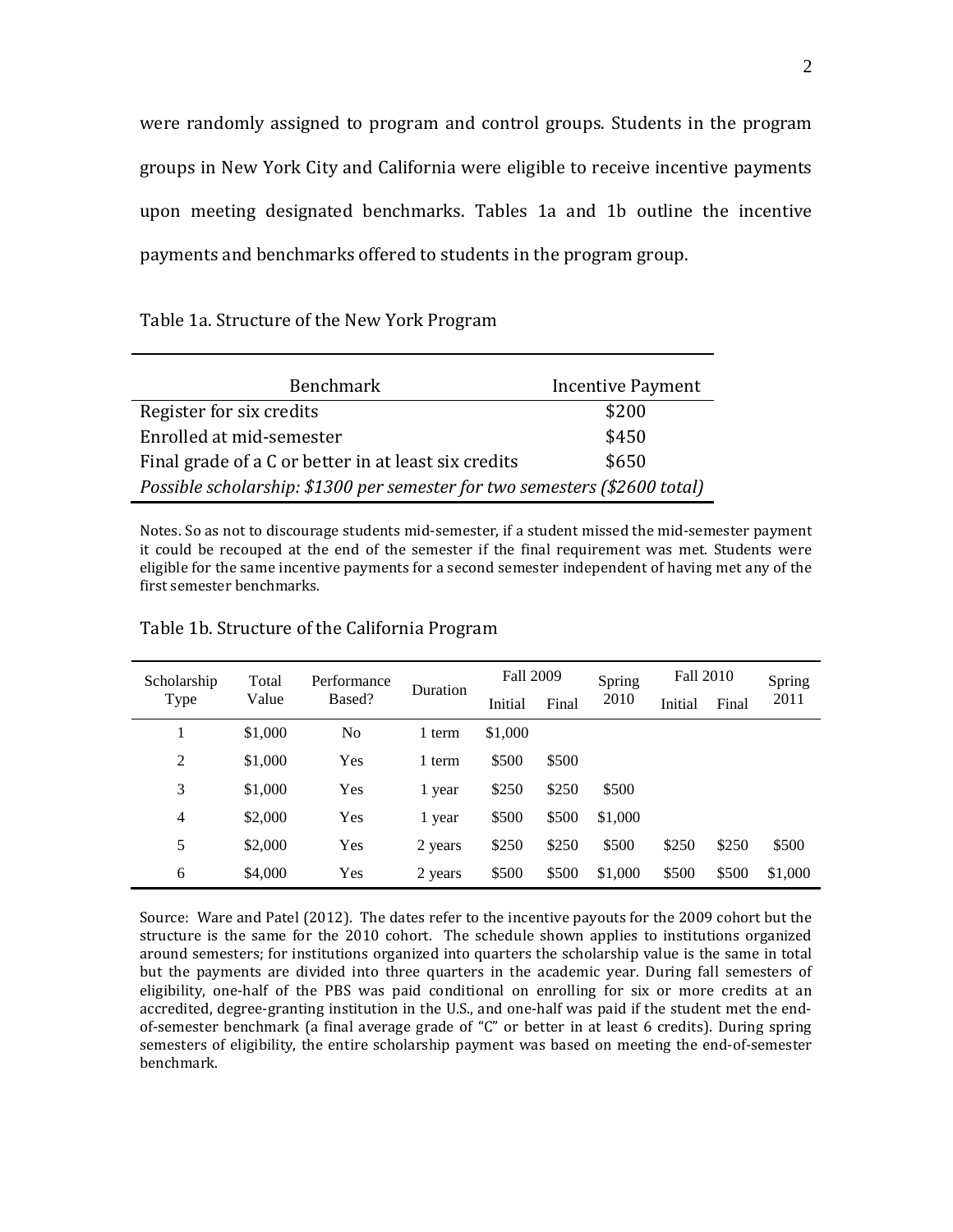The programs in New York City and California targeted different types of students. In NYC, eligible students were aged 22-35, had tested into (and not yet passed) at least one developmental course, were eligible for a federal Pell Grant, enrolled in at least 6 credit or contact hours (at the time of "intake"), and lived away from their parents. The California participants looked more like "traditional" students—they were in their senior year of high school at the time of random assignment—and were selected from participants in "Cash for College" workshops at which attendees were given assistance in completing the Free Application for Federal Student Aid (FAFSA). The California participants also met the low-income eligibility standards based on the Cal Grant income thresholds.

At the time of random assignment, individuals who agreed to participate completed a baseline survey conducted by MDRC. The Princeton Time-Use survey was fielded during the first two program semesters and consisted of two components: non-time-use questions and a time diary. (See Appendix A for a copy of the survey.) The non-time-use sections included questions about employment, postsecondary school enrollment, participant attitudes toward school, and items used to construct non-cognitive indices. We discuss the time diary in further detail below.

## Survey Administration

We surveyed participants, via a web-based survey, 2–4 times over the course of the study. Table 2 shows the survey schedule for each site and cohort; an "X" indicates a survey administration. Our intent was to survey participants in the New York City site a total of four times—midway between the beginning and midterm of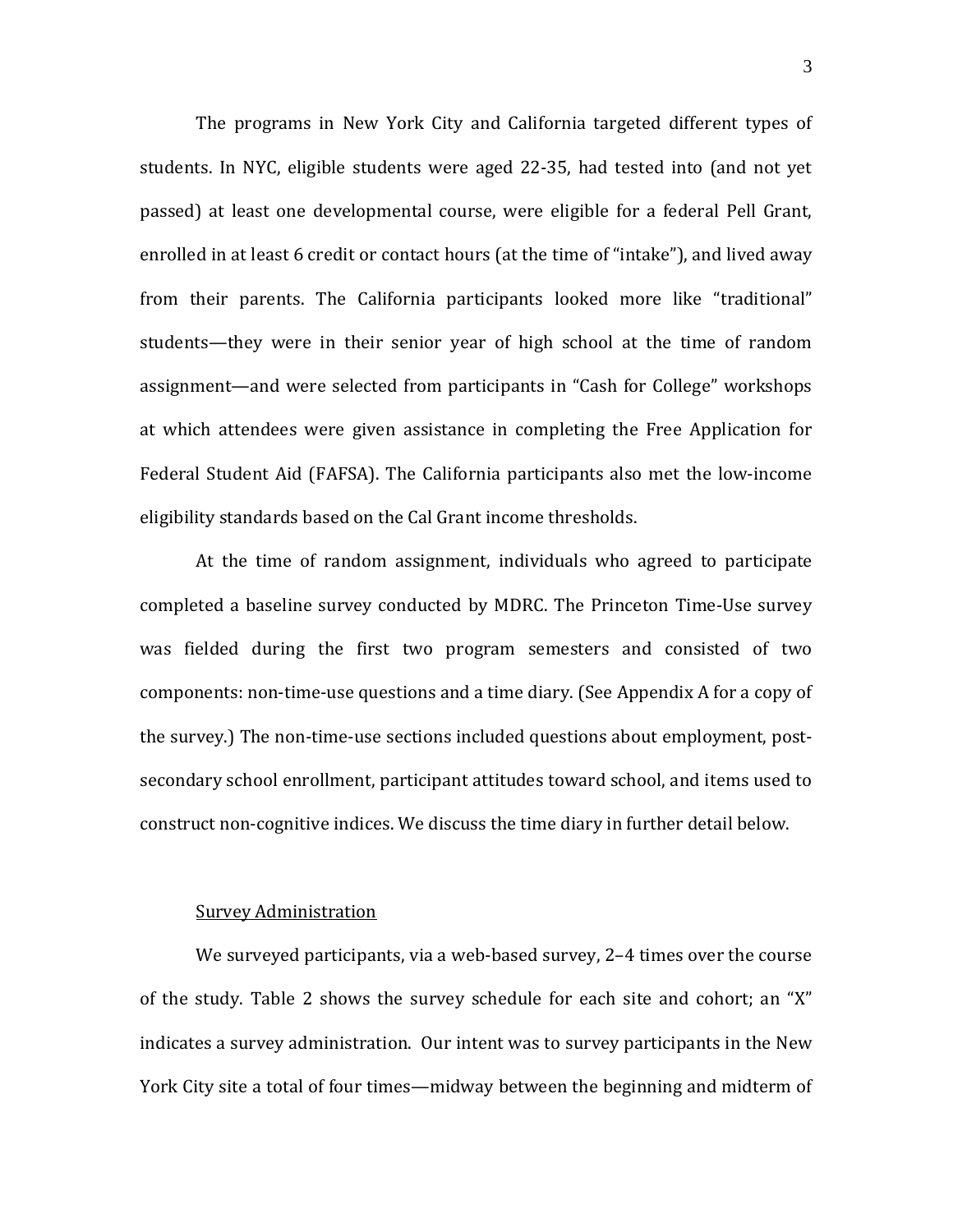the first semester, midway between the midterm and end of first semester, midway between beginning and midterm of the second semester, and midway between midterm and end of second semester.<sup>1</sup> In California we only surveyed the students once in each of the two semesters.

|                                                  | <b>Survey Semester</b> |      |        |      |        |  |
|--------------------------------------------------|------------------------|------|--------|------|--------|--|
| <b>Cohort (Semester of Random</b><br>Assignment) | Spring                 | Fall | Spring | Fall | Spring |  |
|                                                  | 2009                   | 2009 | 2010   | 2010 | 2011   |  |
|                                                  |                        |      |        |      |        |  |
|                                                  | New York               |      |        |      |        |  |
| Cohort 1 (Fall 2008)                             | X                      |      |        |      |        |  |
| Cohort 2 (Spring 2009)                           | X                      | XX   |        |      |        |  |
| Cohort 3 (Fall 2009)                             |                        | XX   | XX     |      |        |  |
|                                                  |                        |      |        |      |        |  |
| California                                       |                        |      |        |      |        |  |
| Cohort 1 (Spring 2009)                           |                        | X    | X      |      |        |  |
| Cohort 2 (Spring 2010)                           |                        |      |        | X    | X      |  |

Table 2: Schedule for Survey Administration

Note: Two Xs indicates that participants were surveyed two times in the semester, while one X indicates only one survey administration that semester.

The protocol for contact and follow through with the participants was as

follows:

- 1. A week before survey administration, we contacted the participants via regular mail (i.e., there was a pre-notification letter informing the participant that he or she will be receiving an invitation to go online and take a short survey.) This also included an incentive check (see below) and the website for the survey access.
- 2. On the day of survey administration (day T), we sent an email with instructions and a link to the website.

<span id="page-4-0"></span> $<sup>1</sup>$  For a variety of reasons we were unable to begin surveying participants until the middle of spring</sup> semester 2009. This means that only cohort 3 was surveyed four times. The first cohort was only surveyed once at the end of their second program semester; cohort 2 was surveyed three times, once at the end of their first program semester (Spring 2009) and twice in Fall 2009.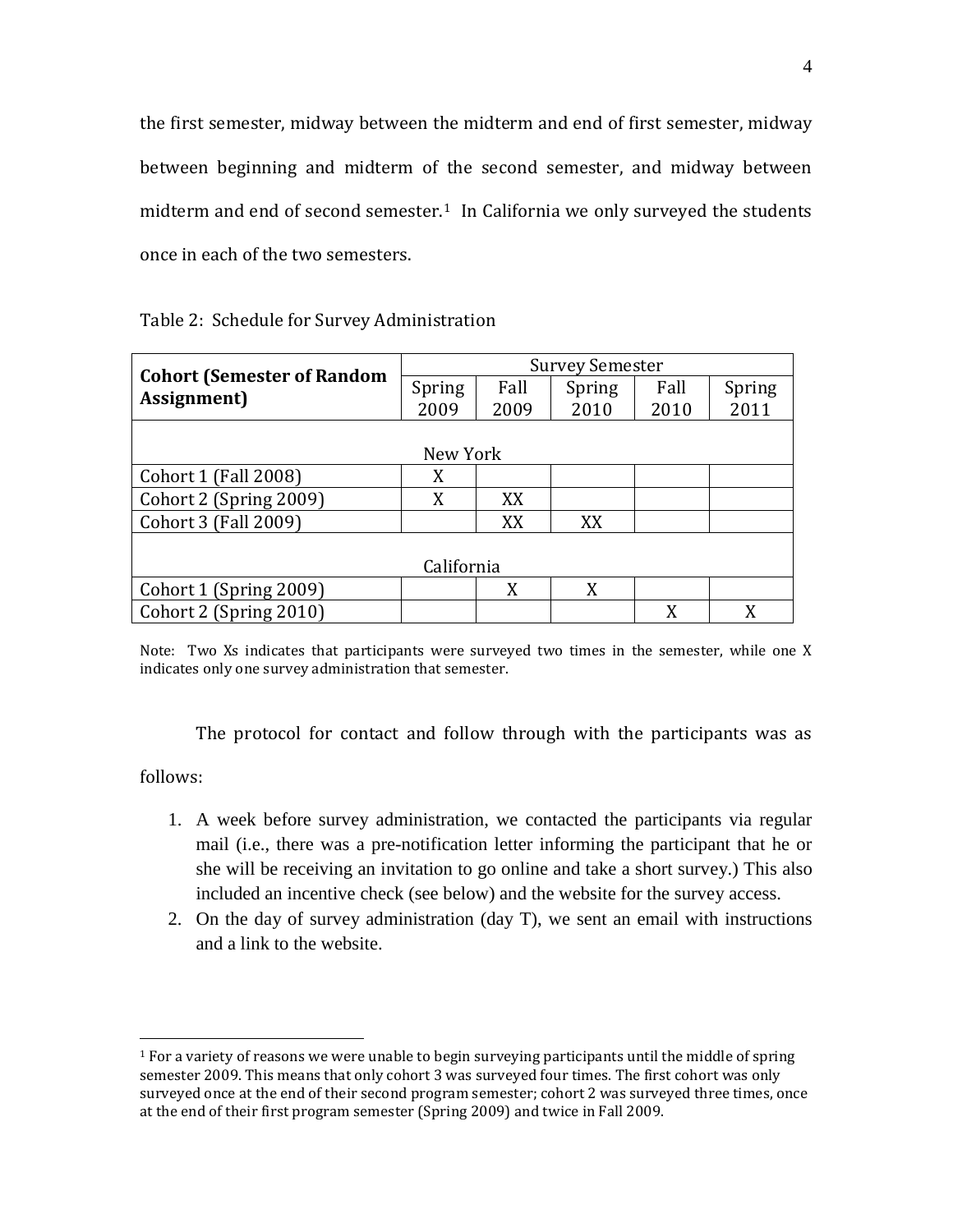- 3. On day T+4, we sent an e-mail notification (this served as both a thank you notification for those who had already participated and a reminder for those who had not).
- 4. On day T+5/T+6, those who had not started the survey 5 or 6 days into the survey administration process were contacted via telephone and reminded to complete the survey.
- 5. On day T+7, we sent a second e-mail notification (once again this served as both a thank you for those who had already participated and a reminder for those who had not).
- 6. On day  $T+10/T+11$ , we made a second and last telephone contact to remind respondents to participate.
- 7. On day T+13, the third and final e-mail was sent.
- 8. On day T+14, the survey administration was closed.

Although we originally proposed closing the survey 14 days after the initial email invitation was sent, the survey website continued to accept surveys up to 21 days after the initial e-mail contact. In order to increase response rates, we offered participants compensation to complete the survey. Specifically, participants were given \$30 for completing the first survey (\$20 was sent with the pre-notification letter and \$10 was offered upon completion of the survey). We also offered them \$35 for the second, \$40 for the third, and \$45 for the final survey; in all cases we split the incentive between an amount that was "pre-paid" and a second amount they received upon completion of the survey. $2$ 

We implemented the surveys in addition to any data collection on the part of MDRC. In the New York City program, MDRC did not implement a follow-up survey but relied exclusively on administrative data to study the impact of the program on educational attainment. In contrast, in California MDRC also surveyed participants

<span id="page-5-0"></span><sup>&</sup>lt;sup>2</sup> In fact, due to an administrative error by the survey contractor, respondents were not offered (or paid) increasing amounts until April 2010; those surveyed before April 2010 were all offered a total of \$30 for completing the survey regardless of how many times we had surveyed them in the past.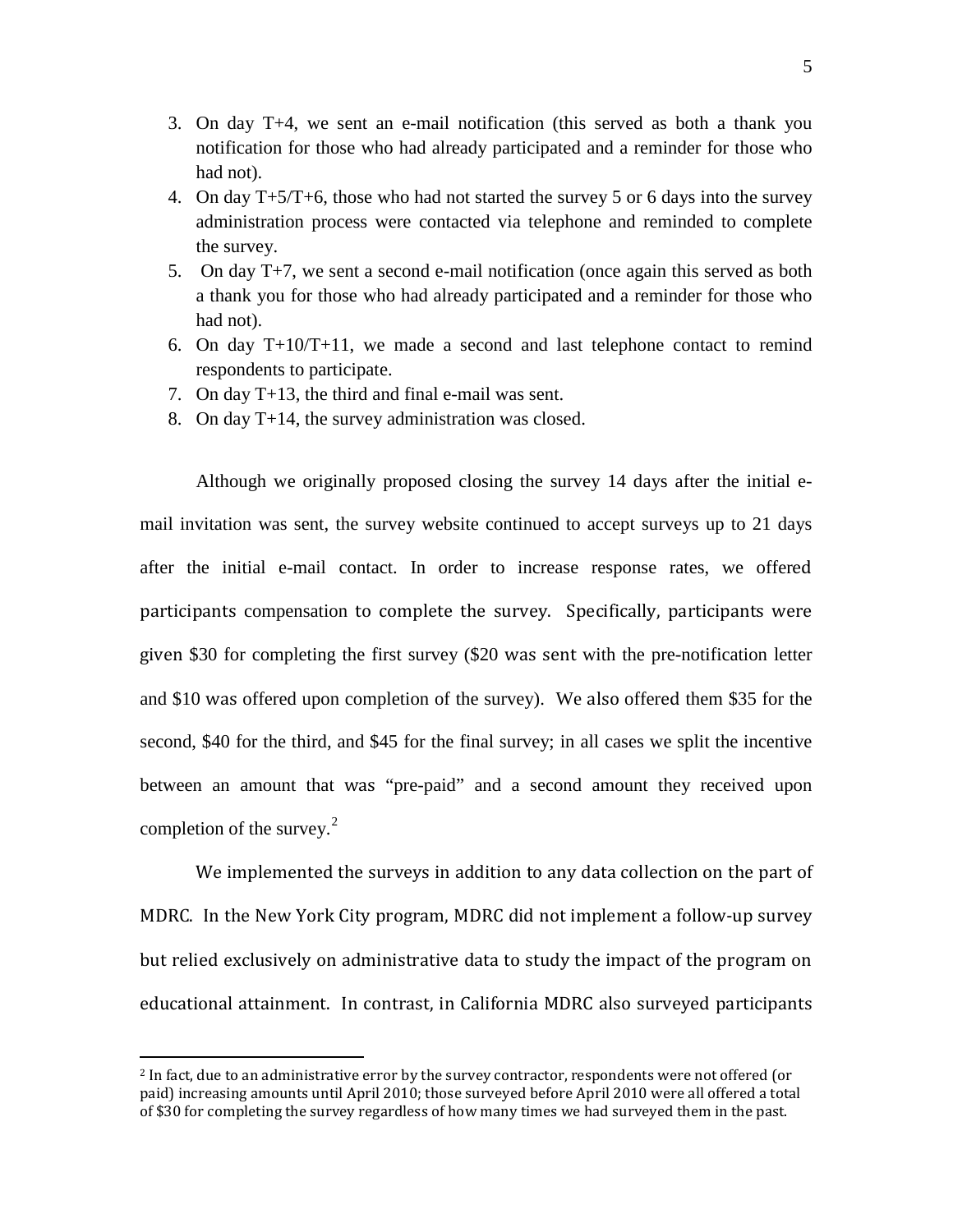during the spring semester. We coordinated with MDRC in order to minimize survey fatigue on the part of participants.

# Survey Response Rates

For our main analysis, we focus on student surveys from the end of students' first program semester (survey round 2). We present information on survey response rates by site in Table 3. For more detailed information on response rates for all survey rounds by site and cohort, see appendix table 1.

We attempted to survey 1,132 study participants in the New York City site and 6,660 study participants in the California site toward the end of their first program semester.[3](#page-6-0) Of these, 640 in NYC and 2,971 in CA reported at least some time diary data. When we limit the sample to only surveys with a full 24 hours of time diary data and fewer than four hours of time with missing/other activity, we are left with 613 respondents in NYC and 2,874 respondents in CA corresponding to 54 and 43 percent of the original number surveyed. [4](#page-6-1)

<span id="page-6-0"></span><sup>&</sup>lt;sup>3</sup> The California sample includes 1500 supplemental control group participants who were randomly selected from MDRCs non-study sample, namely workshop participants who were eligible and willing to participate in the study but who were not randomly selected by MDRC to participate in the study as a program group and who were not randomly selected to be followed as part of the control group. We have verified that the responses by these individuals are neither qualitatively nor statistically different from those of the original control group in the MDRC study.

<span id="page-6-1"></span><sup>4</sup> Due to a survey contractor error, we lose 87 respondents for whom data from the first part of the survey was not saved. Also due to survey contractor error, we unintentionally surveyed members of the first NYC cohorts for a  $5<sup>th</sup>$  survey round (i.e. the semester one year after their random assignment).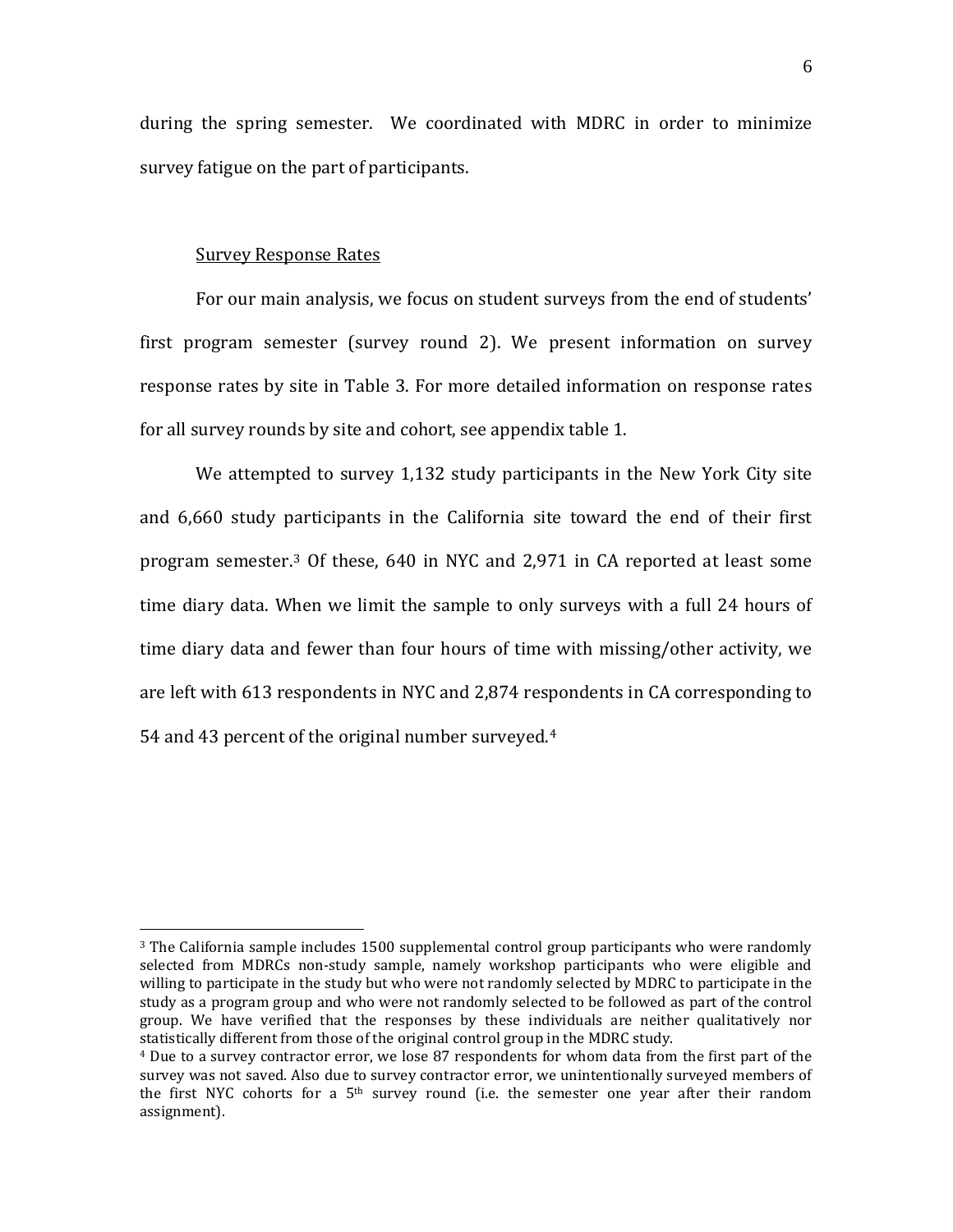|                                      | New York<br>City Sample | California<br>Sample |
|--------------------------------------|-------------------------|----------------------|
| Participants surveyed                | 1,132                   | 6,660                |
| Number of respondents                | 656                     | 2,999                |
| Number with any time diary data      | 640                     | 2,971                |
| Number with complete time diary data | 613                     | 2,874                |
| Response rate                        | 54.1%                   | 43.2%                |

## Table 3. Survey Completion in New York City and California

Notes. Numbers in the table are for the end of first program semester survey round, which is the survey round primarily used for analysis in the main paper. For New York cohort 2, this is the second wave of the survey administration in Spring 2009; for cohort 3 it is the second wave of the survey administration in Fall 2009. For California cohort 1, this is Fall 2009. For California cohort 2 this is Fall 2010. Complete time diary data includes only responses from participants who reported 24 hours of activities, and reported fewer than four hours of time with missing/other activity.

## Time Diary Rationale

We implemented a time diary for which we used the *American Time Use Survey (ATUS)* as a template. The ATUS collects data on time use through a 24 hour "time diary." The respondent is asked to list his or her activities, describe where the activities took place, and with whom.

Focusing on a recent 24 hour period and asking for a time diary has many advantages. First, with more stylized questions in which respondents are asked to report how much time they spent doing a particular activity over a period of time (for example a week), there is a tendency for respondents to over-report socially "acceptable" activities and under-report socially "bad" activities. Second, with more stylized questions asking about a "typical" period of time, respondents often have a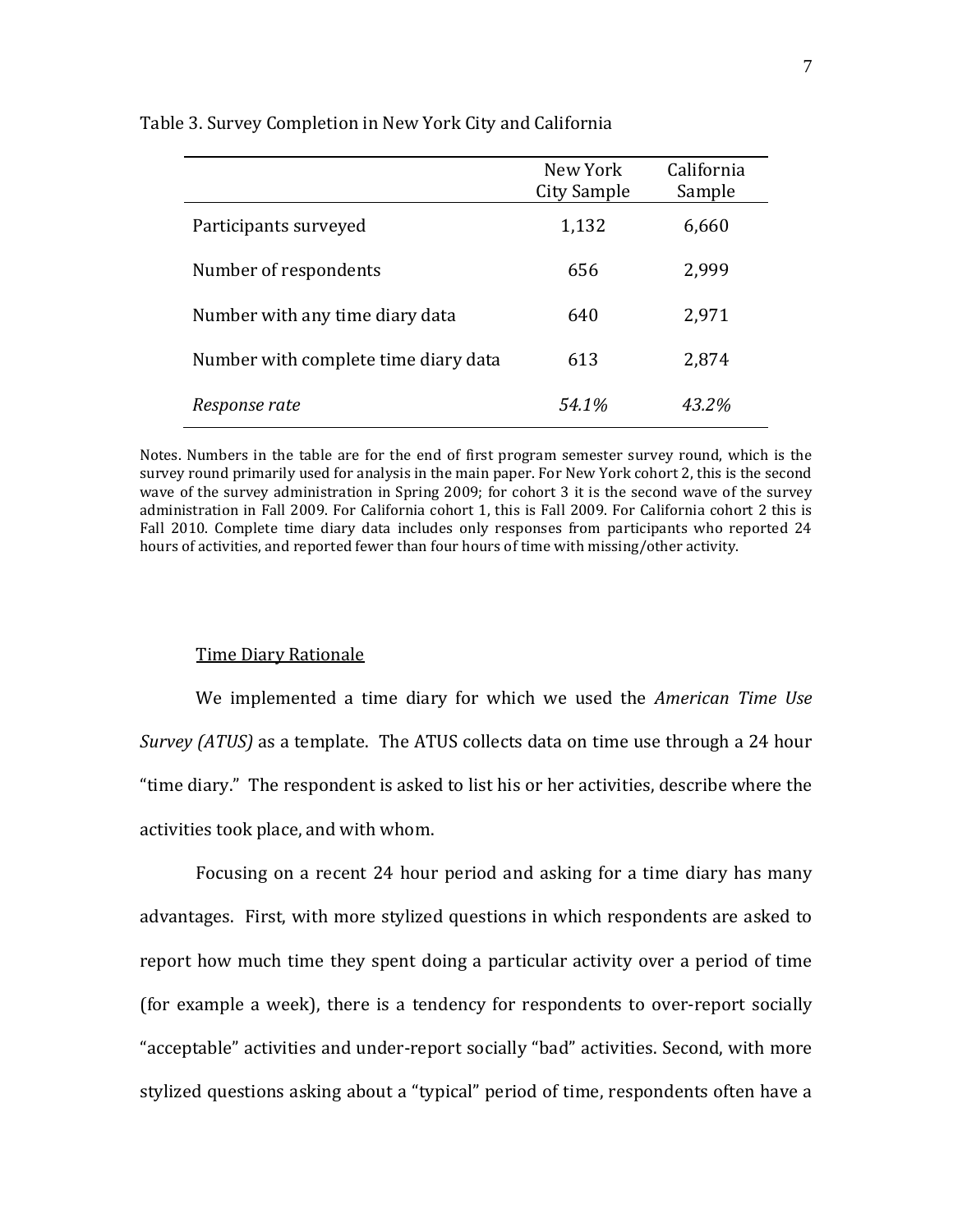difficult time understanding conceptually what a "typical" or "average" week (or day) might be, especially for activities that do not necessarily take place on a regular basis. Third, stylized measures of time use generally do not allow one to capture simultaneous activities (such as studying for an exam while watching TV). Finally, stylized questions must be carefully worded so that respondents understand the types of activities for which he or she is to report time use. This is not to suggest that stylized questions cannot be valid and useful, only that a time diary approach can be extremely valuable by reducing recall bias and internal inconsistencies.

That said, there are also sampling issues inherent in time diary approaches as well. For example, while asking about activities over the past 24 hours may reduce recall bias, it will not eliminate it entirely. This recall bias can be exacerbated when respondents – who are often designated a day of the week on which to report to ensure that across the sample all days of the week are represented – do not complete the survey soon after their designated day (Ver Ploeg et al. 2000 and Hamermesh, Frazis, and Stewart 2005).

With these advantages and disadvantages in mind, in designing our survey we started with the basic structure of the ATUS in the core of the survey, but also included questions about time use over the last 7 days to accommodate those activities that are particularly relevant to students and for which it would be valuable to measure over longer periods (such as time spent studying over the past week). The survey instrument is in Appendix A.

## Reporting Time Use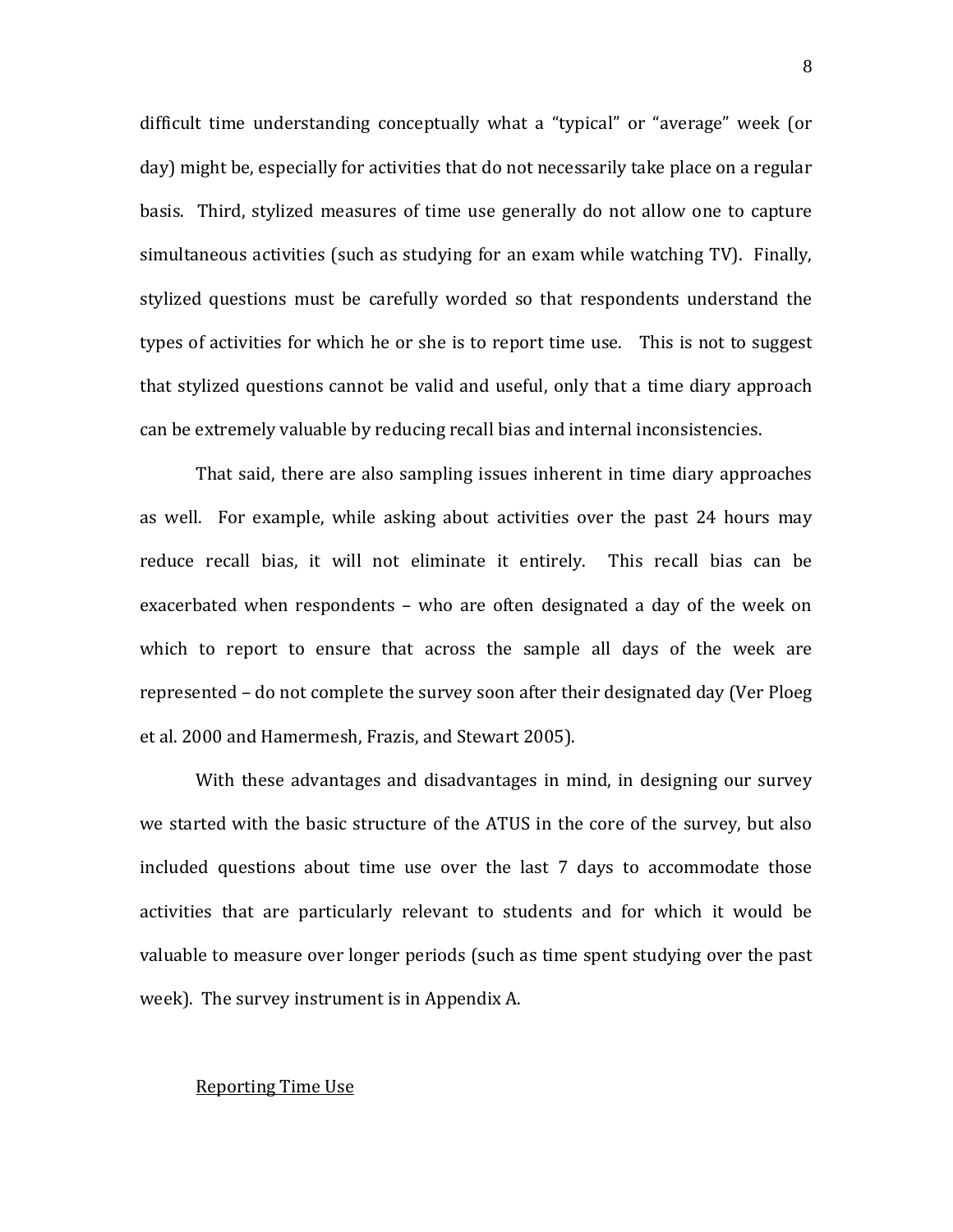We allowed the respondent to enter between 15 minutes and 4 hours for any one activity with the exception of sleeping for which they were allowed to enter up to 8 hours. If the respondent did not enter an activity, he or she was prompted for what he or she did the following hour. Respondents could choose multiple activities within a single reporting timeframe, but they designated one of the activities as the primary activity. Table 4 lists the activity options from which respondents could choose, and it also shows how these activity categories map to larger, more encompassing categories of time (based on the ATUS). In addition to specific activities, participants reported who they were with (e.g., alone, spouse/partner, children), where they were (e.g., home, workplace, coffee shop), and mode of transportation (when applicable).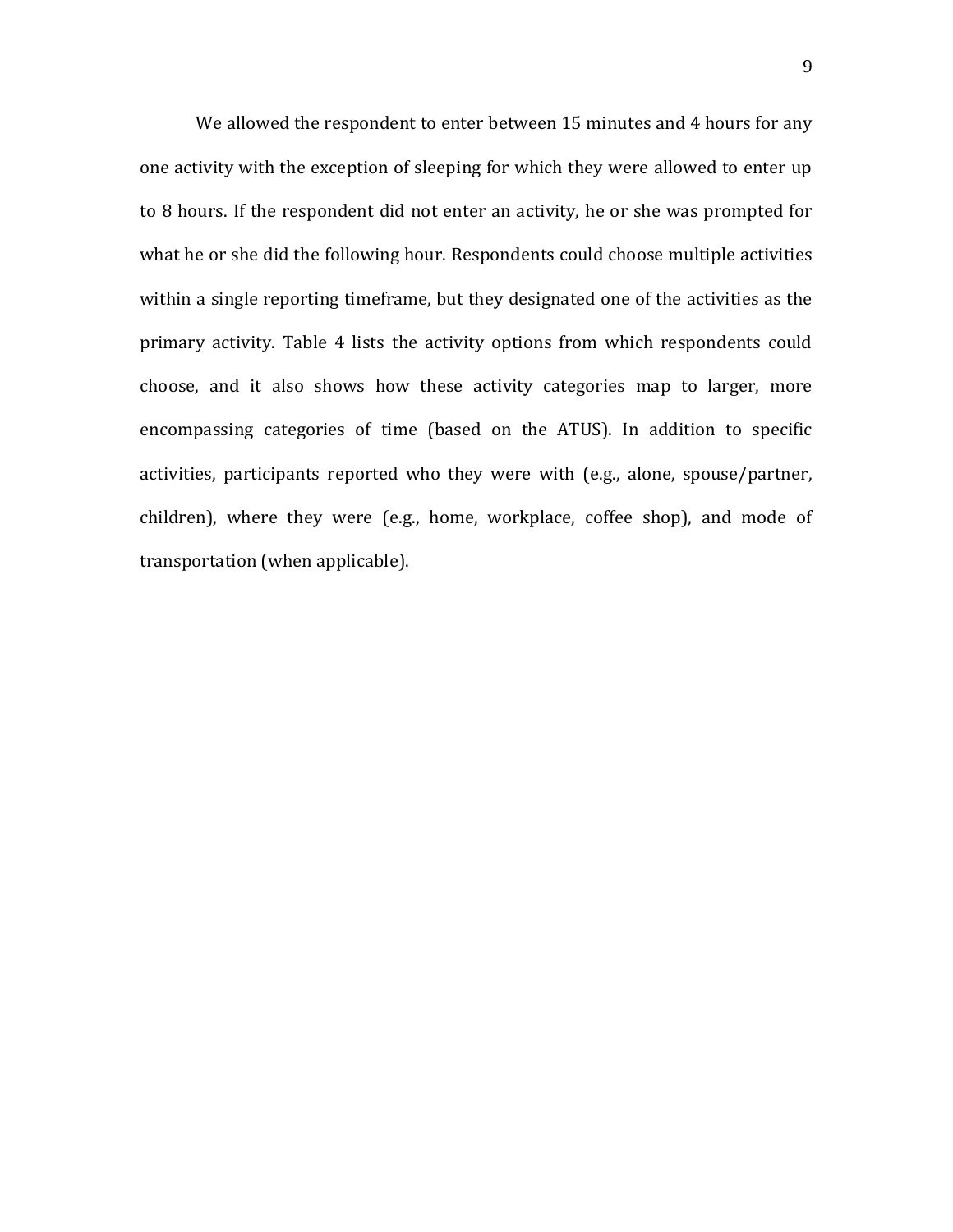|                     | Corresponding ATUS-like |
|---------------------|-------------------------|
| Time Diary Activity | Category                |
| Sleeping            | Personal care           |
| Personal care       |                         |
| Drinking/eating     | Eating and drinking     |

Table 4. Time Use Activity Categories

| <b>Time Diary Activity</b>                                             | Category                                           |  |
|------------------------------------------------------------------------|----------------------------------------------------|--|
| Sleeping                                                               | Personal care                                      |  |
| Personal care                                                          |                                                    |  |
| Drinking/eating                                                        | Eating and drinking                                |  |
| Work and work-related activities                                       | Working and work-related activities                |  |
| Household activities                                                   | Household activities                               |  |
| Attending traditional classes                                          |                                                    |  |
| Participating in online classes                                        |                                                    |  |
| Studying/homework/projects                                             |                                                    |  |
| Preparing for tests                                                    | Educational activities                             |  |
| Extracurricular activities                                             |                                                    |  |
| Meeting with professors or instructors                                 |                                                    |  |
| Registering for class and other administrative<br>school-related tasks |                                                    |  |
| Caring for own children                                                |                                                    |  |
| Caring for someone else                                                | Caring for and helping others                      |  |
| TV, movies, or music                                                   |                                                    |  |
| Computer for leisure                                                   |                                                    |  |
| Time with friends                                                      | Leisure and sports                                 |  |
| Playing sports or exercising                                           |                                                    |  |
| Other leisure activity                                                 |                                                    |  |
| Talking on the phone or texting                                        | Telephone calls, mail, and email                   |  |
| Cultural/educational events                                            |                                                    |  |
| Volunteering or mentoring                                              | Organizational, civic, and religious<br>activities |  |
| Religious or spiritual activity                                        |                                                    |  |
| Commuting to/from work or school                                       | Other                                              |  |
| <b>Other</b>                                                           |                                                    |  |

Some checks on the data were built into the survey. For example, if the respondent did not report eating or drinking during the 24-hour period, we prompted the respondent about the reporting. We also provided a similar probe if the respondent reported being currently enrolled in school but did not report attending class in-person or online. We also dropped respondents from the sample because of data quality concerns (as shown above in Table 3). Namely, we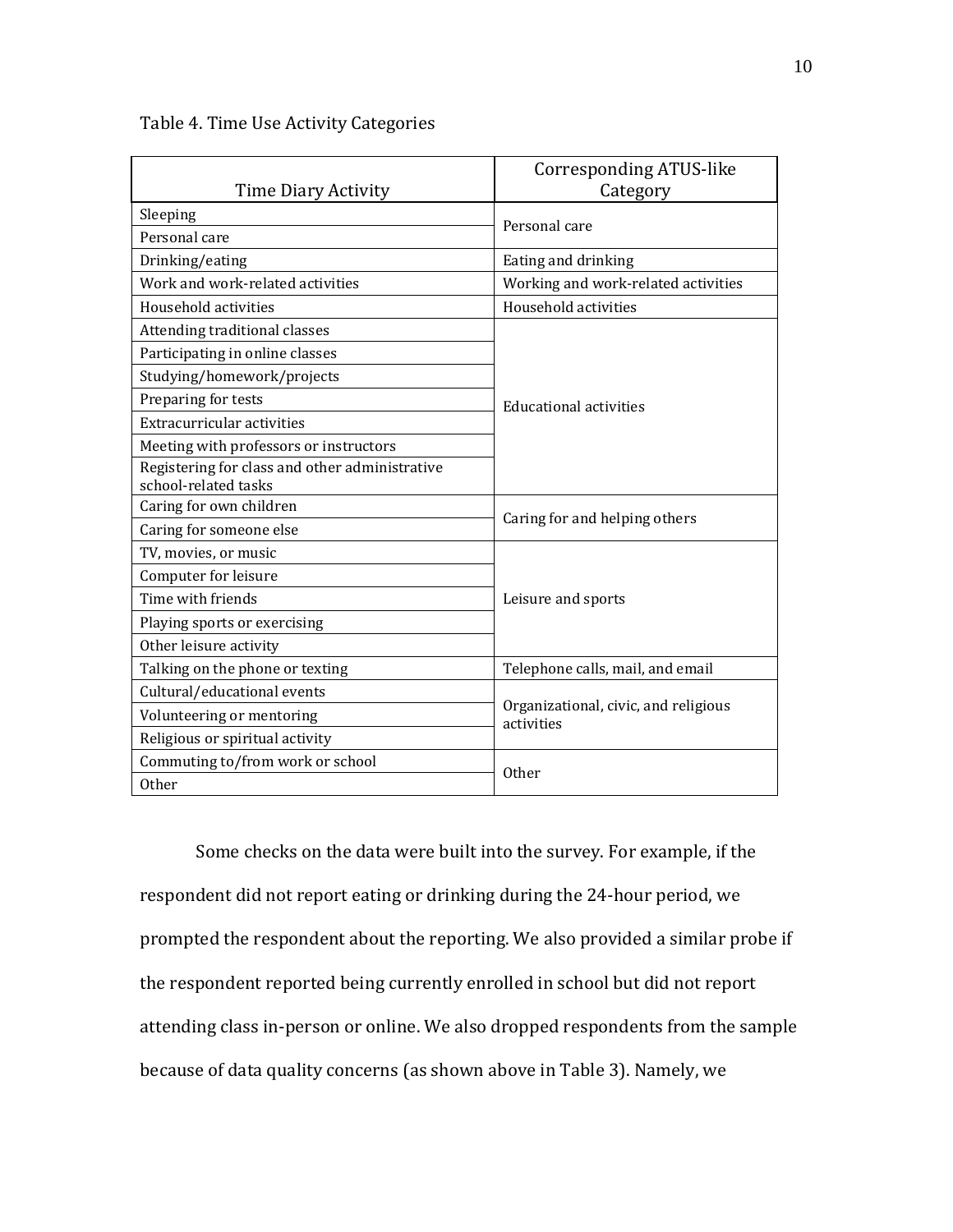constrained the sample to include only complete time diaries with 24 hours reported, and we excluded time diaries with more than 4 hours of missing/other activity reported.

## Definitions and Imputation

A. Race and ethnicity.

For consistency across baseline surveys, MDRC defines Hispanic/Latino and race categories as mutually exclusive. Before 2010, the MDRC baseline survey asked about race and Hispanic/Latino ethnicity in two questions: (1) "Are you Hispanic/Latino?" (Yes, No, or Decline to Answer) and (2) "What is your race? (Mark all that apply)" (White, Black/African American, Asian or Pacific Islander, American Indian or Alaska Native, or Other with space for writing in a response). In 2010, the MDRC baseline survey asked about race and ethnicity in a single question: "What is your race/ethnicity? (Mark all that apply)" (White, Hispanic/Latino, Black/African American, Asian or Pacific Islander, American Indian or Alaskan Native, Other with space for writing in a response, or Decline to Answer). We adopt MDRC's following coding strategy: any respondent who reports Hispanic/Latino is included in the Hispanic category regardless of any other race categories reported. Any respondent who does not report being Hispanic but reports more than one race is included in the multi-racial category. We imputed baseline race categories of Hispanic/Latino, White, Black/African American, Asian, and Multi-Racial where possible based on written responses for respondents choosing race equal to "Other." This affects 1.2 percent of all baseline observations.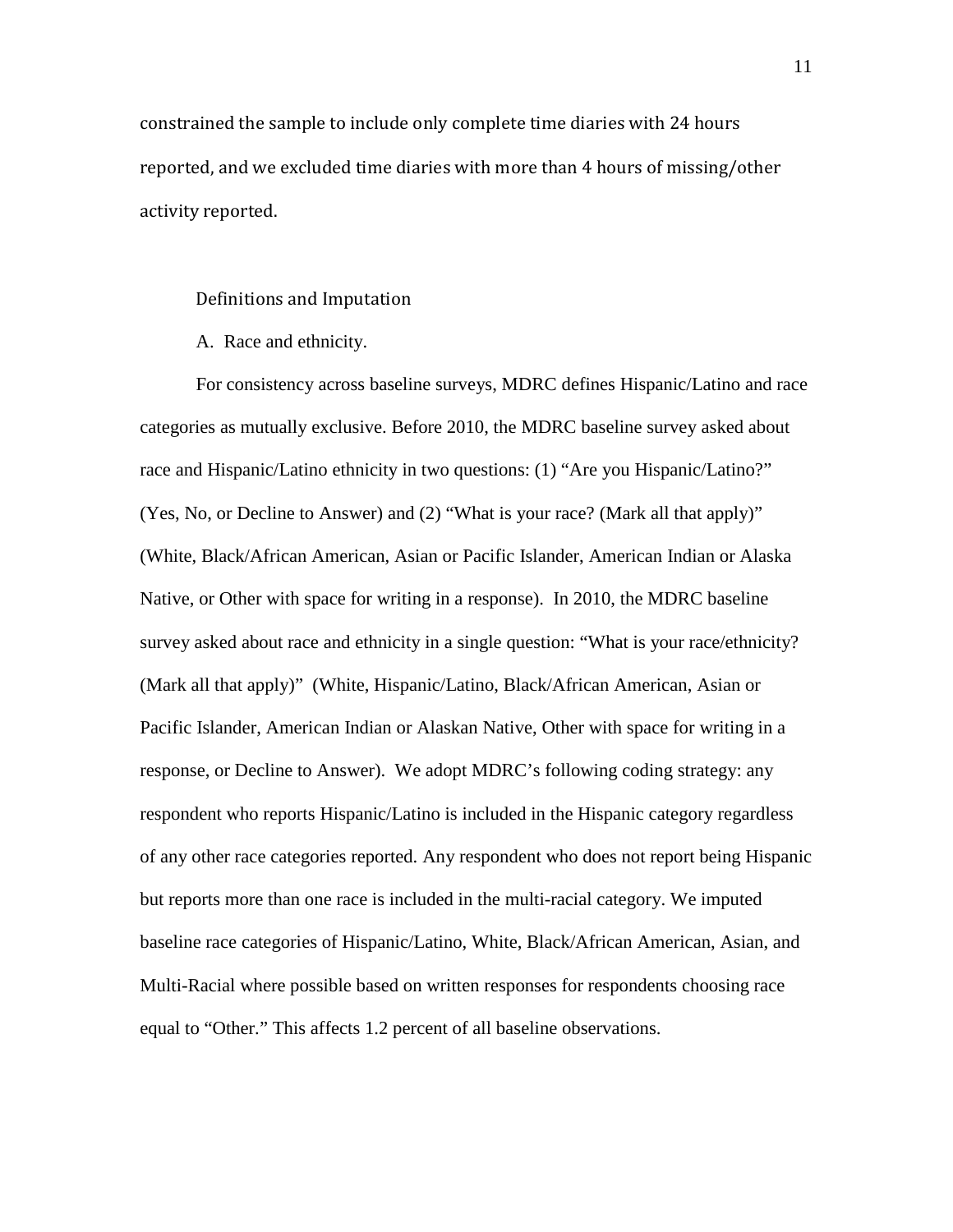B. Primary language.

MDRC baseline surveys ask respondents to write in what language the respondent usually speaks at home (if not English). Based on these answers, we categorize primary language as "English," "Spanish," or "Other."

C. Sex

Where possible we impute male and female for observations missing sex using first names (8 respondents in NYC and 7 in CA; 17 remain missing).

D. Motivated Strategies for Learning Questionnaire (MSLQ) Index

To measure learning strategies that should help students perform better in class, we included questions from the MSLQ (Pintrich et al. 1991). The scale consists of five questions on a seven-point scale such as: "When I become confused about something I'm reading, I go back and try to figure it out" (responses range from not at all true (1) to very true (7)). We order responses for all questions so that a higher number is associated with good learning strategy behavior and assign each respondent their mean score across all five questions.<sup>5</sup> For students who never enrolled in post-secondary education after random assignment, we set their index equal to the 25th percentile of the control group within site (14 percent of the analysis sample). We then standardize the index using the mean and standard deviation for the control group within survey round and site.

## E. Self-Efficacy

Researchers have also documented a link between perceived self-efficacy (e.g., an individual's expectations regarding success or assessment of his or her

<span id="page-12-0"></span> <sup>5</sup> For students who are missing a subset of MSLQ responses, we impute their missing response as equal to their average response on the remaining questions (1.1 percent of the analysis sample).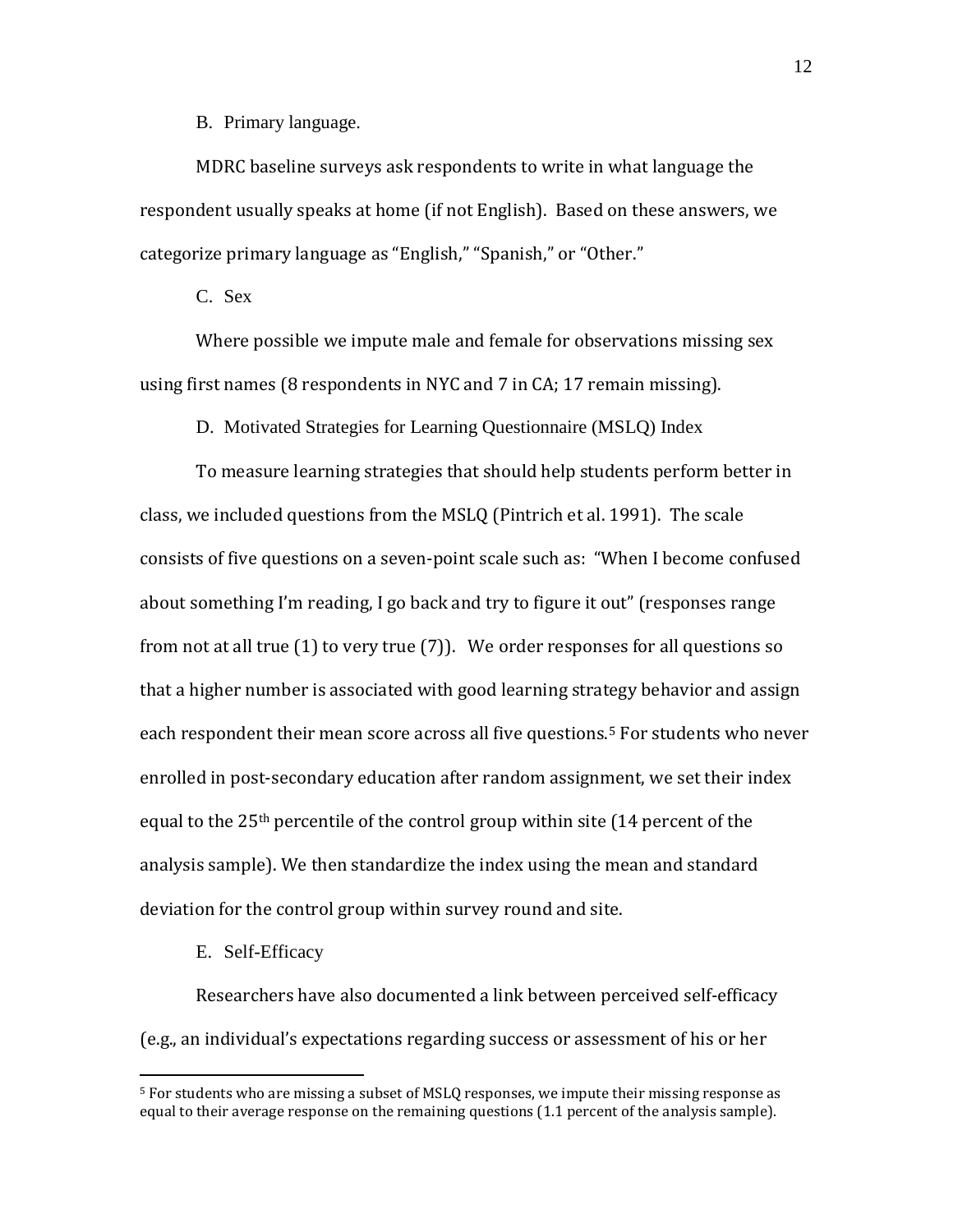ability to master material) and academic performance (see, e.g., Pintrich and De Groot 1990). Therefore we included five questions that form a scale to capture perceived academic efficacy (the *Patterns of Adaptive Learning Scales* (PALS) by Midgley et al. 2000). These questions are of the form, "I'm certain I can master the skills taught in this class this year." with responses on a similar seven-point scale. The index is the mean response across all five questions. <sup>[6](#page-13-0)</sup> Again, for students who never enrolled in post-secondary education after random assignment, we set their index equal to the 25th percentile of the control group within site (14 percent of the analysis sample). We then standardize the index using the mean and standard deviation for the control group within survey round and site.

F. External/Internal Motivation

Cognitive psychologists worry that while incentive payments may motivate students to do better in the short term, the students may be motivated for the "wrong" reasons. They distinguish between internal (or "intrinsic") motivation in which a student is motivated to work hard because he or she finds hard work inherently enjoyable or interesting and external (or "extrinsic") motivation in which a student is motivated to work because it leads to a separable outcome (such as a performance-based scholarship) (see, e.g., Deci (1975) and Deci and Ryan (1985)). A literature in psychology documents more positive educational outcomes the greater the level of "internalization" of the motivation (e.g., Pintrich and De Groot, 1990). As such, one concern among opponents of performance-based rewards in

<span id="page-13-0"></span> $6$  For students who are missing a subset of PALS responses, we impute their missing response as equal to their average response on the remaining questions (1.8 percent of the analysis sample). 0.3 percent of respondents did not respond to any of the five questions and remain missing.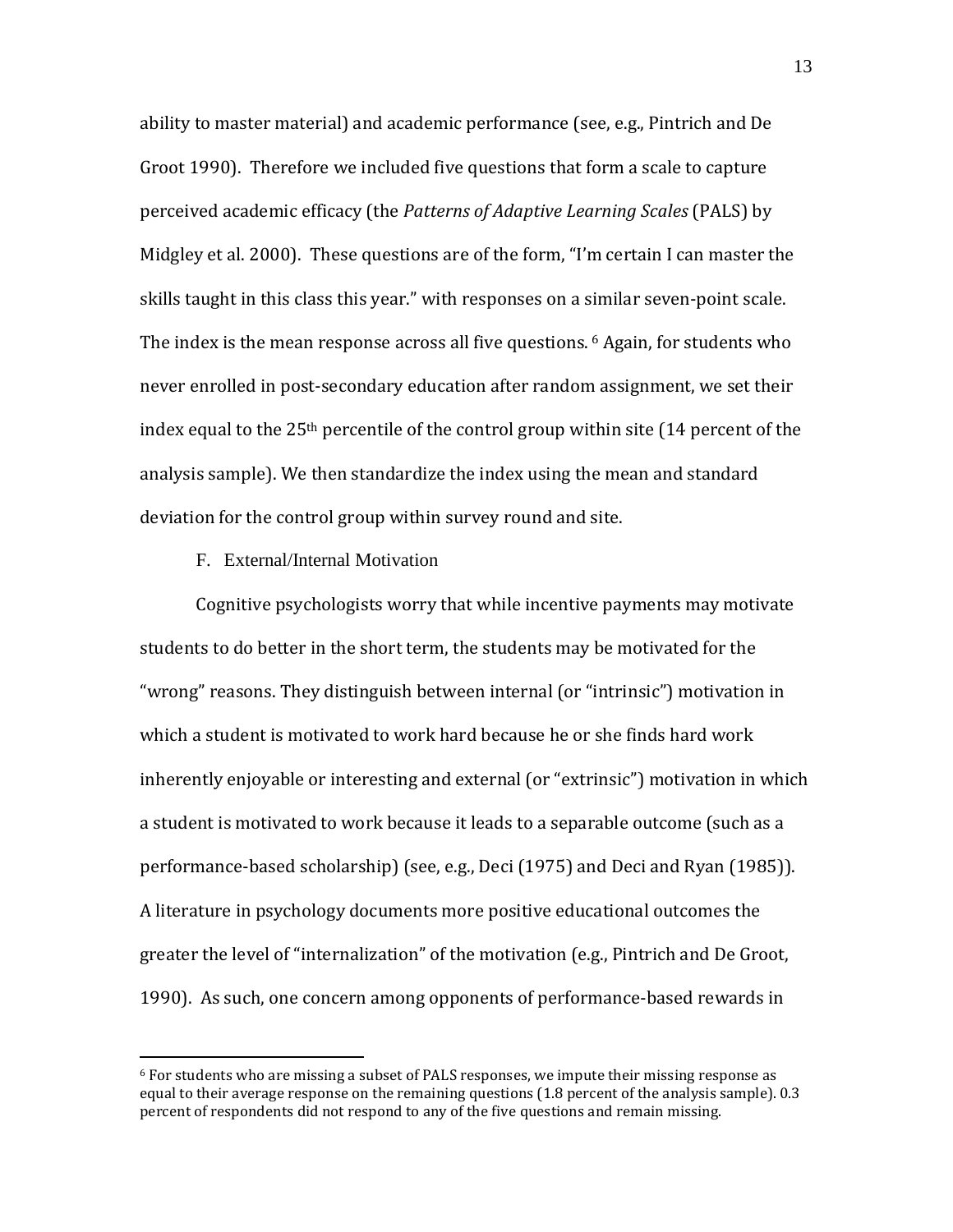education is that while such scholarships may increase external motivation, they may decrease internal motivation (e.g., Deci, Koestner, and Ryan, 1999). To capture external and internal motivation, we asked questions of both current students and those not currently enrolled along the lines of, "If I do my class assignments, it's because I would feel guilty if I did not" (also on a seven-point scale).

"External motivation" is the mean of two questions: "If I attend class regularly it's because I want to get a good grade" and "If I raise my hand in class it's because I want to receive a good participation grade." We impute equal responses if one is missing (2.1 percent of the analysis sample) and leave the index as missing if both responses are missing. "Internal motivation" is the mean two questions: "If I turn in a class assignment on time it's because it makes me happy to be on time" and "If I attend class often it's because I enjoy learning." Again, we impute equal responses if one is missing (1.3 percent of the analysis sample) and leave the index as missing if both responses are missing. We then standardize each index using the mean and standard deviation for the control group within site and survey round.

# G. Other

We set hours worked in past 7 days to zero for individuals who report not working in the past 7 days and having no jobs in the past 7 days (62 percent of the analysis sample). We set hours studied in the past 7 days to the  $25<sup>th</sup>$  percentile of the hours studied distribution for the control group (within site) for those who are not currently enrolled in post-secondary education (17 percent of the analysis sample).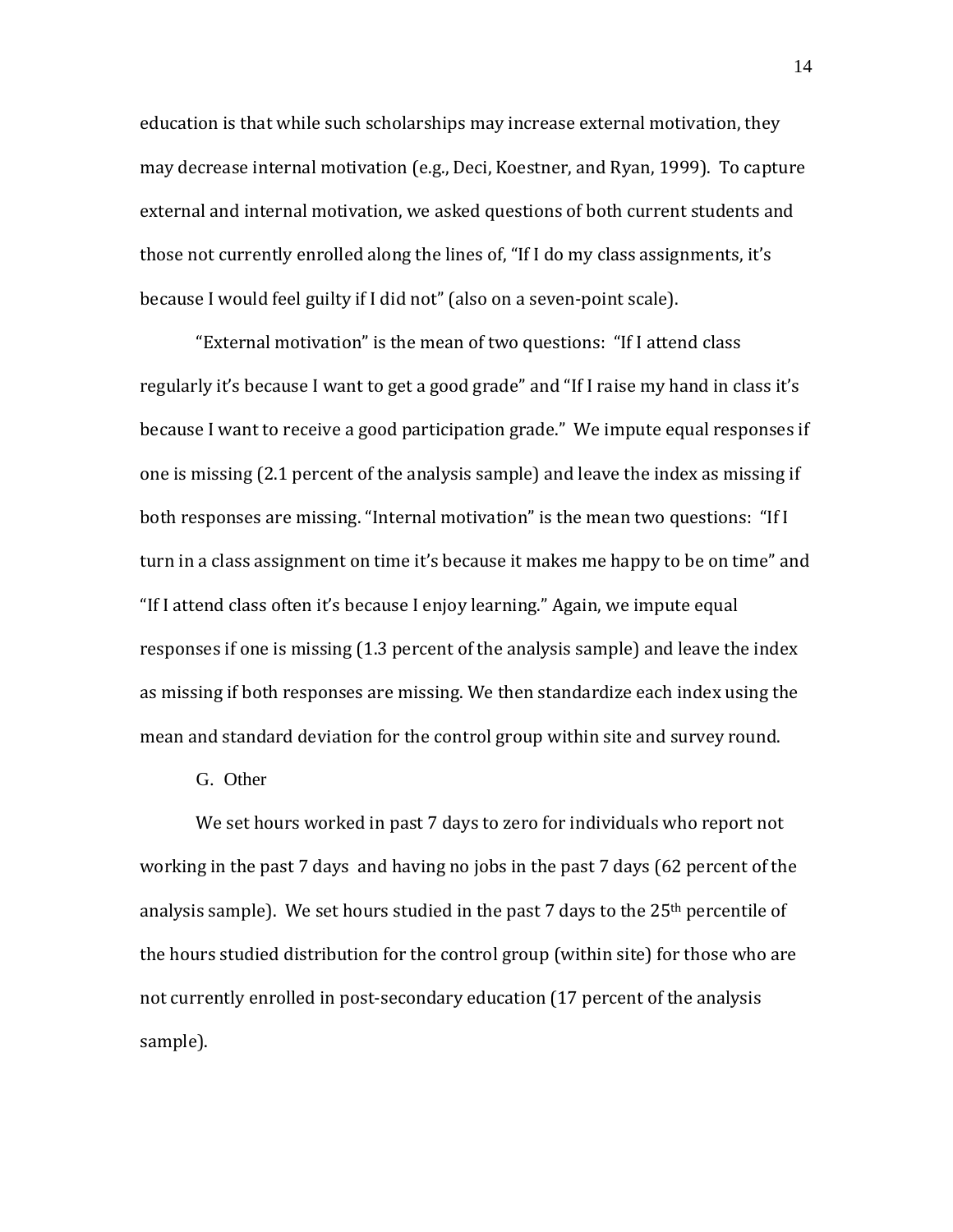For students who never enrolled in post-secondary schooling after random assignment (14 percent of the analysis sample), we impute that they were not prepared for their last class and that they never asked an instructor to reconsider a grade. For students not currently enrolled in school (17 percent of the analysis sample) we impute that they did not attend most or all of their classes in the past 7 days and that they do not strongly agree with the statement that they try to take challenging classes.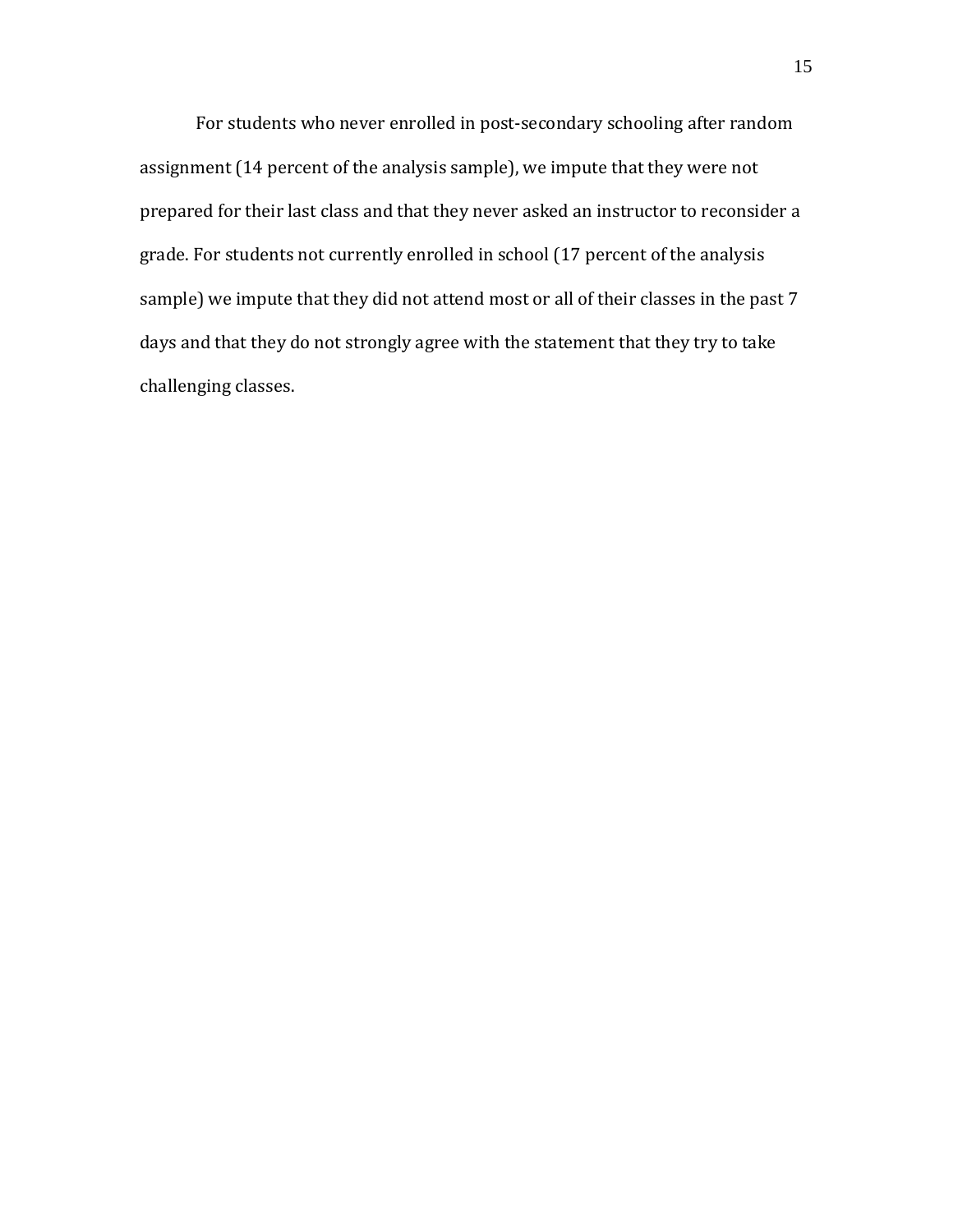## **References**

Deci, Edward L. (1975). *Intrinsic Motivation*. New York: Plenum.

- Deci, Edward L., Richard Koestner, and Richard M. Ryan (1999). "A Meta-Analytic Review of Experiments Examining the Effects of Extrinsic Rewards on Intrinsic Motivation." *Psychological Bulletin* 126, no. 6 (November): 627- 668.
- Deci, Edward L. and Richard M. Ryan (1985). *Intrinsic Motivation and Selfdetermination in Human Behavior*. New York: Plenum.
- Hamermesh, Daniel S., Frazis, Harley., and Stewart, Jay. 2005. "Data Watch: The American Time Use Survey." *Journal of Economic Perspectives*, 19(1), 221- 232.
- Midgley, Carol, Martin L. Maehr, Ludmila Z. Hruda, Eric Anderman, et al. 2000. "Manual for the Patterns of Adaptive Learning Scales." University of Michigan monograph.
- Pintrich, Paul R., David A. F. Smith, Teresa Garcia, and Wilbert J. McKeachie. 1991. *A Manual for the Use of the Motivated Strategies for Learning Questionnaire (MSLQ)*, Office of Educational Research and Improvement/Department of Education (OERI/ED) Technical Report No. 91-B-004.
- Ver Ploeg, Michele, Altonji, Joseph, Bradburn, Norman, DaVanzo, Julie, Nordhaus, William, and Samaniego, Francisco. 2000. *Time-Use Measurement and Research: Report of a Workshop*. Washington, DC: National Academic Press.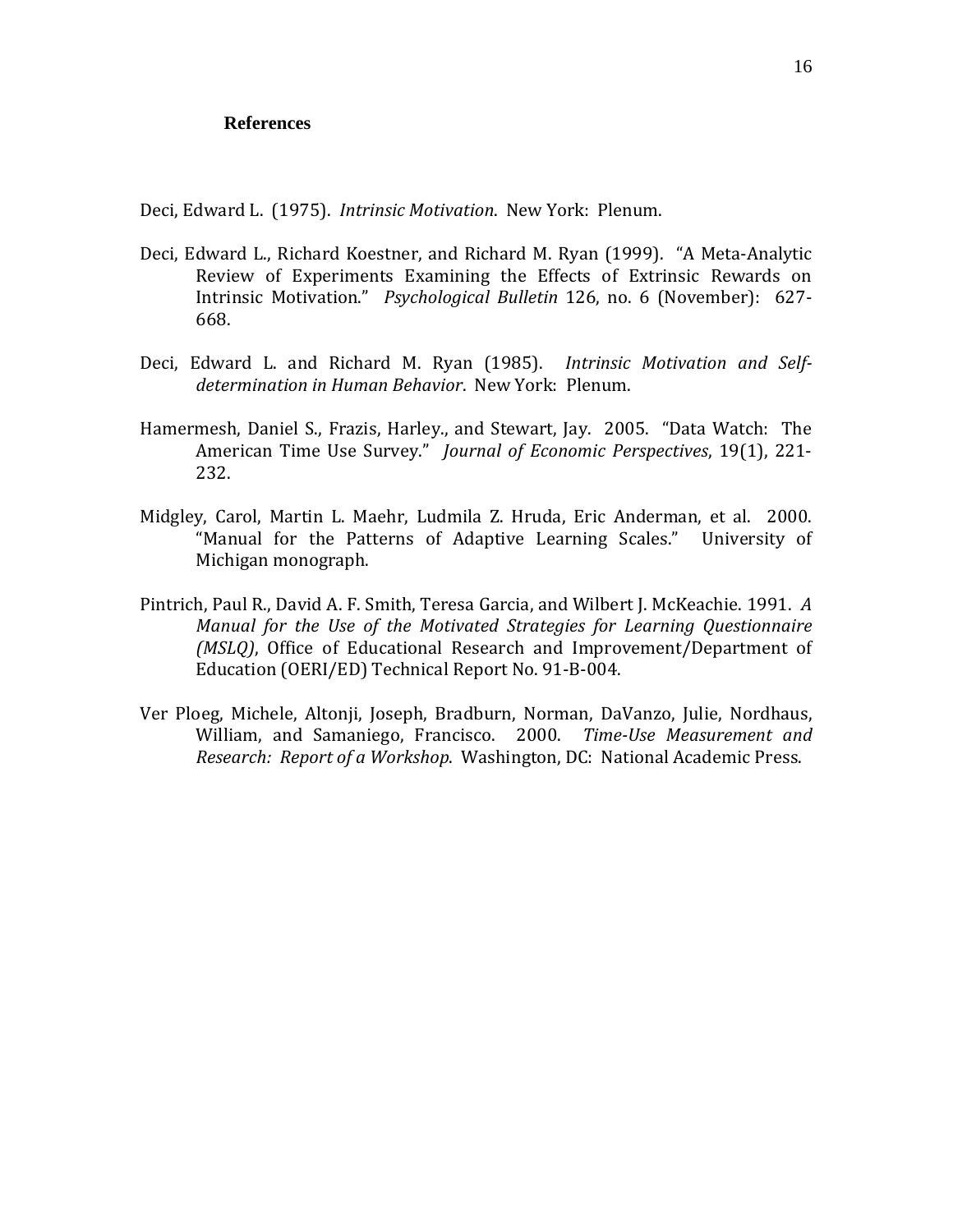Appendix A. Princeton University PBS Time Use Study Web Survey

## **Princeton University PBS Time Use Study Web Survey**

### S1. RADATE: *(Code from Sample File)*

Welcome. This time use survey is part of the MDRC Performance Based Scholarship Study where you will have the opportunity to tell us about your daily life, including your employment, school experiences, and social life. The survey results will be used to better understand the daily lives of young people today. Your responses are very important to this research.

We ask that you answer each question that appears on your screen, although you may skip any question you prefer<br>not to answer. Please be assured. not to answer. Please<br>however, that your par participation in this study will be kept completely<br>confidential and no individual confidential responses will ever be reported.

The survey should take 25 minutes or less to complete. If at any point you feel like taking a break from this survey, you may close your browser and come back to complete it at a later point. The next time you log in, you be automatically taken to point in the survey where you left off.

NOTE: Some questions are particularly time-sensitive and hence we request you to complete the entire survey today, or at the latest tomorrow.

Finally, after recording your completed survey, we will send you \$XX as a thank you for your participation.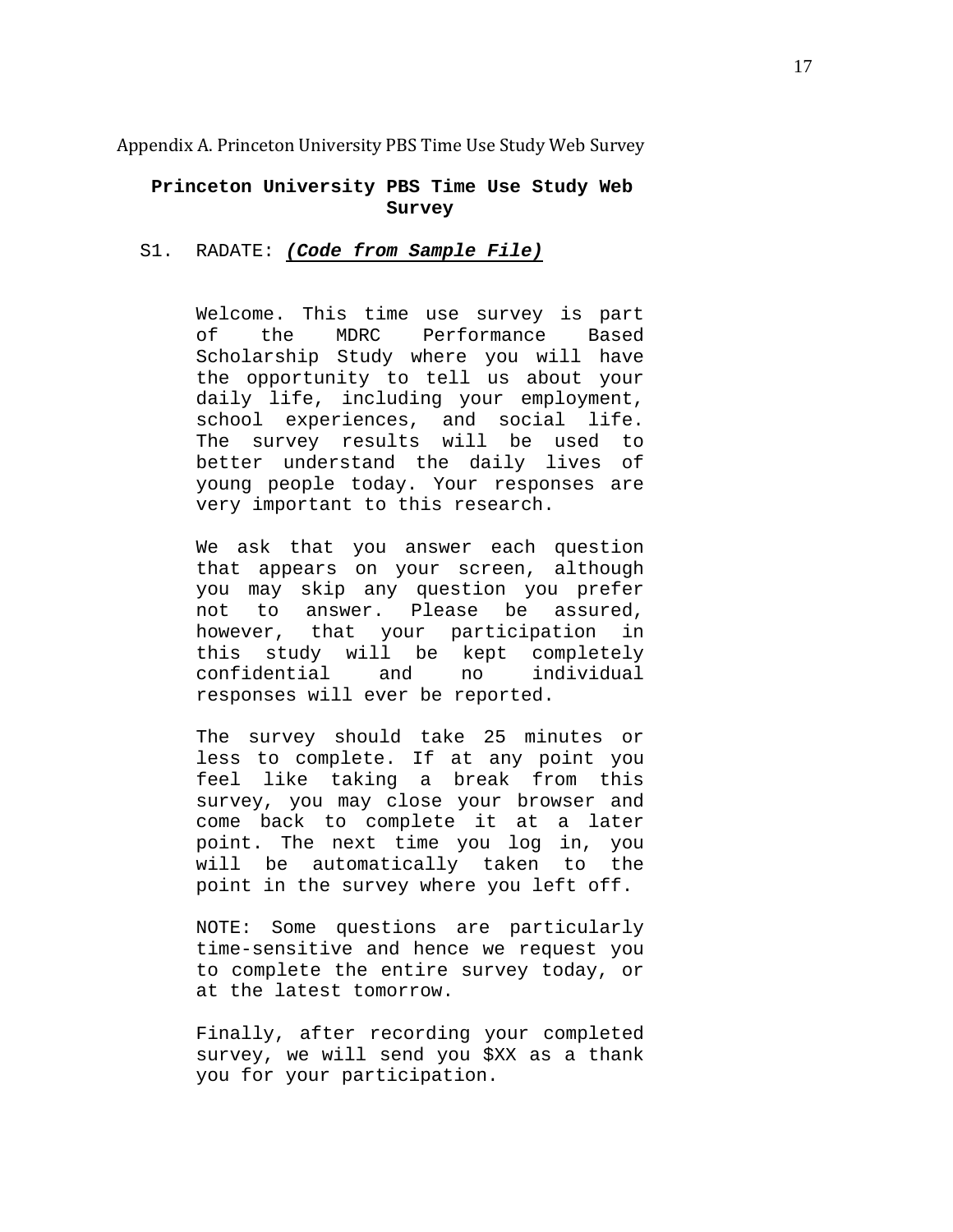#### **EMPLOYMENT and SOCIAL LIFE**

We would like to ask a few questions<br>about work-related and social work-related and social activities in the LAST SEVEN DAYS. By the LAST SEVEN DAYS, we mean the seven days beginning on *[NOTE: Insert today's date minus eight in day/month/date/year format)]*, and ending yesterday.

- 1. In the LAST SEVEN DAYS, did you do ANY work for either pay or profit?
	- 1 Yes
	- 2 No
	-
	- 3 Disabled 4 Unable to work<br>5 Retired
	- 5 Retired

# *(If code 1 in #1, Skip to #4; Otherwise, Continue)*

- 2. In the LAST SEVEN DAYS, did you have a job, either full or part time? Include any job from which you were temporarily absent.
	- 1 Yes<br>2 No
	-
	- 2 No 3 Disabled<br>4 Unable to
	- 4 Unable to work
	- 5 Retired

# *(If code 1 in #2, Continue; Otherwise, Skip to #6)*

3. What was the main reason you were absent from work during the LAST SEVEN DAYS?

01 On layoff (temporary or indefinite)<br>02 R

- 02 Reduced hours due to slow business<br>03 Waiting for new job to begin
- 03 Waiting for new job to begin<br>04 Vacation/personal days
- 04 Vacation/personal days<br>05 Own illness/i
- illness/injury/medical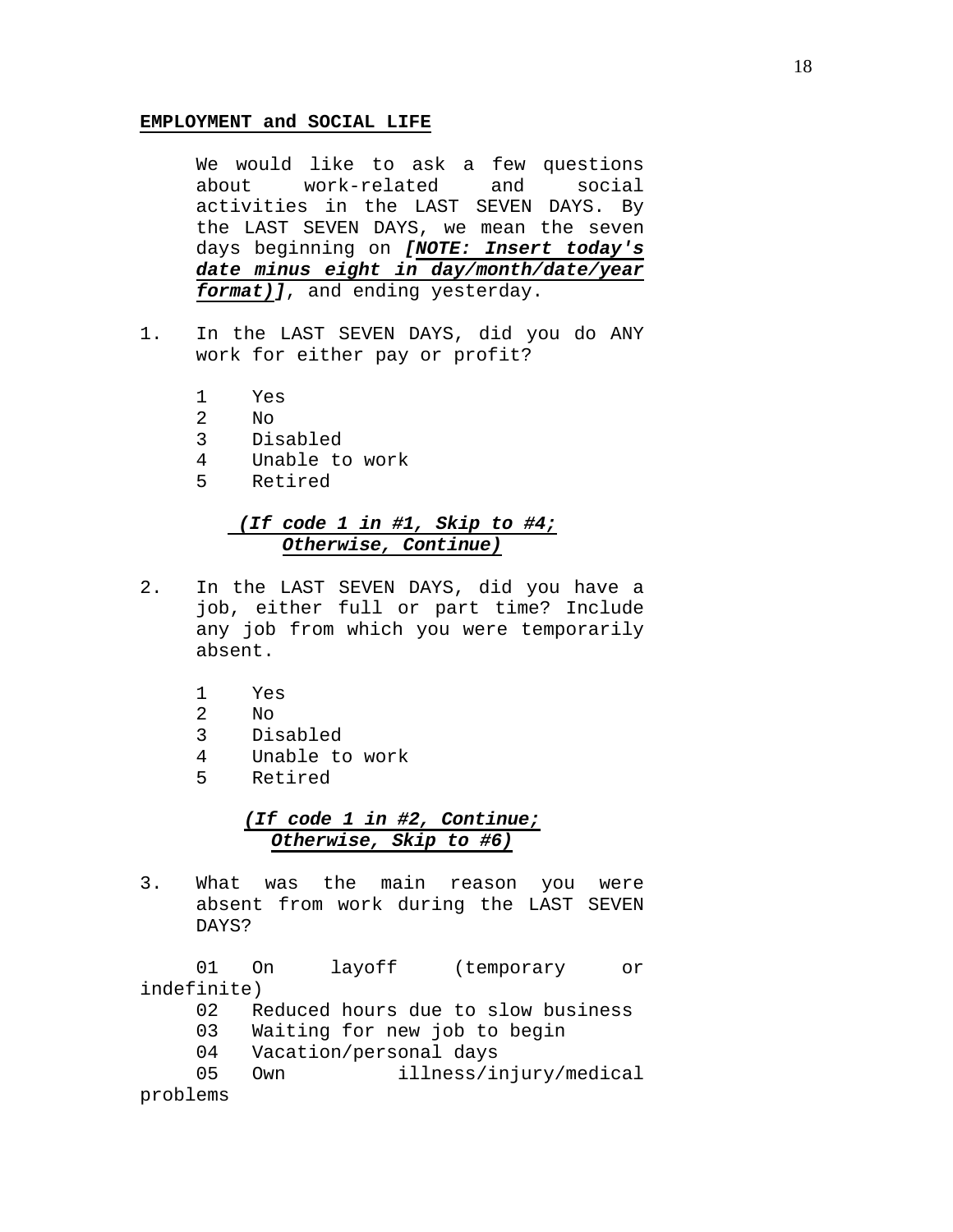- 06 Child care problems
- 07 Other family/personal obligation
- 08 Maternity/Paternity leave
- 09 Labor dispute
- 10 Weather affected job
- 11 School/training
- 12 Civic/military duty<br>13 Other (Fill in re
- 13 Other (Fill in response) *(Allow*

## *100 characters)*

- 4. In the LAST SEVEN DAYS, did you have more than one job (or business), including part-time, evening, or weekend work?
	- 1 Yes
	- $N<sub>O</sub>$

# *(If code 1 in #1 AND code 1 or 2 in #4, Continue; Otherwise, Skip to #6)*

5. How many hours did you work at your job, or all of your jobs together in the LAST SEVEN DAYS? Please enter hours below.

> $00 - 70$ 70+

## *(If No Response in #5, Skip to #6; Otherwise, Continue)*

- 5a. Just to confirm, you indicated you worked a total of *(response in #5)* hours in the last seven days. Is that correct?
	- 1 Yes<br>2 No
	- $N<sub>O</sub>$

*(If code 2 in #5a, Reset to #5; Otherwise, Continue)*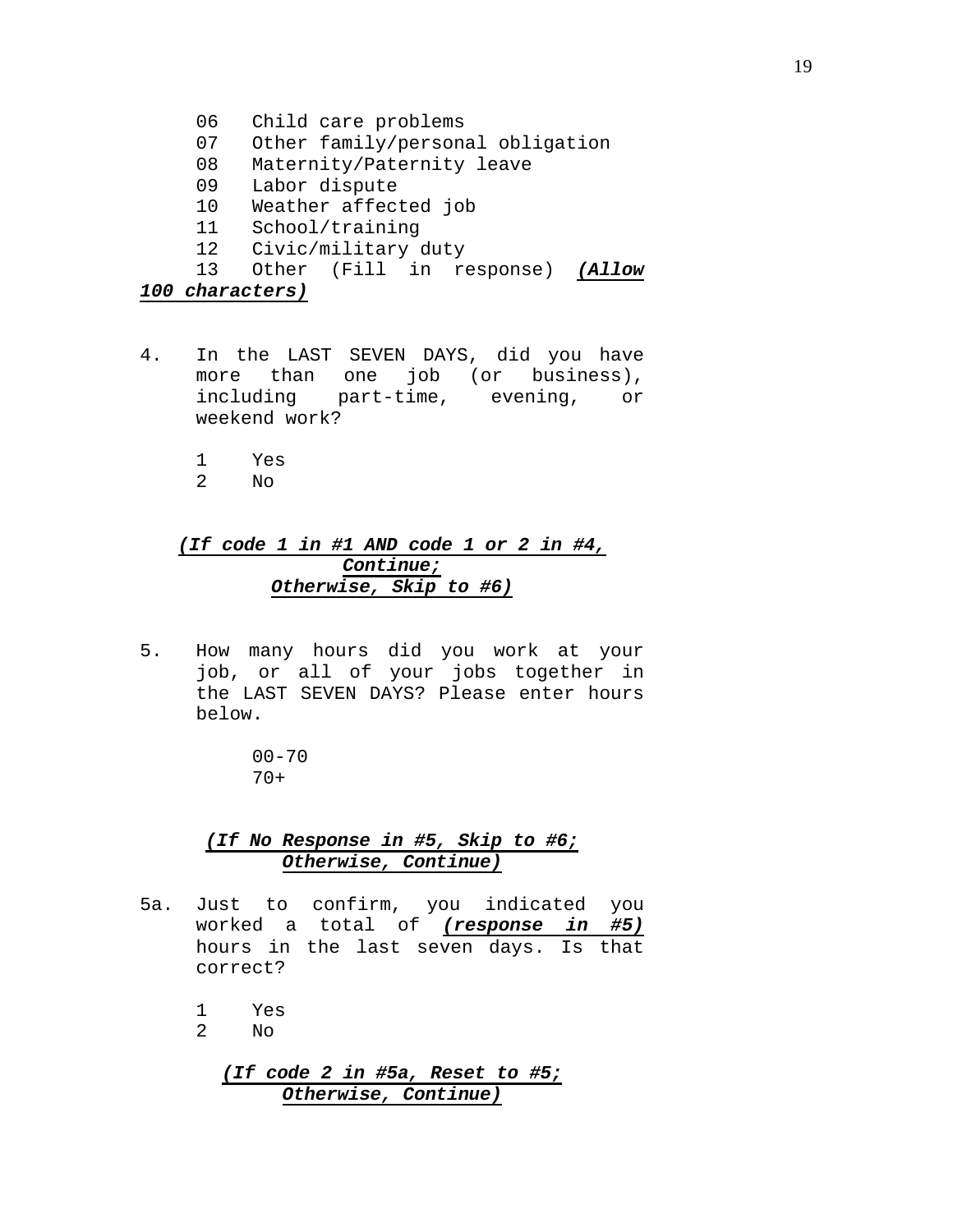- 6. In the LAST SEVEN DAYS, on how many evenings did you go out for fun and recreation?
	- 1 None<br>2 One
	-
	- 2 One<br>3 Two
	- 3 Two<br>4 Thre Three
	- 5 Four or Five
	- 6 Six or Seven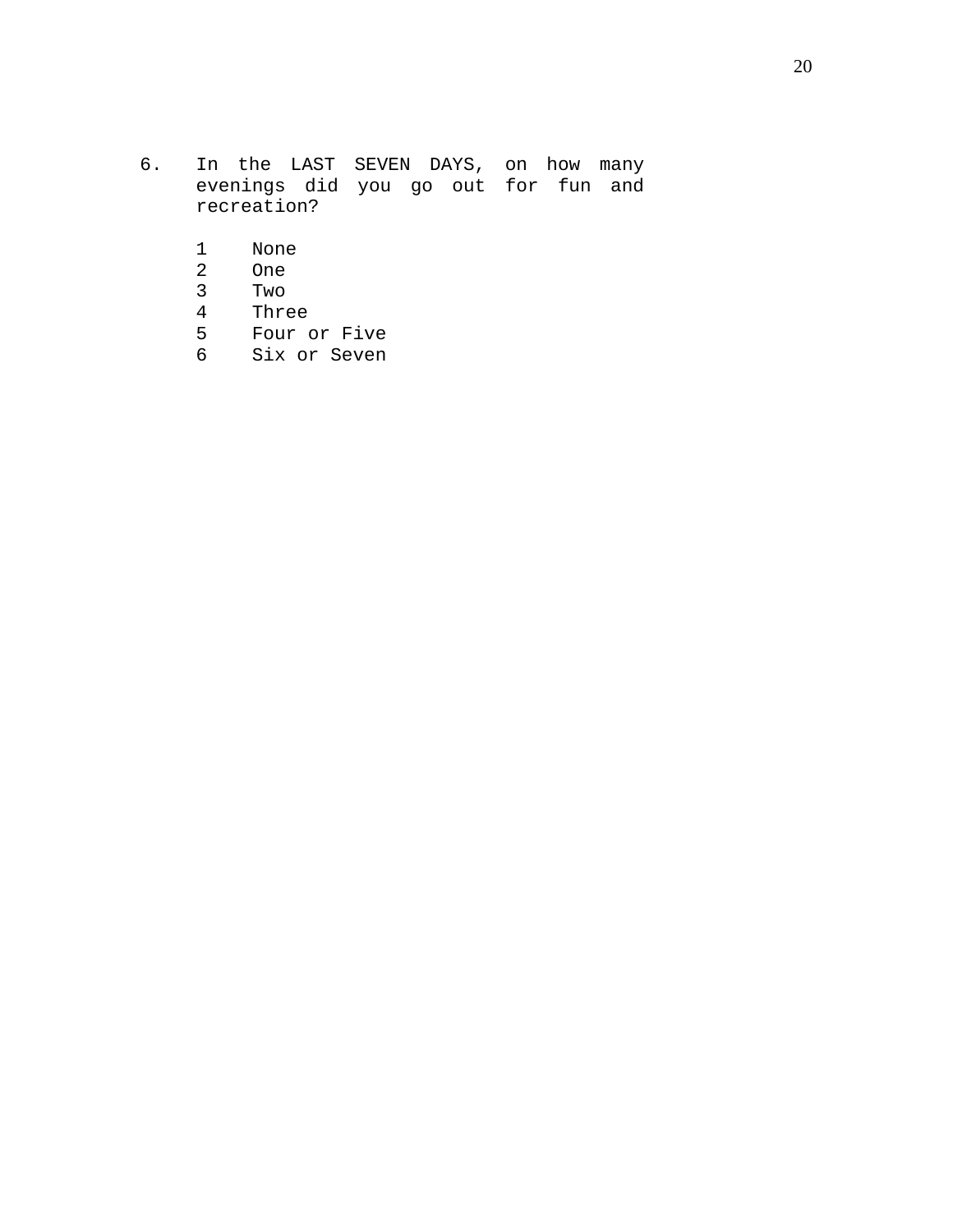#### **ENROLLMENT**

- 7. Since *(Response in S1)*, were you ever enrolled in a two or four-year college,<br>a vocational school, or another a vocational school, or another<br>learning institution beyond high institution beyond high school?
	- 1 Yes
	- $N<sub>O</sub>$

## *(If code 2 in #7, Skip to #9; Otherwise, Continue)*

- 8. Are you currently attending a two or four-year college, a vocational school, or another learning institution beyond high school?
	- 1 Yes
	- $N<sub>O</sub>$

# *(If code 1 in #8, Skip to Text before #10; Otherwise, Continue)*

- 9. Which of the following best describes the reason why you are not currently enrolled in a two or four-year college, a vocational school, or another<br>learning institution beyond high institution beyond high school?
	- 1 Received degree, graduated<br>2 Finished taking desired cla
	- 2 Finished taking desired classes<br>3 Lack of money
	- 3 Lack of money
	- 4 Wanted to make some money<br>5 Inability to get a studen
	- 5 Inability to get a student loan<br>6 Inability to get a scholars
	- Inability to get a scholarship, grant, stipend, or fellowship
	- 7 Didn't want to incur any more debt<br>8 Classes being unavailable
	- 8 Classes being unavailable
	- 9 Not being focused on my school<br>10 Needing to work or find a job
	-
	- 10 Needing to work or find a job<br>11 Childcare or 6 family Childcare responsibilities
	- 12 Transportation issues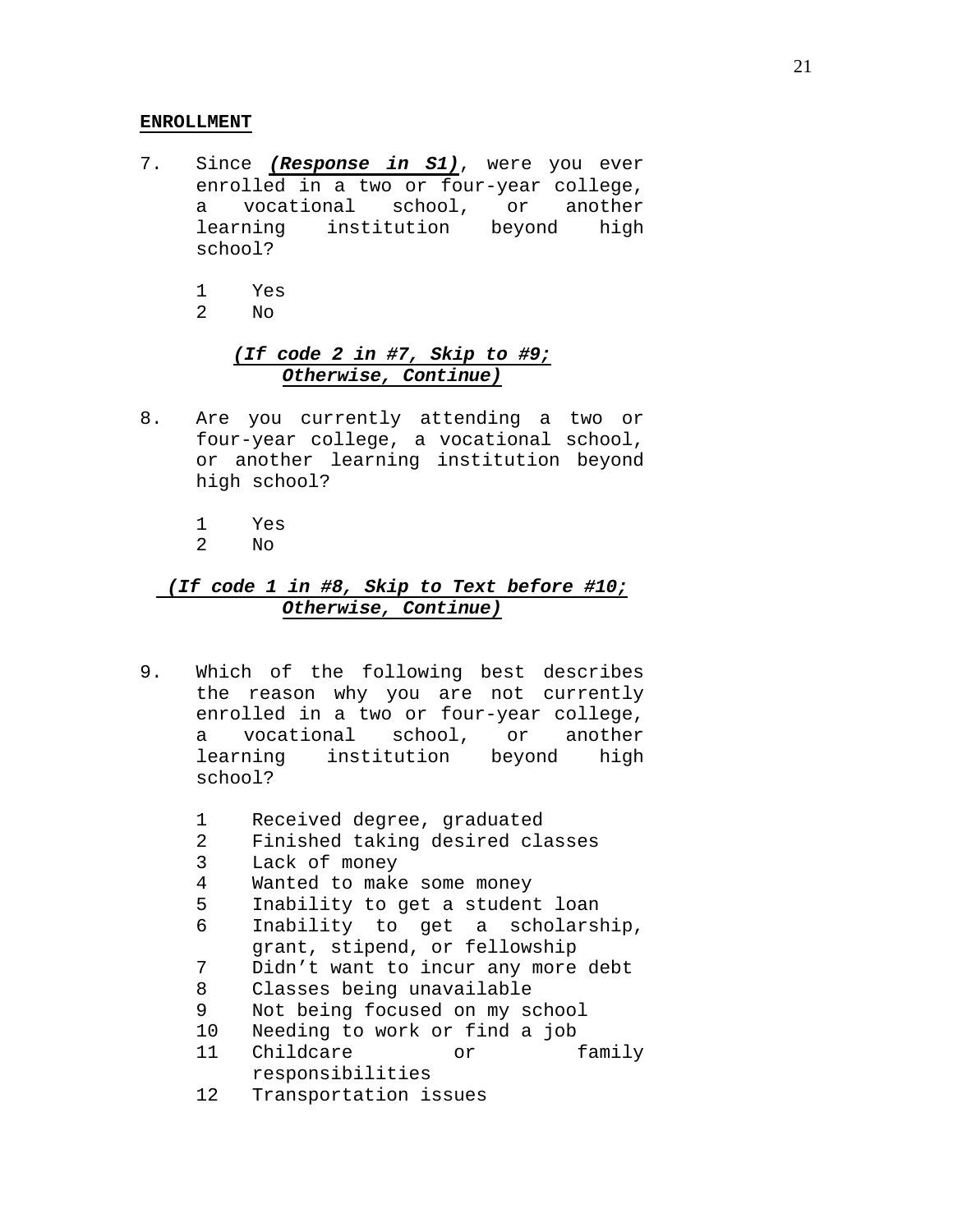|    | 200 characters)                    |     |
|----|------------------------------------|-----|
| 17 | Other (Fill in response) (Allow    |     |
|    | application process                |     |
|    | administrators) during             | the |
|    | instructors,<br>(e.g.,             |     |
| 16 | Bad experiences with college staff |     |
| 15 | Poor health                        |     |
| 14 | HOLD                               |     |
|    | friends                            |     |
| 13 | Lack of support from family or     |     |

*(If code 1 in #7, Skip to #13; Otherwise, Skip to Text before #19)*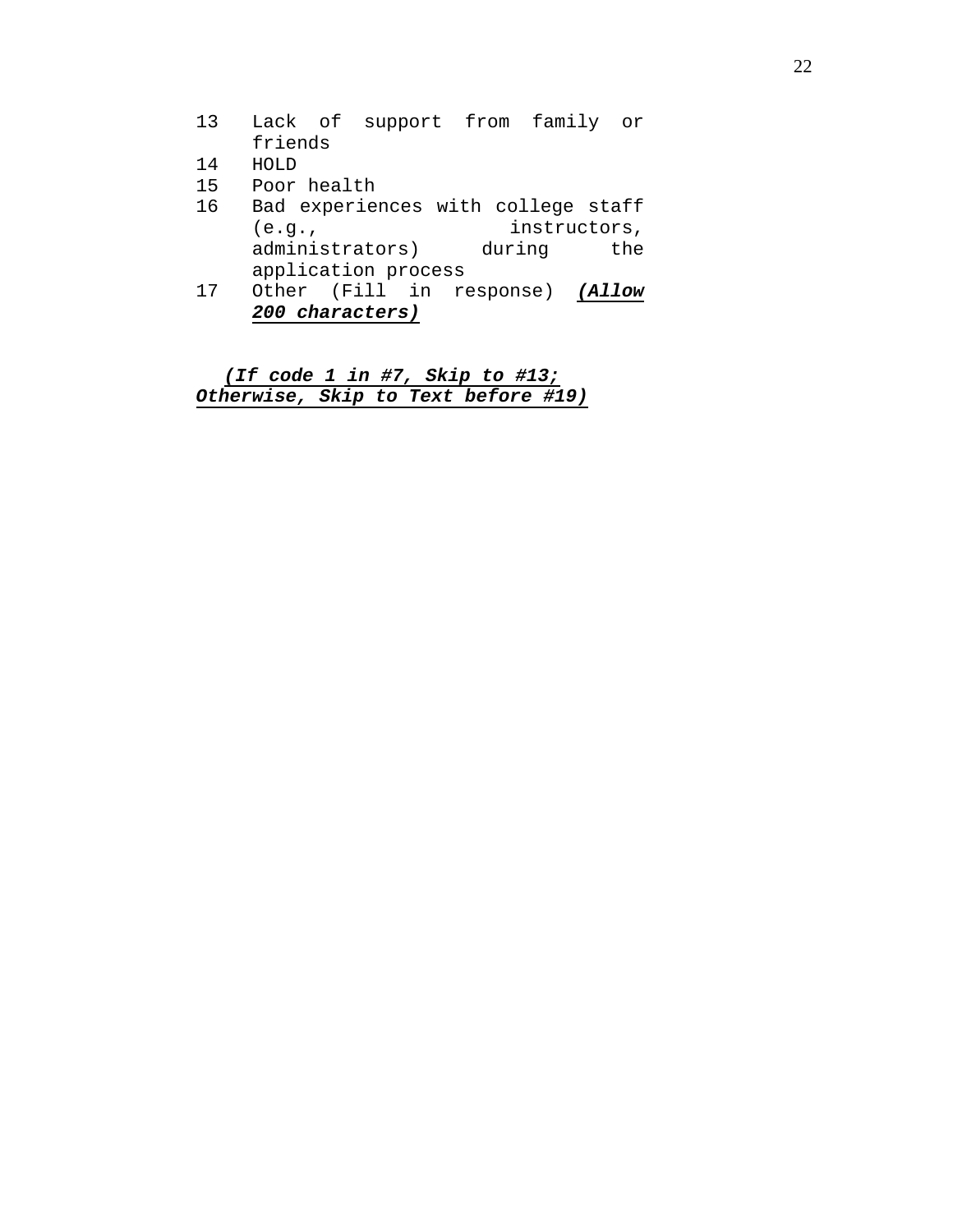#### **CLASSES**

The next questions are about schoolrelated activities in the LAST SEVEN DAYS. By the LAST SEVEN DAYS, we mean the seven days beginning on [*(NOTE: Insert today's date minus day/month/date/year format)*], and ending yesterday.

- 10. In the LAST SEVEN DAYS, did you attend none, some, most, or all of your classes? If you take classes online,<br>did you regularly log on and/or you regularly log on and/or participate not at all, some of the time, most of the time, or all of the time?
	- 1 None/Not at all<br>2 Some/Some of th
	- 2 Some/Some of the time<br>3 Most/Most of the time
	- 3 Most/Most of the time<br>4 All/All of the time
	- 4 All/All of the time

# *(If code 4 in #10, Skip to #12; Otherwise, Continue)*

- 11. What was the main reason you did not attend all of your classes in the LAST SEVEN DAYS?
	- 1 I've been sick or had other health problems
	- 2 Classes canceled by instructor<br>3 Had to work
	- 3 Had to work
	- 4 No child care available
	- Child was sick
	- 6 Other family responsibilities
	- 7 Was not prepared for class<br>8 Class material not interes
	- 8 Class material not interesting<br>9 Class material too difficult/
	- Class material too difficult/can't follow lectures
	- 10 Out of town<br>11 No longer em
	- 11 No longer enrolled in school<br>12 Problems with transportation
	- Problems with transportation
	- 13 School not in session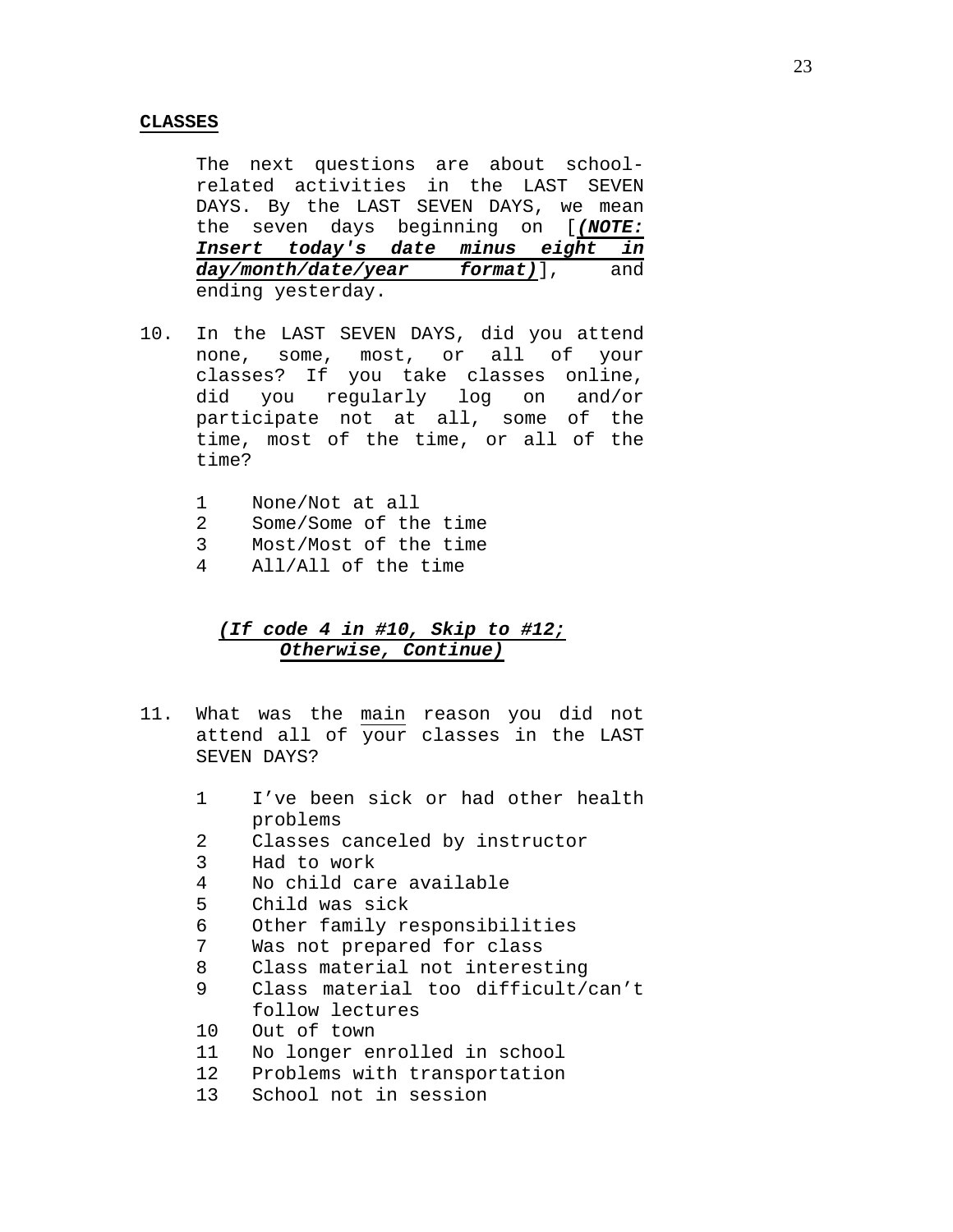- 14 Just did not feel like it
- 15 Socializing
- 16 Computer problems (couldn't log on)
- 17 Family death<br>18 Other (Fill
- 18 Other (Fill in response) *(Allow 200 characters)*
- 12. In the LAST SEVEN DAYS, approximately how many hours, on average, did you study **PER DAY**? Please enter hours below.

Hours: 0.0  $0.5 - 24.0$ 

# *(If No Response in #12, Skip to Text before #13; Otherwise, Continue)*

- 12a. Just to confirm, you indicated you studied an average of *(response in #12)* hours **PER DAY**. Is that correct?
	- 1 Yes<br>2 No No.
	- *(If code 2 in #12a, Reset to #12; Otherwise, Continue)*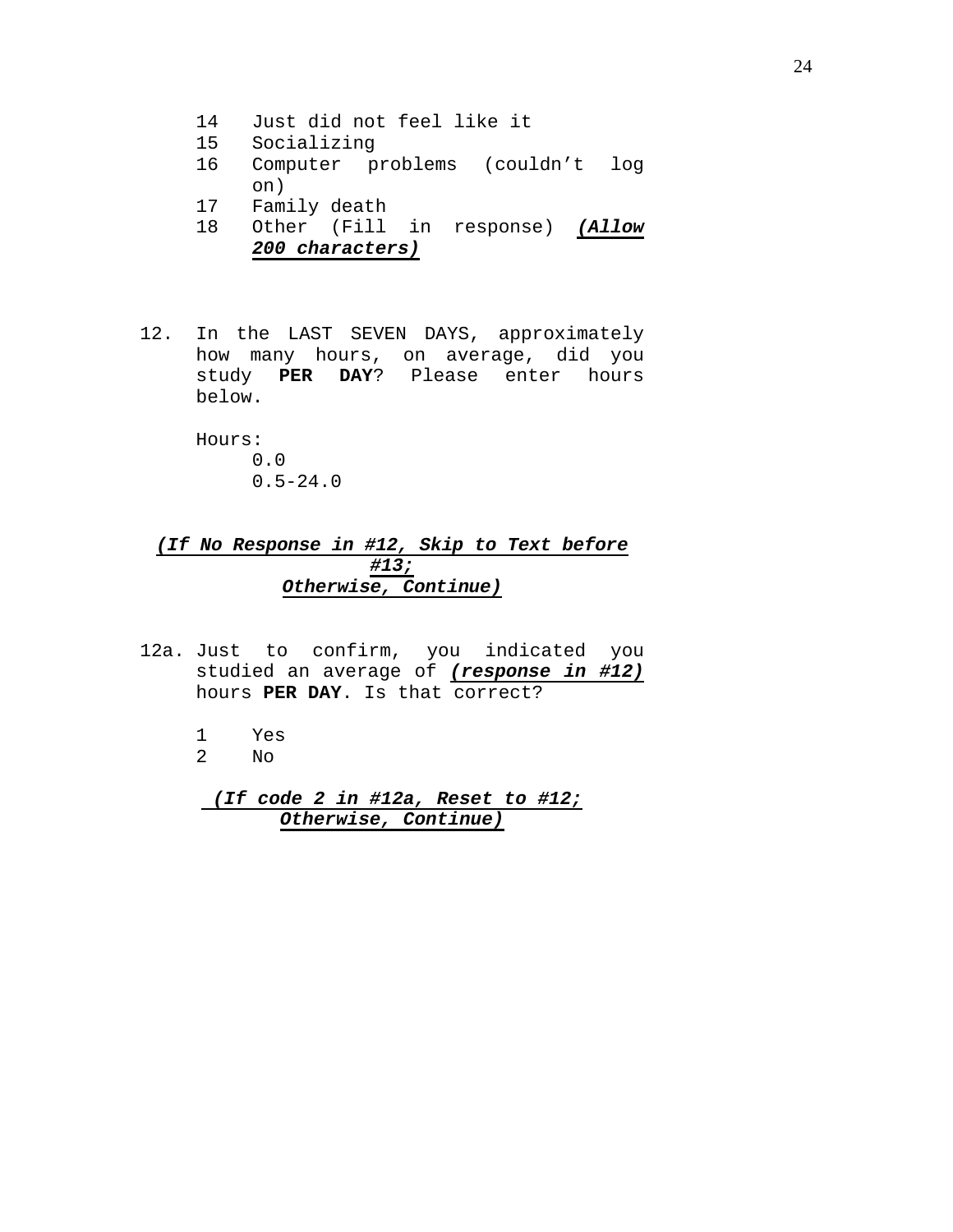Now, we would like to ask you some questions about your education-related activities since *(Response in S1)*...

- 13. Using a scale of one-to-seven, where 1 means it is not at all true and 7 means it is very true, please indicate, IN GENERAL, how true each of the following statements is for you.
	- A. During class time, I often miss<br>important points because I'm important points thinking of other things.

1 Not at all true 2 3<br>4 Somewhat true 5 6<br>7 Very true

B. When I become confused about something I'm reading, I go back and try to figure it out.

> 1 Not at all true 2 3 Somewhat true 5 6<br>7 Very true

C. I ask myself questions to make sure I understand the material I have been studying.

> 1 Not at all true 2  $\frac{3}{4}$ Somewhat true 5 6<br>7 Very true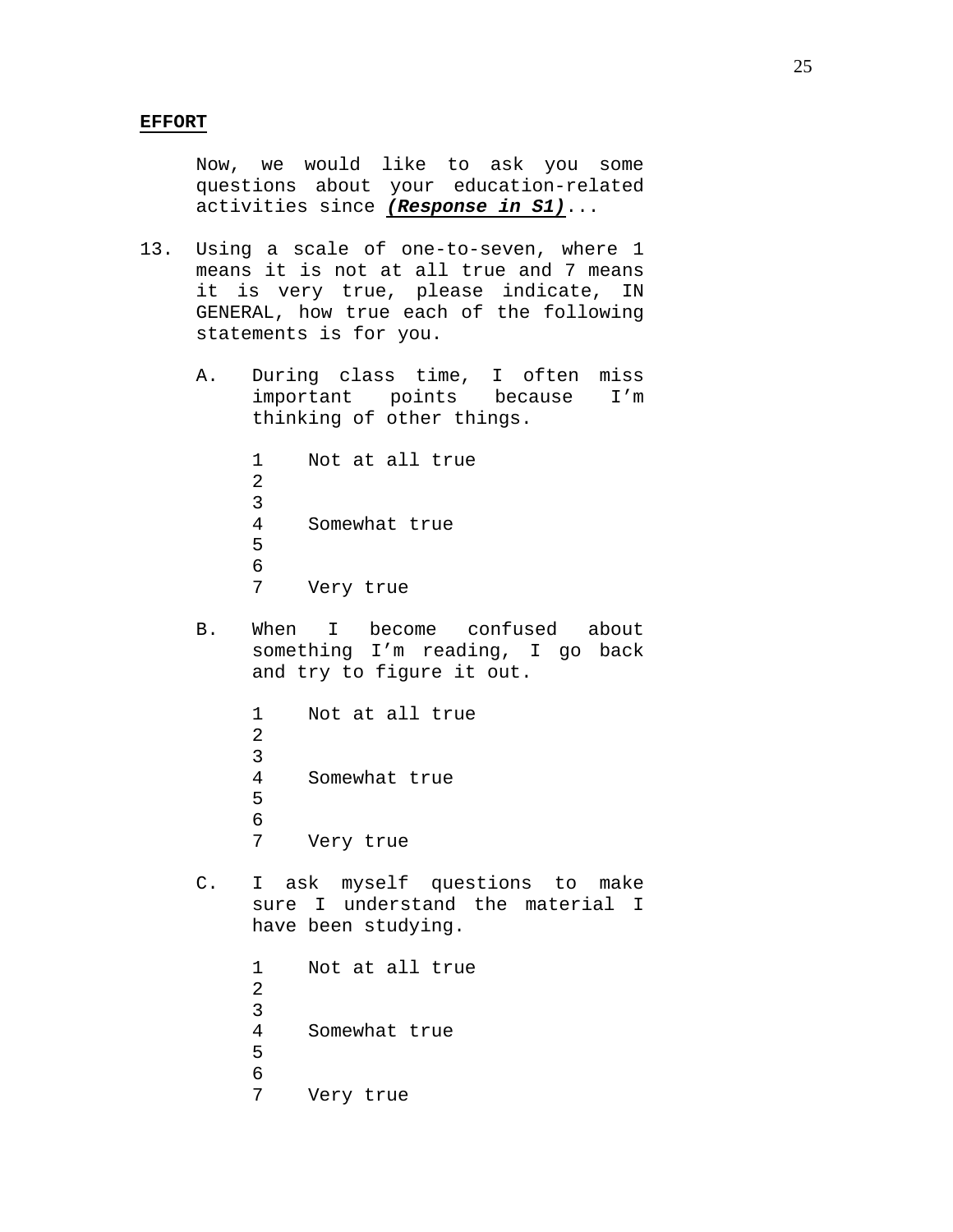- 13. (Continued:)
	- D. I often find that I have been reading for a class but don't know what it was all about.
		- 1 Not at all true 2 3<br>4 Somewhat true 5 6<br>7 Very true
	- E. When studying, I try to determine which concepts I do not understand well.

```
1 Not at all true
2
3<br>4
     Somewhat true
5
6<br>7
     Very true
```
- 14. Now, think about your education-related activities since *(Response in S1).*  Please think about the last time you attended class or participated in a class online. How long ago was this? Was it: [Deleted Programmer Note]<br>1 Today 1 Today<br>2 Yeste: 2 Yesterday<br>3 During the
	- 3 During the past week<br>4 2-3 weeks ago
	- 4 2-3 weeks ago
	- A month ago
	- 6 2-3 months ago
	- More than 3 months ago
- 15. Thinking about the last time you<br>attended THIS class or participated attended THIS class online, were you prepared for class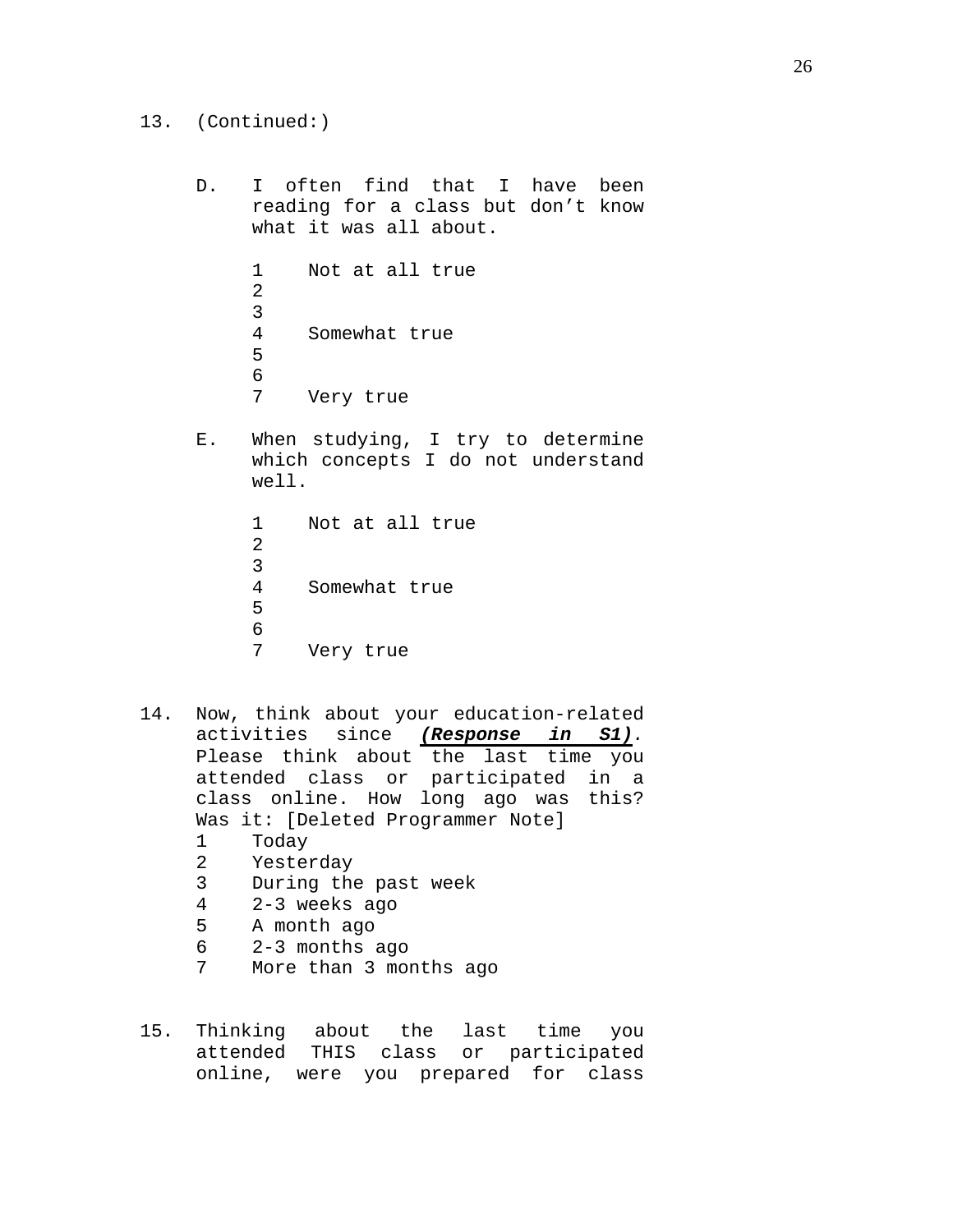(e.g., had you done the reading or assignments before class)?

1 Yes<br>2 No No.

Still thinking about THIS LAST CLASS you attended...

- 16. Using a scale of one-to-seven, where 1 means it is not at all true and 7 means it is very true, please indicate how true each of the following statements is for you.
	- A. I'm certain I can master the skills taught in this class this year.

1 Not at all true 2 3<br>4 Somewhat true 5 6<br>7 Very true

B. I'm certain I can figure out how to do the most difficult class work.

> 1 Not at all true 2 3 Somewhat true 5

6<br>7 Very true

C. I can do almost all the work in this class if I don't give up.

> 1 Not at all true 2 3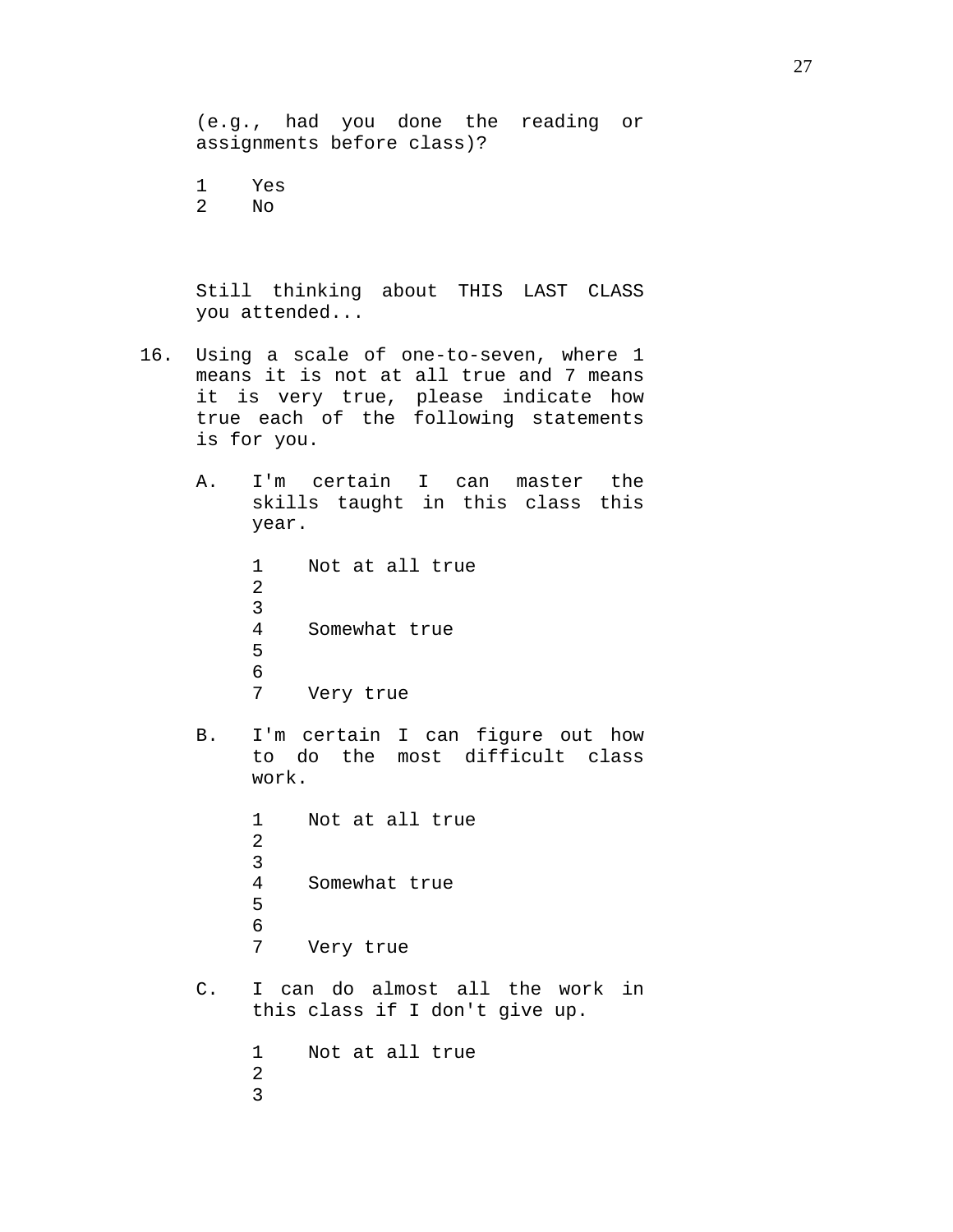Somewhat true 6<br>7 Very true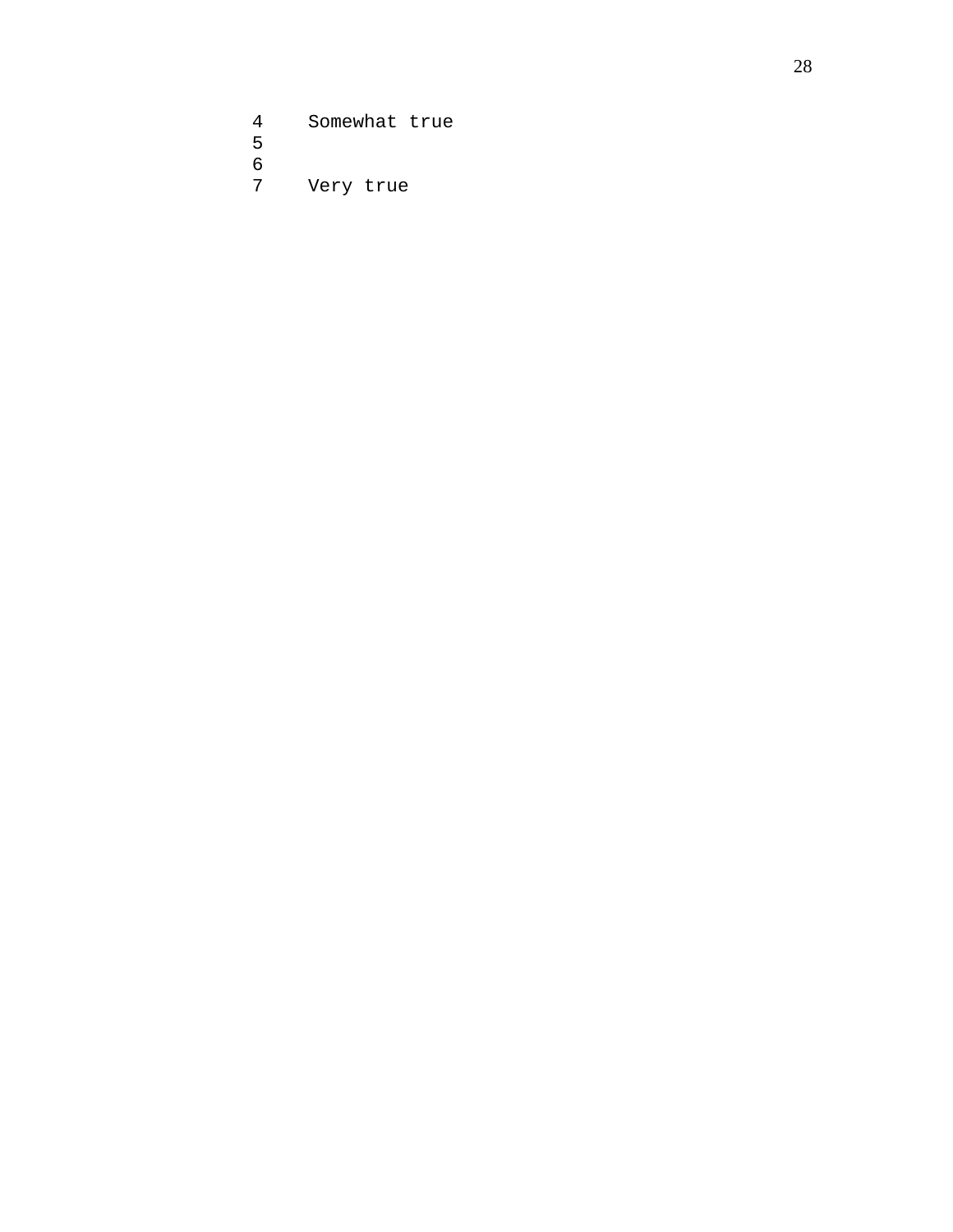- 16. (Continued:)
	- D. Even if the work is hard, I can learn it. 1 Not at all true 2 3 Somewhat true 5 6<br>7 Very true E. I can do even the hardest work in this class if I try.

1 Not at all true 2 3<br>4 Somewhat true 5 6<br>7 Very true

- Still thinking of THIS LAST CLASS YOU ATTENDED...
- 17. Using a scale of one-to-seven, where 1 means you REALLY DISLIKE this class and 7 means you REALLY LIKE this class, please rate how much you like or dislike this last class you attended.

1 REALLY DISLIKE THIS CLASS 2 3 4 5 6<br>7 REALLY LIKE THIS CLASS

18. Thinking about all of the courses you ever enrolled in since *(Response in S1)* (whether you completed the course or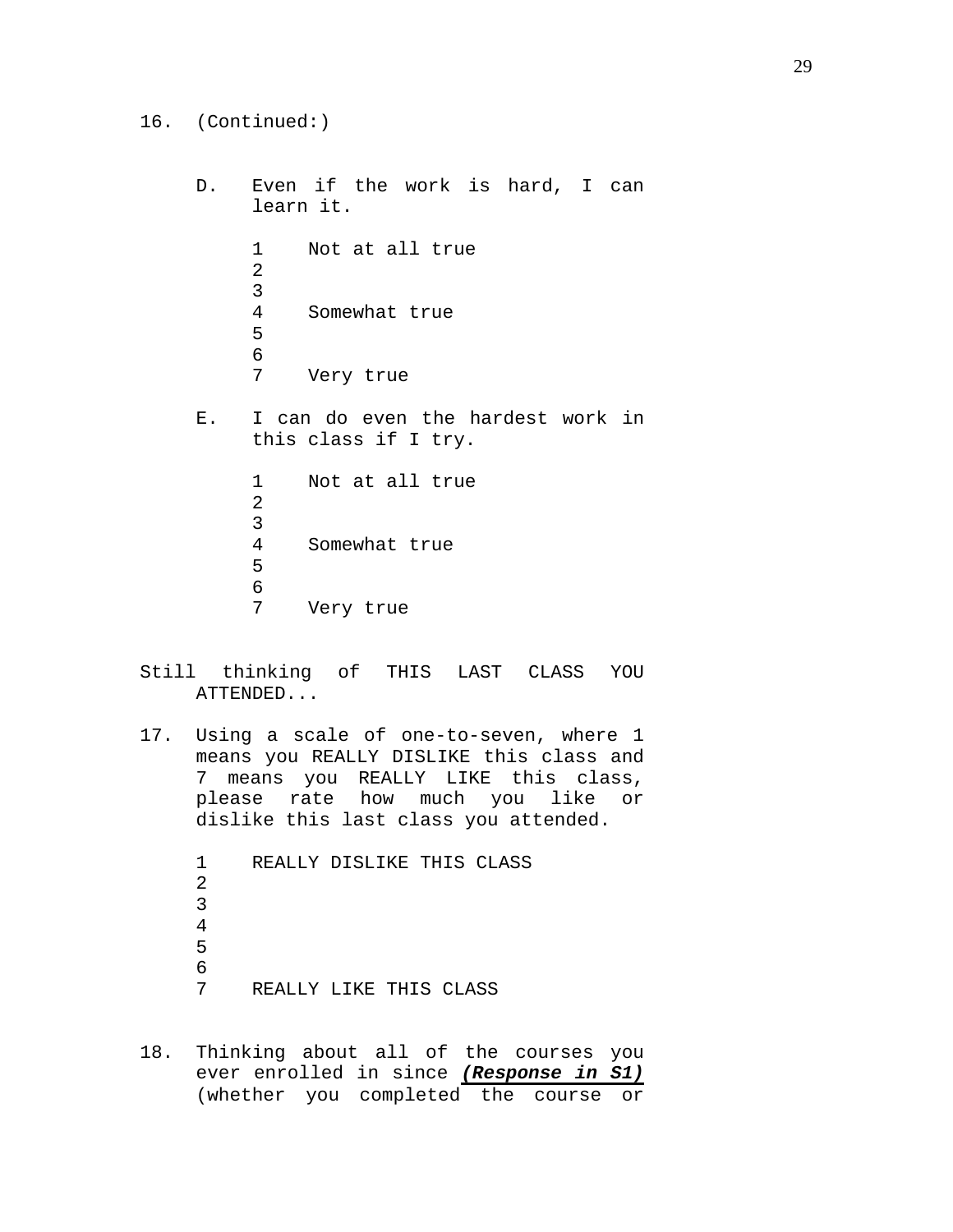not), did you ever ask an instructor or teaching assistant to reconsider a grade on an assignment or exam?

1 Yes<br>2 No

 $N<sub>O</sub>$ 

#### **DIARY**

*(The respondent details his/her activities from 4:00 A.M. the previous day to 4:00 A.M. on the interview day. Pre-coded activities will be used. The length of activity is recorded with start and stop times.)*

Now we'd like to find out how you spent your time yesterday, [*(Display yesterday's day and date)*], from 4:00 a.m. in the morning until 4:00 a.m. this morning. We'll need to know where you were and who else was with you. If an activity is too personal, there's no need to list it.

If you need help navigating around the screen, please click on the HELP button. If you need to add an activity after the current row, please click on the "+" sign to the right of the listed activity.

If you need to delete an existing activity, please click on the "x" sign to the right of the listed activity.

If you need to reset the current activity, please  $x$ lick on the " " sign to the right of the current activity.

If you need to edit an existing activity, please click on the activity and edit the<br>information on each of the screens information on each of the screens displayed.

If you need to add "eating and drinking" as an activity, click on the "Help" button below.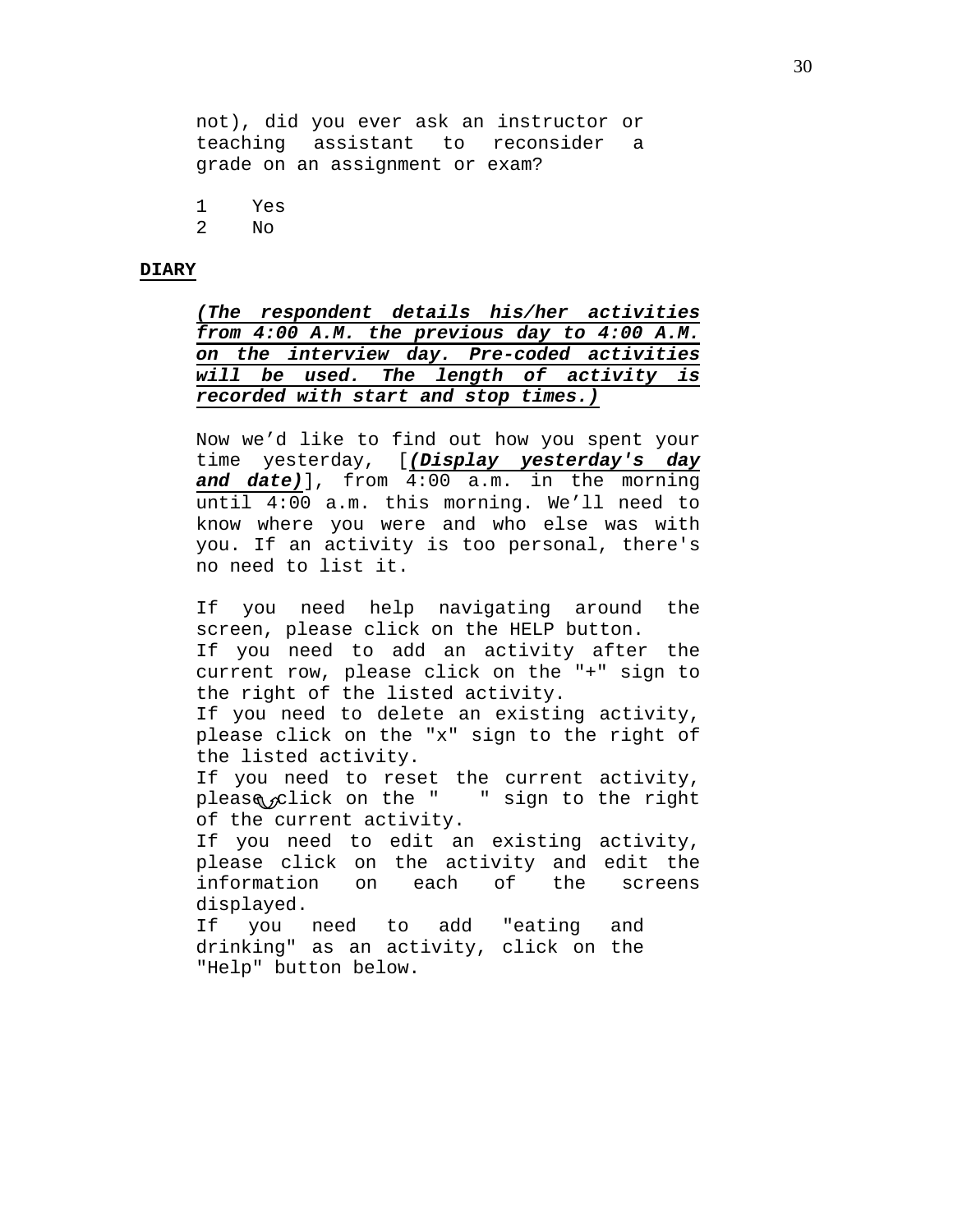19. Yesterday, [*(Display yesterday's day and date)*] at 4:00 a.m., what were you doing? *(Check all that apply.)* 1 Sleeping<br>2 Personal Personal care activities (e.g., grooming, health-related self care) 3 Eating/drinking<br>4 Work and work Work and work-related activities (including job search activities)<br>Household activities (e. 5 Household activities (e.g.<br>cooking, cleaning, grocery cleaning, grocery shopping, paying bills, walking the dog) 14 Caring for and helping children<br>under 13 (including activities under 13 (including activities related to child's education and health) 15 Caring for and helping someone else 6 Attending (traditional) Classes<br>7 Participating in online Classes 7 Participating in online Classes<br>8 Studying/Homework/Special proj 8 Studying/Homework/Special projects for school 9 Preparing for Test/Mid-term/Finals<br>10 Participating in extracurricular Participating in extracurricular Activities for school (sports, clubs, rehearsals, music practice, etc) 11 Meeting with Instructor, Teaching Assistant, Counselor<br>Registering/other Administrative 12 Registering/other issues related to school 16 Participating in Cultural/Educational activity not school related (e.g., visiting a museum, reading, attending lectures) 13 Commuting to/from work or school<br>17 Watching TV/Movies or Listening Watching TV/Movies or Listening to music or playing video games 18 Using Computer for Leisure (e.g. shopping, games, downloading music, e-mail) 19 Spending time with friends (including partying/clubbing)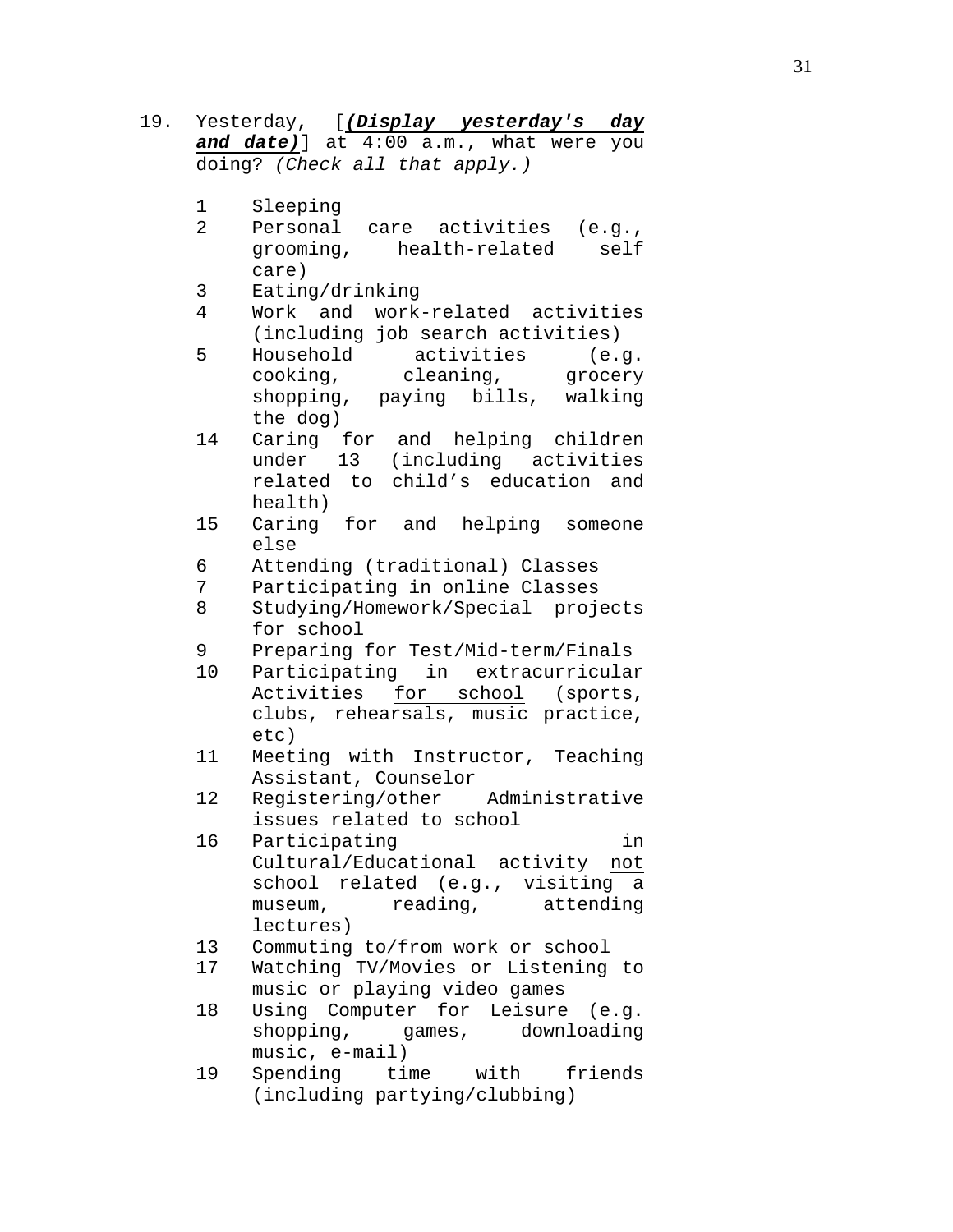- 20 Playing sports or other exercise<br>21 Talking on the Phone or Texting
- 21 Talking on the Phone or Texting<br>22 Participating in other Leisure
- Participating in other Leisure<br>activity (such as shopping, activity (such attending sports events)
- 23 Volunteering/Mentoring (including community service and political activities)
- 24 Participating in Religious/Spiritual activities
- 25 Other (Fill in response) *(Allow 100 characters)*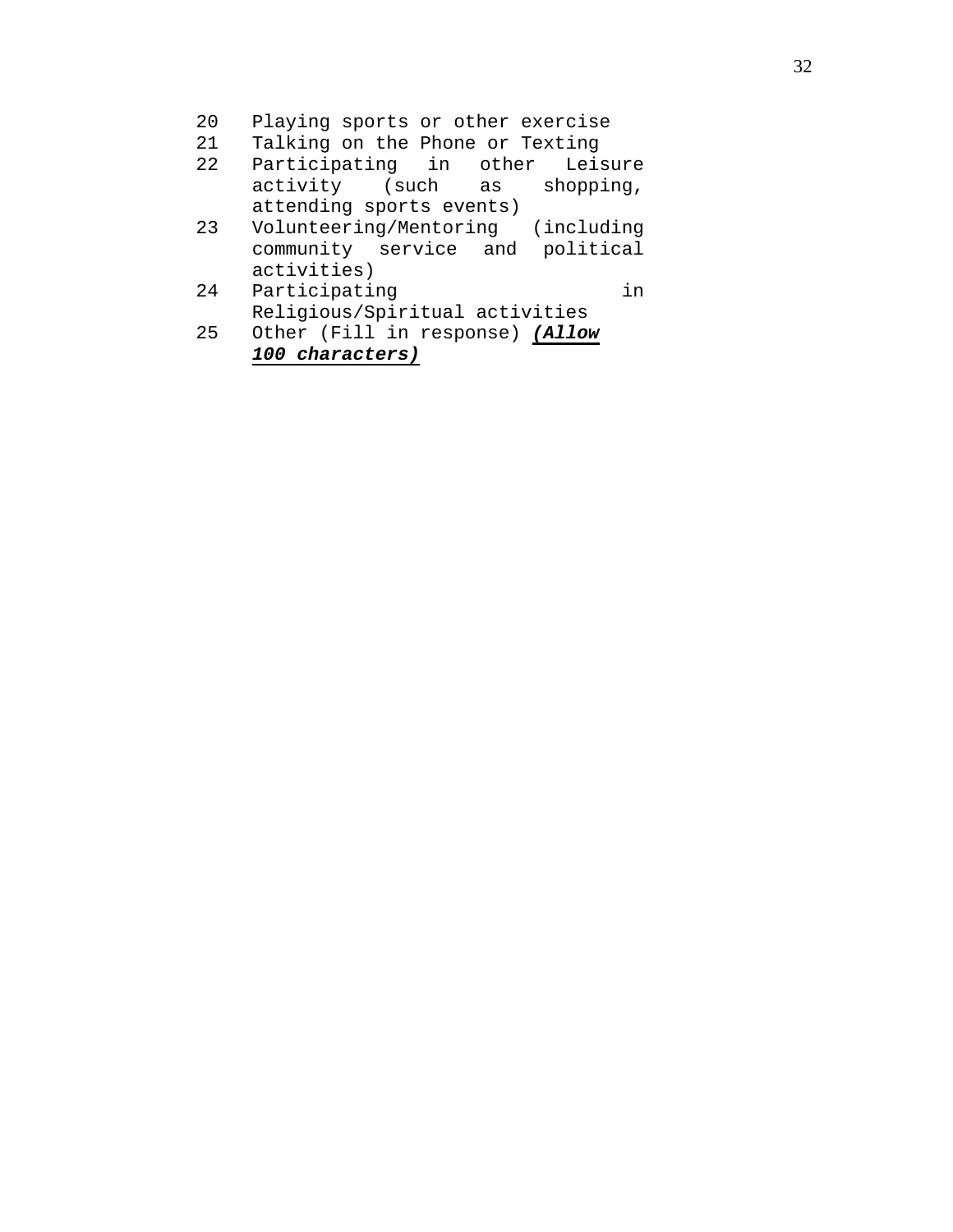20. How long did you spend (on) *[ACTIVITY]*? (Please enter the time you spent to the nearest 15 minutes.)

Enter duration (hours, minutes):

\_\_\_\_\_ hr. (Fill in response) (0-8)

\_\_\_\_\_ min. (Fill in response) (00, 15, 30, 45)

- 20a. Just to confirm, you indicated that you were sleeping from *(start time)* to *(end time)*. Is that correct?
	- 1 Yes
	- $N<sub>O</sub>$

# *(If code 2 in #20a, Reset to #19 and start the first activity; Otherwise, Continue with Diary)*

You entered that at *(start time)*, you were *(activity1/activity2/activity3/…)*. Can you indicate which one of these activities you devoted most of your attention to?

- 1 Activity 1<br>2 Activity 2 2 Activity 2 ETC., as appropriate 0 Can't decide
- 21. Who was with you or accompanied you while you were *[ACTIVITY]*? *(Check all that apply.)*

```
0 Alone<br>1 Spous
     Spouse/Partner
2 Household child(ren) under age 13
     3 Household child(ren) age 13 or 
older
4 Parent(s)<br>5 Sibling(s
5 Sibling(s)<br>6 Other H
     Other Household or family
member(s)
```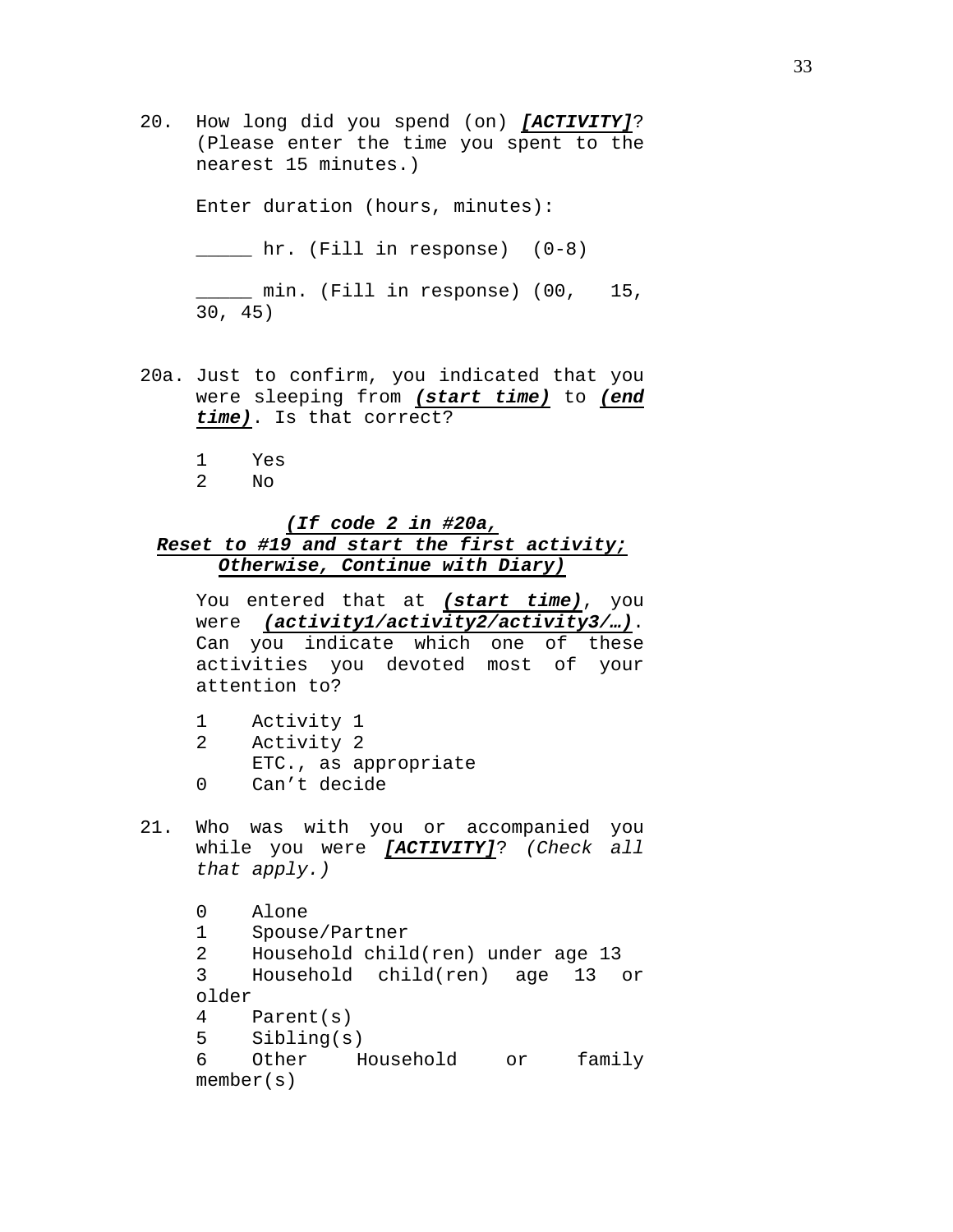7 Non-household children under age  $\begin{array}{c} 13 \\ 8 \end{array}$ 

Other non-household person(s) age 13 and older (including Parentsin-law)

9 Friends/Date<br>10 Other student

Other students/classmates

11 Co-workers/colleagues<br>12 Neighbors/acquaintance

12 Neighbors/acquaintances<br>13 Teacher/Professor/school

13 Teacher/Professor/school

counselor/coach<br>14 Roommates/a

Roommates/apartment-

mates/housemates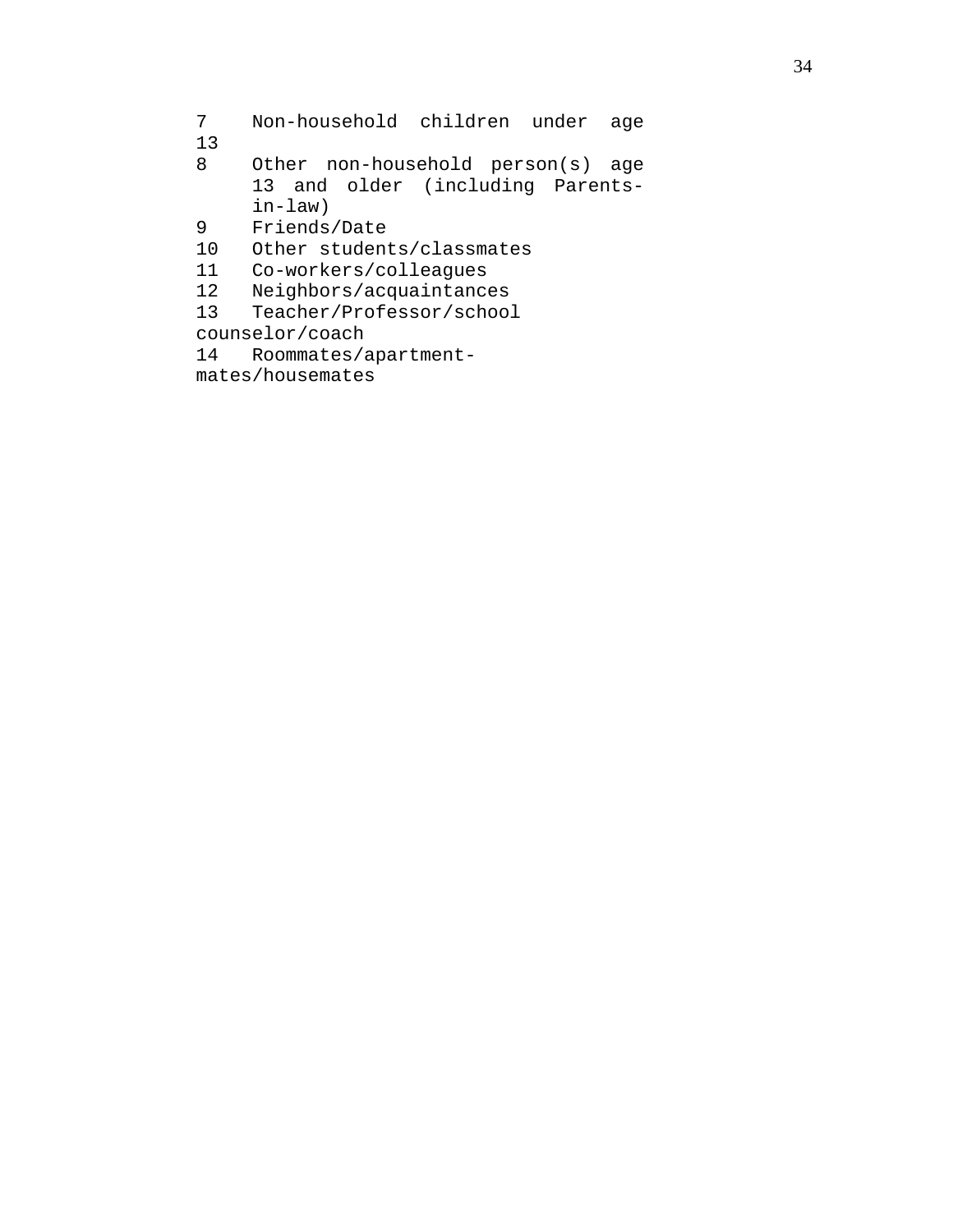22. Where were you while you were<br>[ACTIVITY]? (NOTE: If activity is *[ACTIVITY]*? *(NOTE: If commuting [code 13 in commuting [code 13 in #19] - only display MODE OF TRANSPORTATION codes)*

### **PLACE**

- 1 At home or yard
- 2 At workplace<br>3 HOLD
- 3 HOLD
- 4 Coffee shop<br>5 Grocery sto
- 5 Grocery store<br>6 In class
- 6 In class
- 7 Library<br>8 Other st
- 8 Other store/Mall<br>9 Outdoors away fr
- Outdoors away from home
- 10 Place of worship
- 11 Restaurant/Bar/Cafeteria<br>12 School/On campus
- 12 School/On campus<br>13 Someone else's h
- 13 Someone else's home<br>14 Other place (Fill i
- Other place (Fill in response)

## **MODE OF TRANSPORTATION**

- 15 Airplane
- 16 Bicycle
- 17 Boat/Ferry
- 18 Bus<br>19 Car
- 
- 19 Car, truck, or motorcycle (driver)<br>20 Car, truck, or motorcycl or motorcycle

# (passenger)<br>21 Subway

- 21 Subway/Train<br>22 Taxi/Limousii
- 22 Taxi/Limousine Service
- Walking

*[NOTE: If STOPTIME is greater than 4:00 a.m., go to next section; Otherwise, Continue to next row]*

# *(If code 03 NOT recorded for the 24-hour period, Continue; Otherwise, Skip to Note #2 before #23a)*

23. You did not report any eating or drinking yesterday. Did you do any eating or drinking yesterday as your main activity?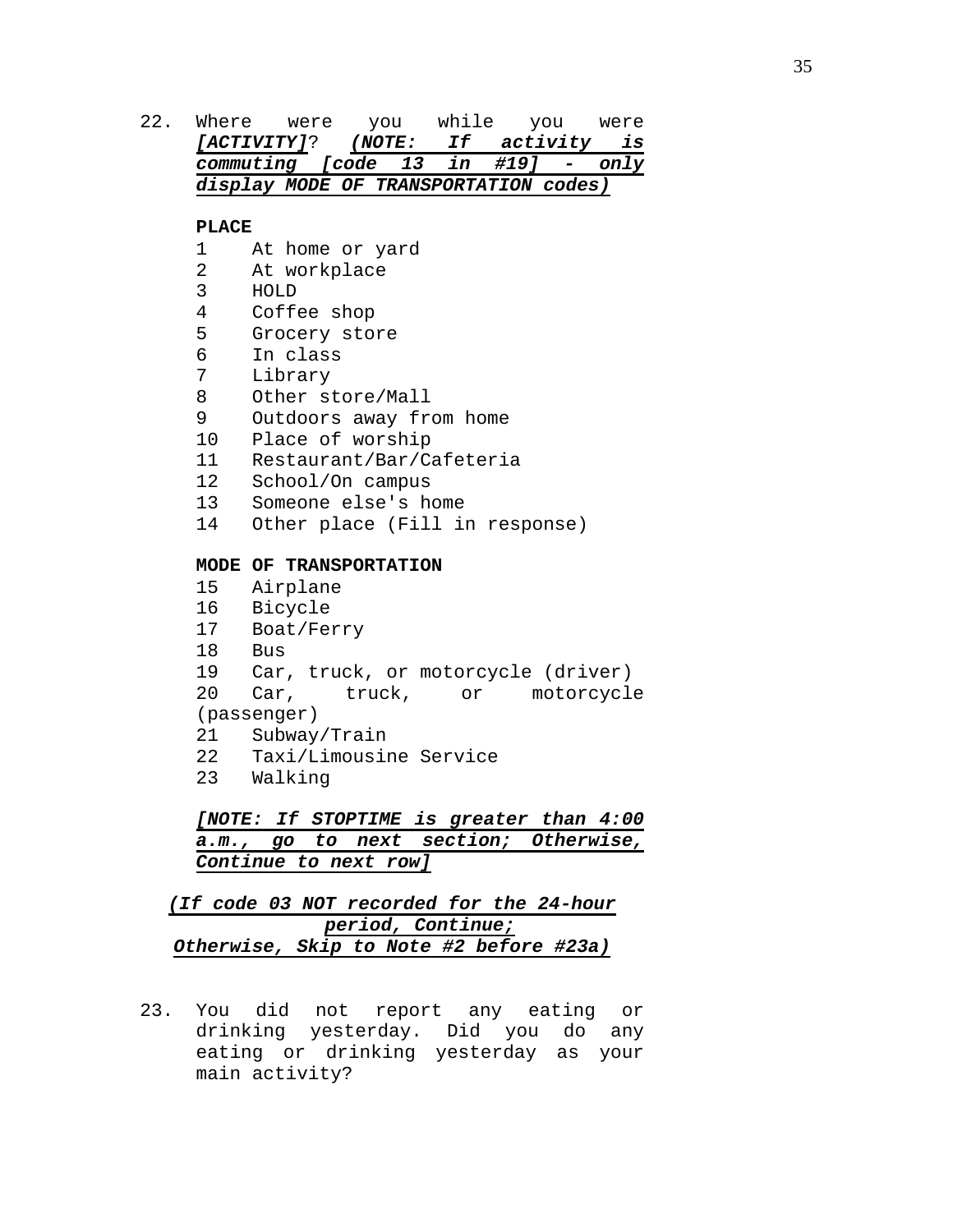1 Yes No.

*(Note #1: If code 1 in #23, Return respondent to Edit Diary; Otherwise, Continue)*

# *(Note #2: If code 2 [yesterday] in #14 AND NOT code 6 or 7 in #19, Continue; Otherwise, Skip to #26)*

- 23a. You did not report attending class or participating in an online class yesterday. Did you attend class or participate in an online class as your main activity yesterday?
	- 1 Yes
	- $\mathop{\rm No}\nolimits$

*(Note #1: If code 1 in #23a, Return to Edit Diary; Otherwise, Continue)*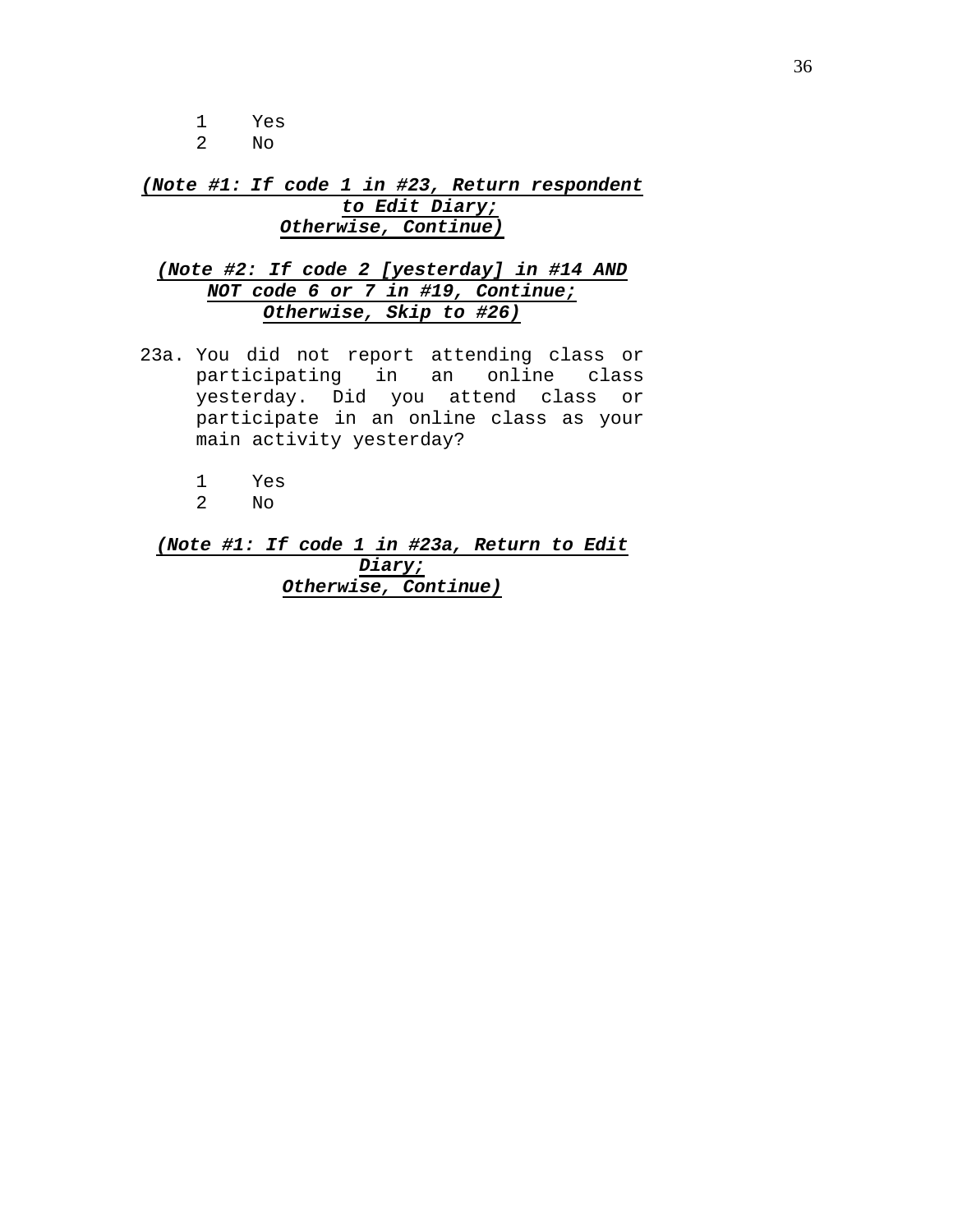- 26. **SELECTION OF RANDOM ACTIVITIES:** *(NOTE: Remove Activities Personal in Nature from Selection Protocol [codes 1, 2, 24, or 99 in #19])*
	- A. *(If one episode of attending classes or studying [codes 6, 7, 8, 9, 10, 11, or 12 in #19], select that activity/If more than one episode of attending classes or studying [codes 6, 7, 8, 9, or 11 in #19], randomly select one:)* First Activity Selected
	- B. *(Randomly select one activity Non-Personal in Nature from the remaining activities [codes 3, 4, 5, 13, 14, 15, 16, 17, 18, 19, 20, 21, 22, or 23 in #19], excluding activity selected in First Activity Selection [codes 3, 4, 5, 10, 12, 13, 14, 15, 16, 17, 18, 19, 20, 21, 22, or 23 in #19]:)* Second Activity Selected

*(If None to Select, Skip to #28)*

Now we want to go back and ask you some additional questions about two of the activities you mentioned earlier. We are asking these questions to get a sense of how people felt during the day yesterday. The computer has randomly selected two episodes that we will ask about. As before, whatever you tell us will be kept confidential. Your answers will be used to paint a picture of how people feel during various activities.

*(NOTE: Ask #27 A-D for response in #26- A, then ask #27 A-D for response in #26-B)*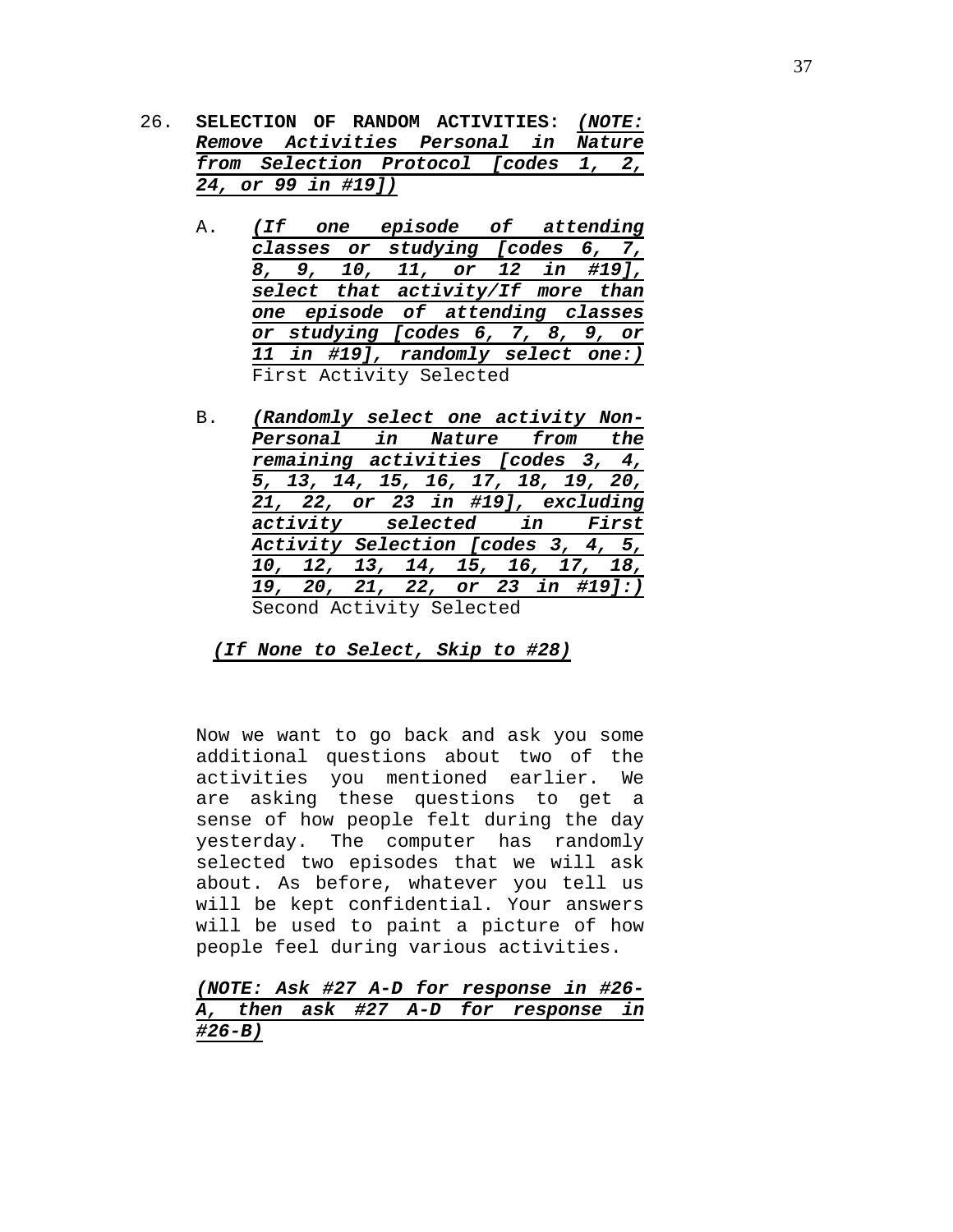- 27. From *[STARTTIME]* to *[STOPTIME]*, you mentioned you were *[ACTIVITY]*. We'd like to know how you felt during this particular episode. Please use a scale from 0 to 6, where a 0 means you did not experience this feeling at all and a 6 means the feeling was very strong. Of course, you may choose any of the numbers 0, 1, 2, 3, 4, 5, or 6 to reflect whether you experienced this feeling during this activity.
	- A. Happy From 0 6, where a 0 means you were not happy at all and a 6 means you were very happy, how happy did you feel during *[ACTIVITY]*?

*(Response in #26-A)*

0 Not happy at all 1 2 3 4 5<br>6 Very happy

## *(Response in #26-B)*

|  | Not happy at all<br>Very happy |
|--|--------------------------------|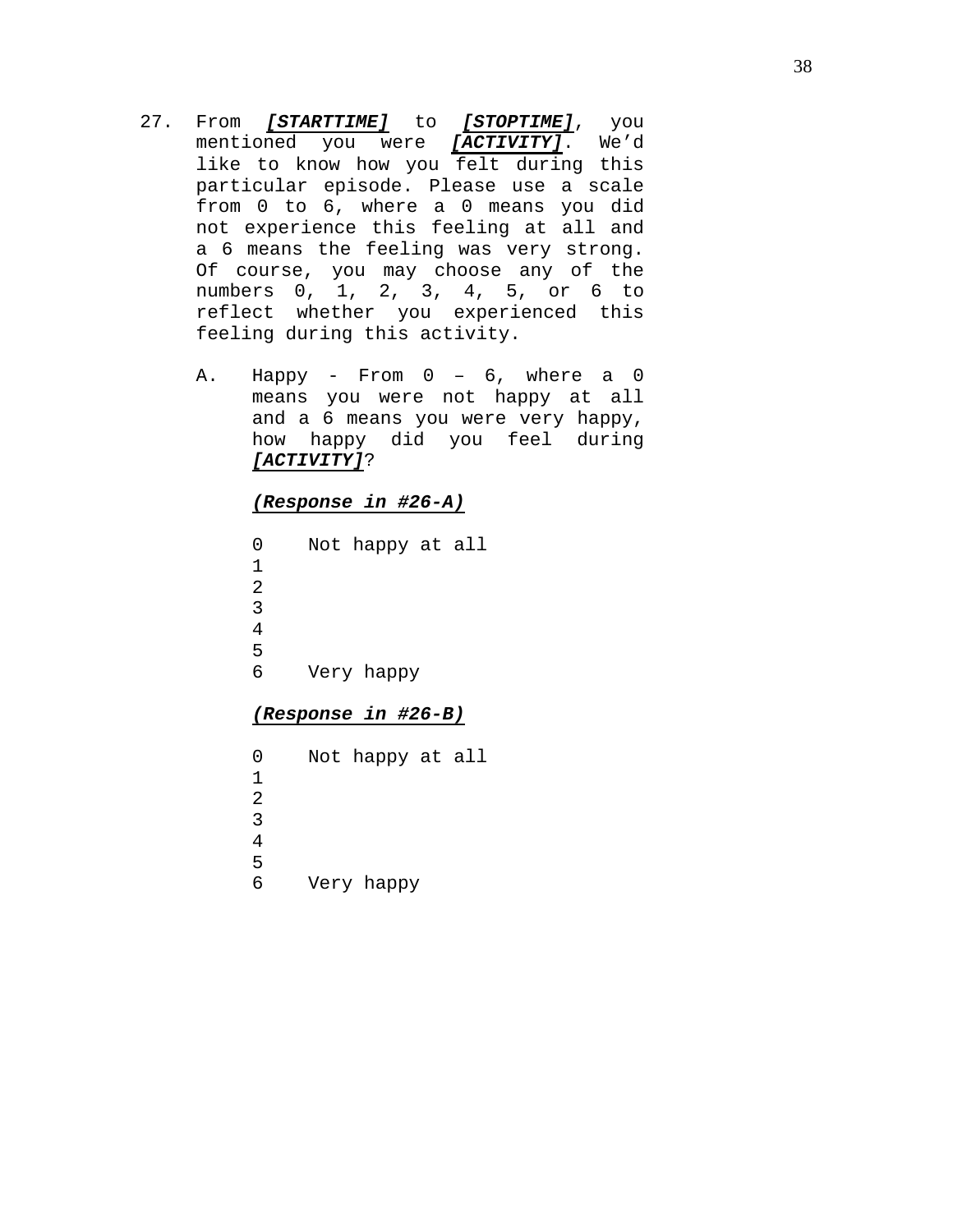- 27. (Continued:)
	- B. Tired From 0 6, where a 0 means you were not tired at all and a 6 means you were very tired, how tired did you feel during *[ACTIVITY]*?

*(Response in #26-A)*

0 Not tired at all 1 2 3 4 5 Very tired

# *(Response in #26-B)*

0 Not tired at all 1 2 3 4 5<br>6 Very tired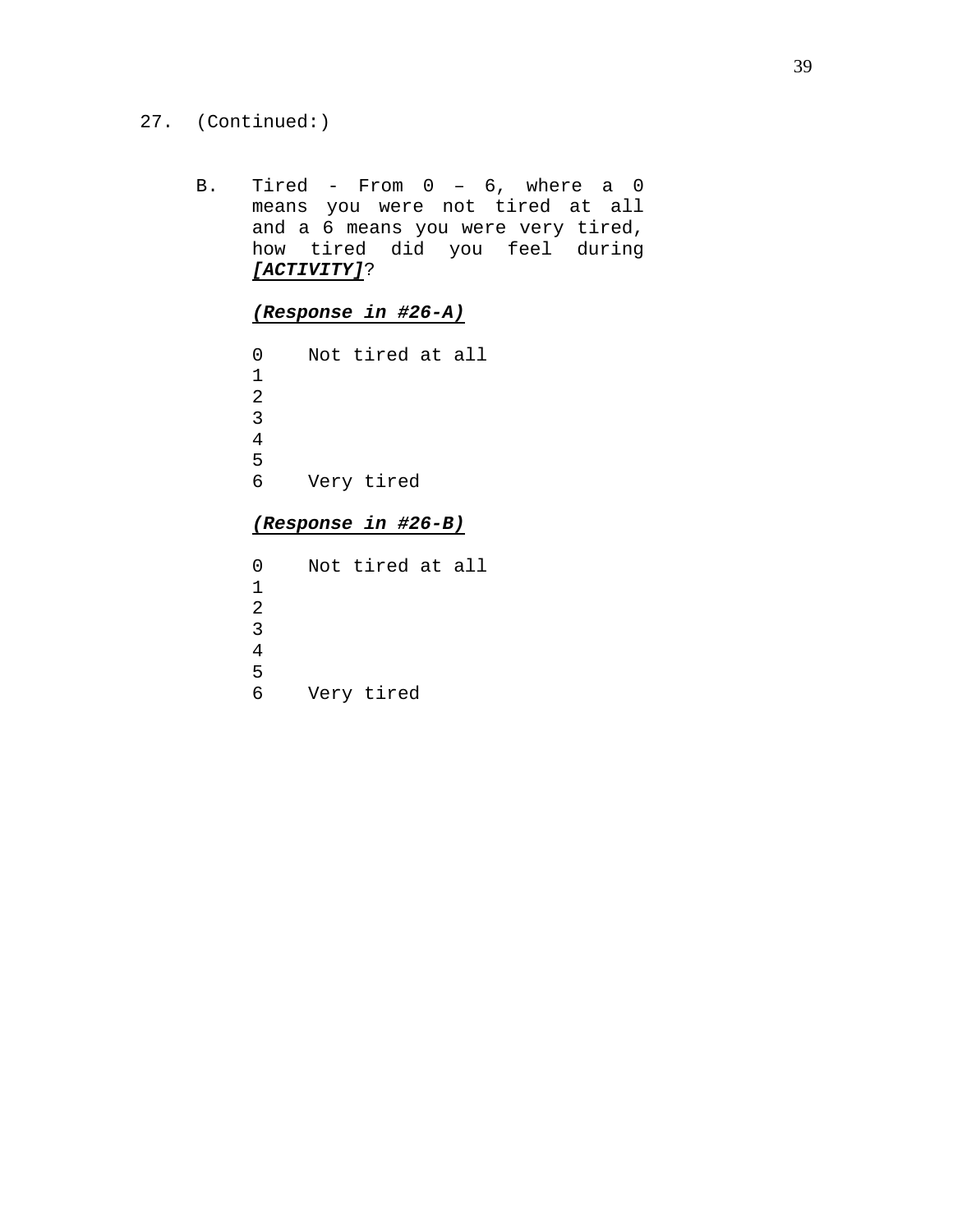## 27. (Continued:)

C. Stressed - From 0 – 6, where a 0 means you were not stressed at all and a 6 means you were very stressed, how stressed did you feel during *[ACTIVITY]*?

# *(Response in #26-A)*

 Not stressed at all Very stressed

# *(Response in #26-B)*

| 0            |  | Not stressed at all |  |
|--------------|--|---------------------|--|
| $\mathbf{1}$ |  |                     |  |
| 2            |  |                     |  |
| 3            |  |                     |  |
| 4            |  |                     |  |
| 5            |  |                     |  |
| ศ            |  | Very stressed       |  |
|              |  |                     |  |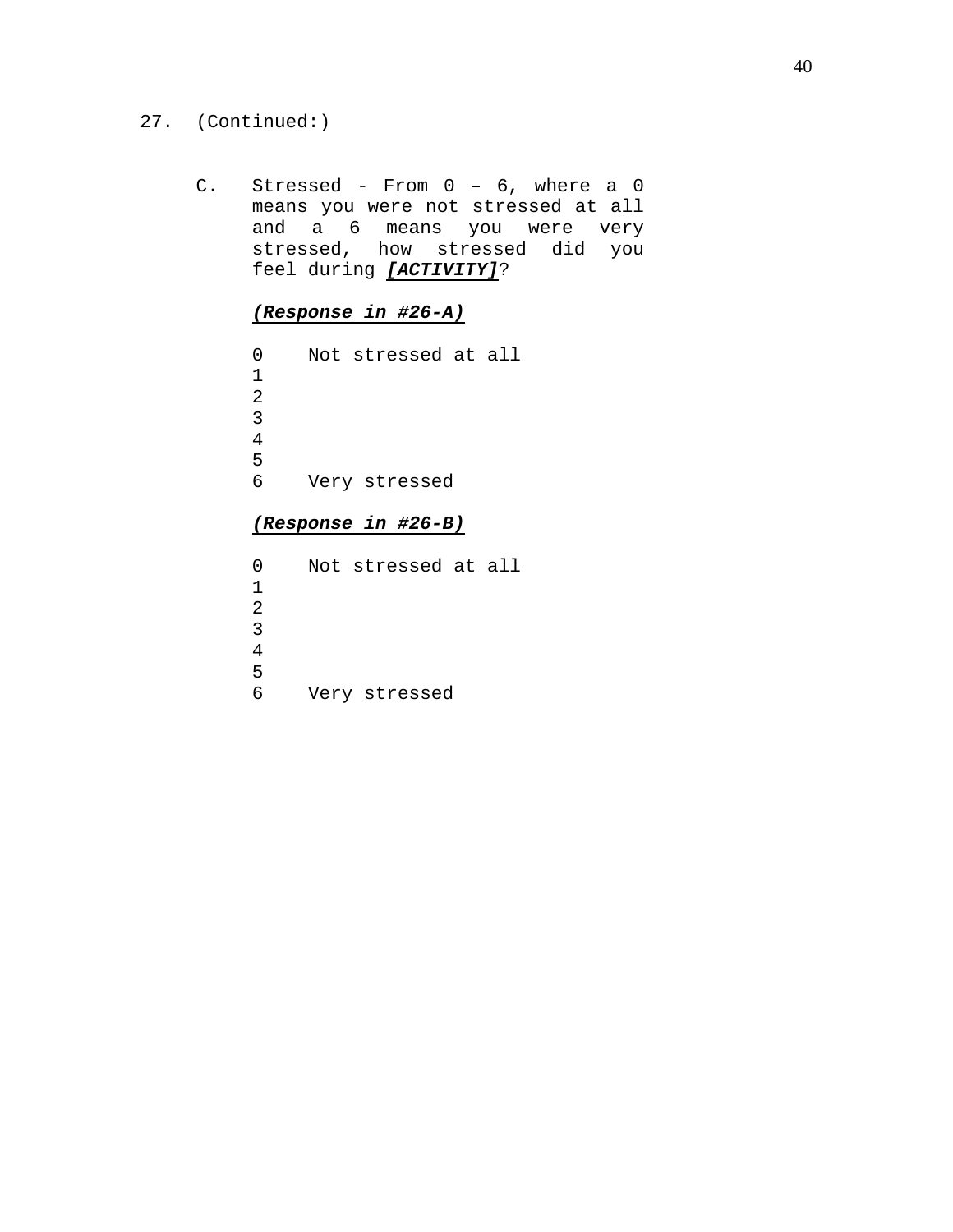- 27. (Continued:)
	- D. Interested From 0 6, where a 0 means you were not interested at all and a 6 means you were very interested, how interested did you feel during *[ACTIVITY]*?

*(Response in #26-A)*

0 Not interested at all 1 2 3 4 5 Very interested

## *(Response in #26-B)*

0 Not interested at all 1 2 3 4 5 Very interested

28. Now we'd like to know how typical yesterday was for that day of the week (i.e., for a Monday, for a Tuesday, or so on). Using a scale from one-to-five, where 1 means much worse and 5 means much better, compared to what that day of the week is usually like, yesterday was:

> 1 Much worse  $\frac{2}{3}$ Pretty typical  $\frac{4}{5}$ Much better

> > *(If code 1 in #8, Continue;*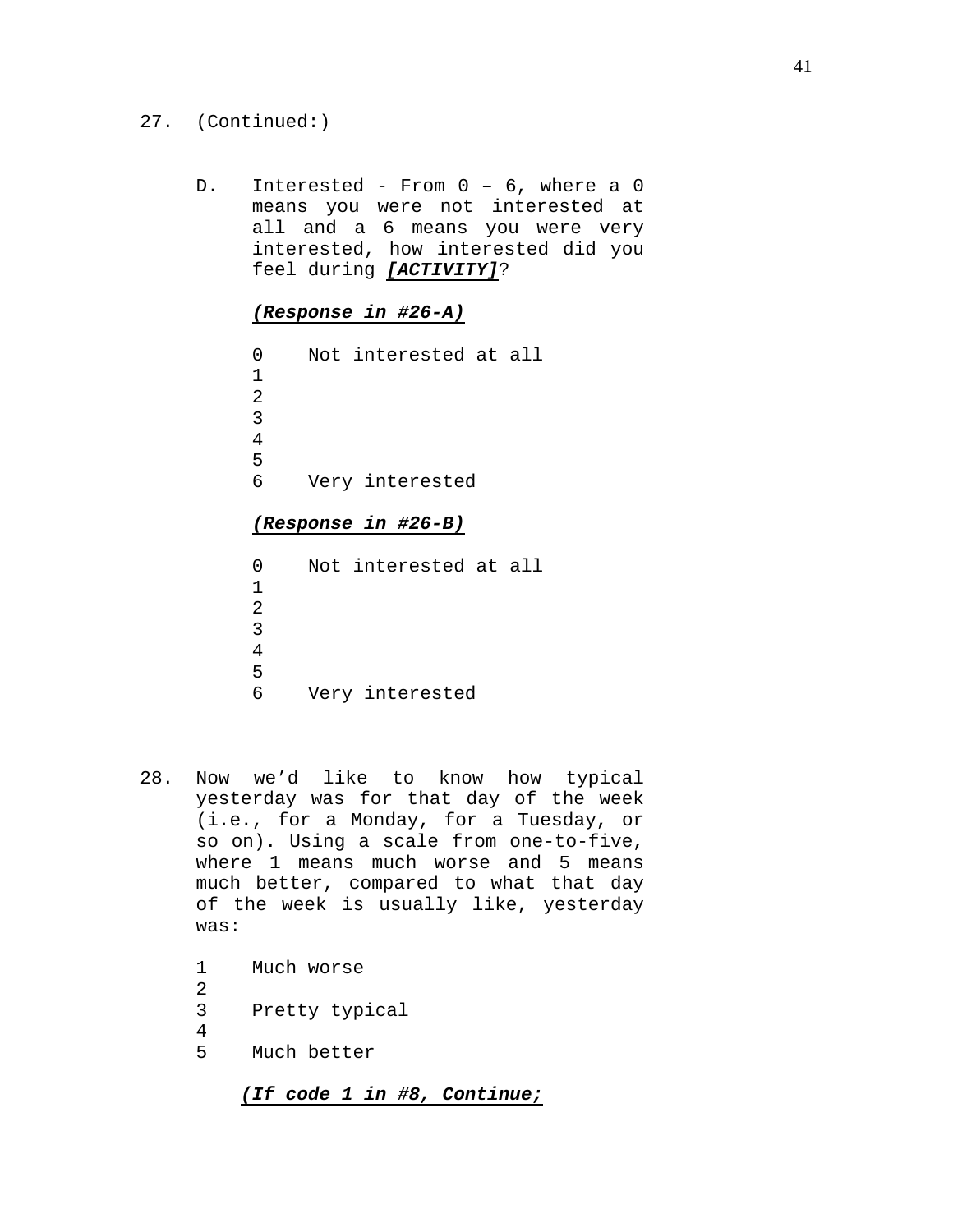*Otherwise, Skip to Note before #25)*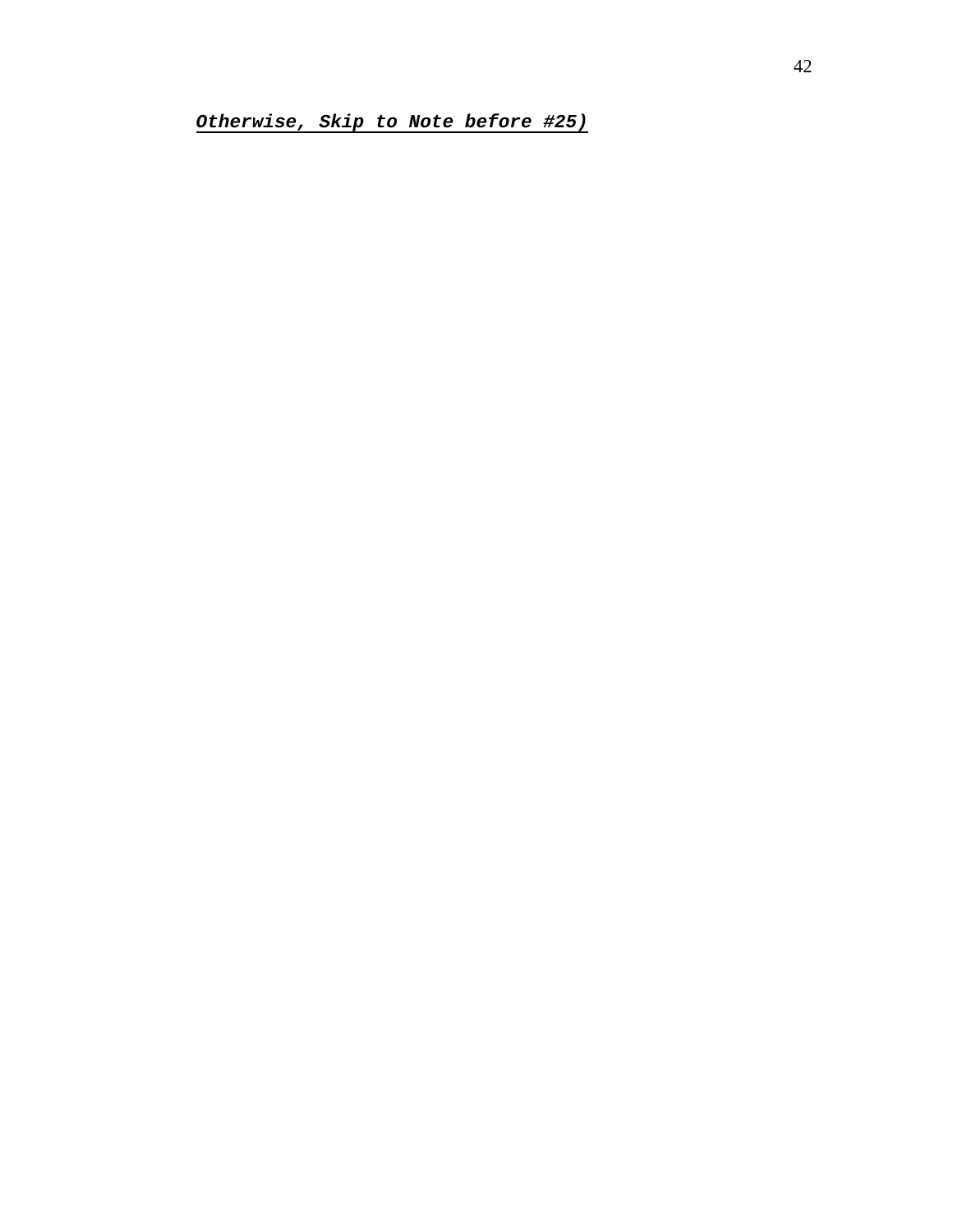Now I'd like you to think about the classes you take...

- 24. The following questions ask about the reasons for your actions related to your education. Different people have different reasons for doing things, and we want to know how true each of these reasons is for you. Please indicate how true each reason is for you.
	- A. If I do my class assignments, it's because I would feel guilty if I did not.

1 Not at all true 2 3 Somewhat true 5 6<br>7 Very true

B. If I do my class assignments, it's because I want to better understand my studies.

> 1 Not at all true 2 3<br>4 Somewhat true 5 6<br>7 Very true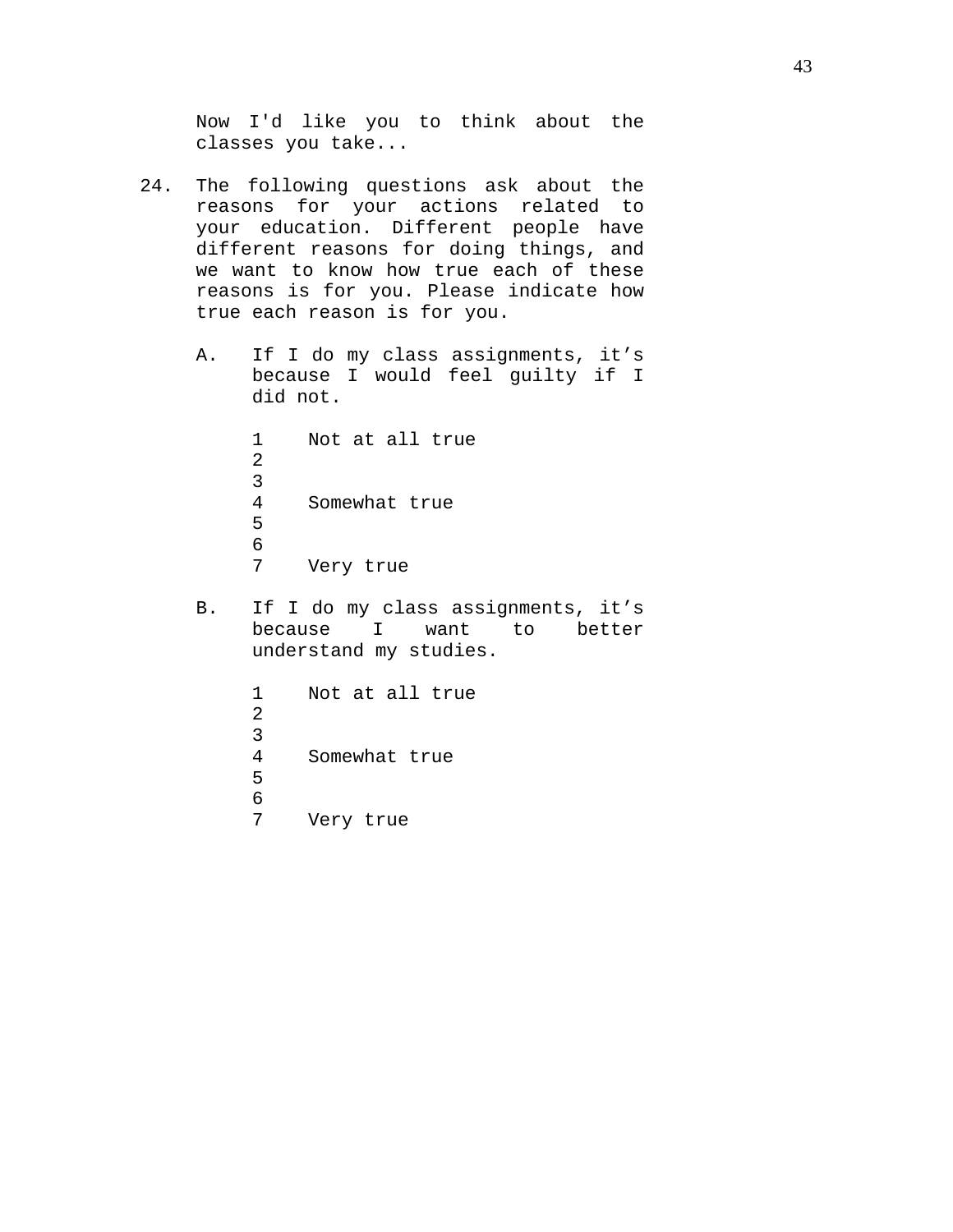C. I follow advice on how to do well in my courses because it will help me become a better student. 1 Not at all true 2 3<br>4 Somewhat true 5 6<br>7 Very true D. If I attend class regularly, it's because I want to get a good grade. 1 Not at all true 2 3<br>4 Somewhat true 5 6<br>7 Very true E. If I turn in a class assignment on time, it's because it makes me happy to be on time. 1 Not at all true 2 3<br>4 Somewhat true 5 6<br>7 Very true F. If I raise my hand in class, it's because I want to receive a good participation grade. 1 Not at all true 2 3

24. (Continued:)

Somewhat true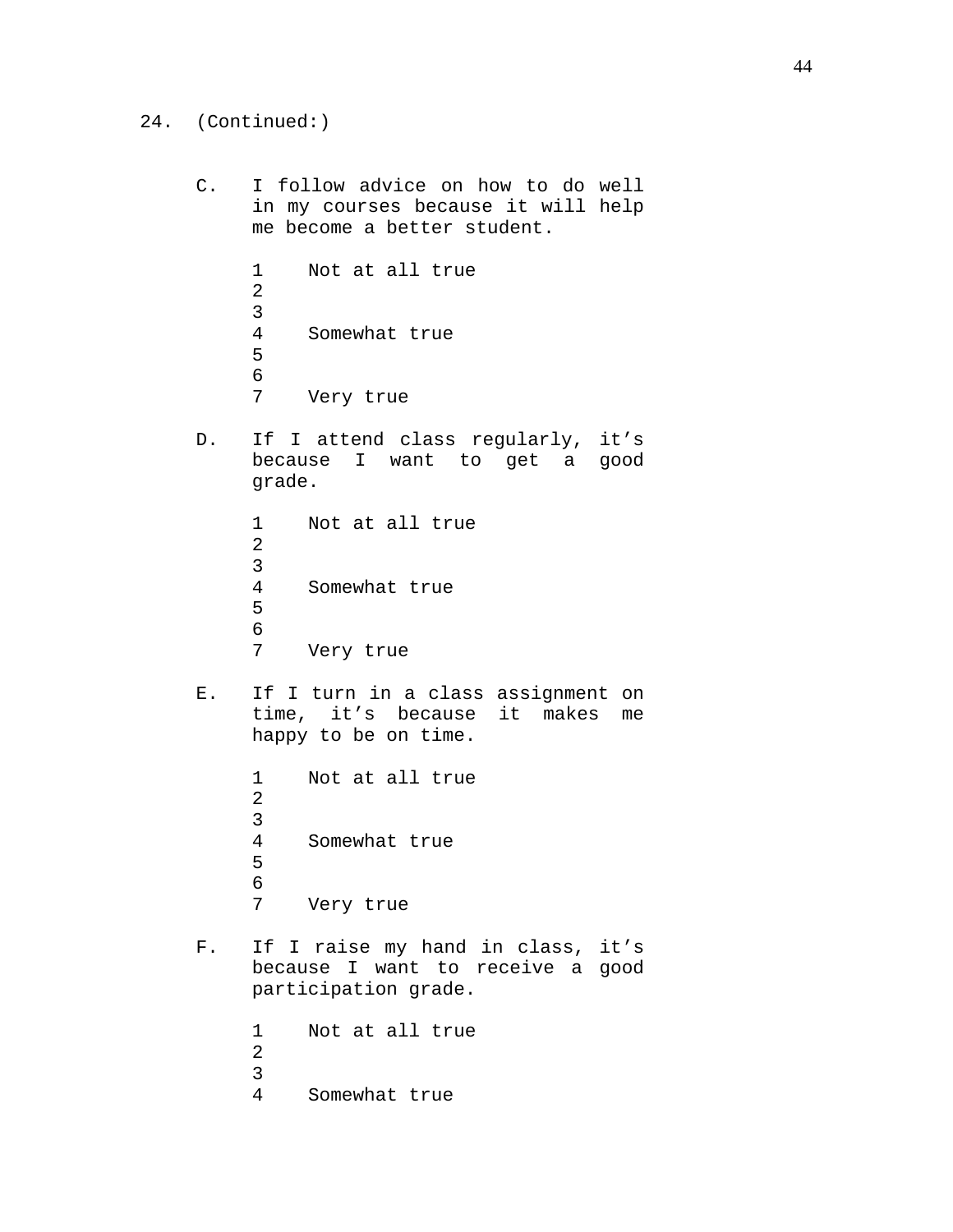5<br>6<br>7 Very true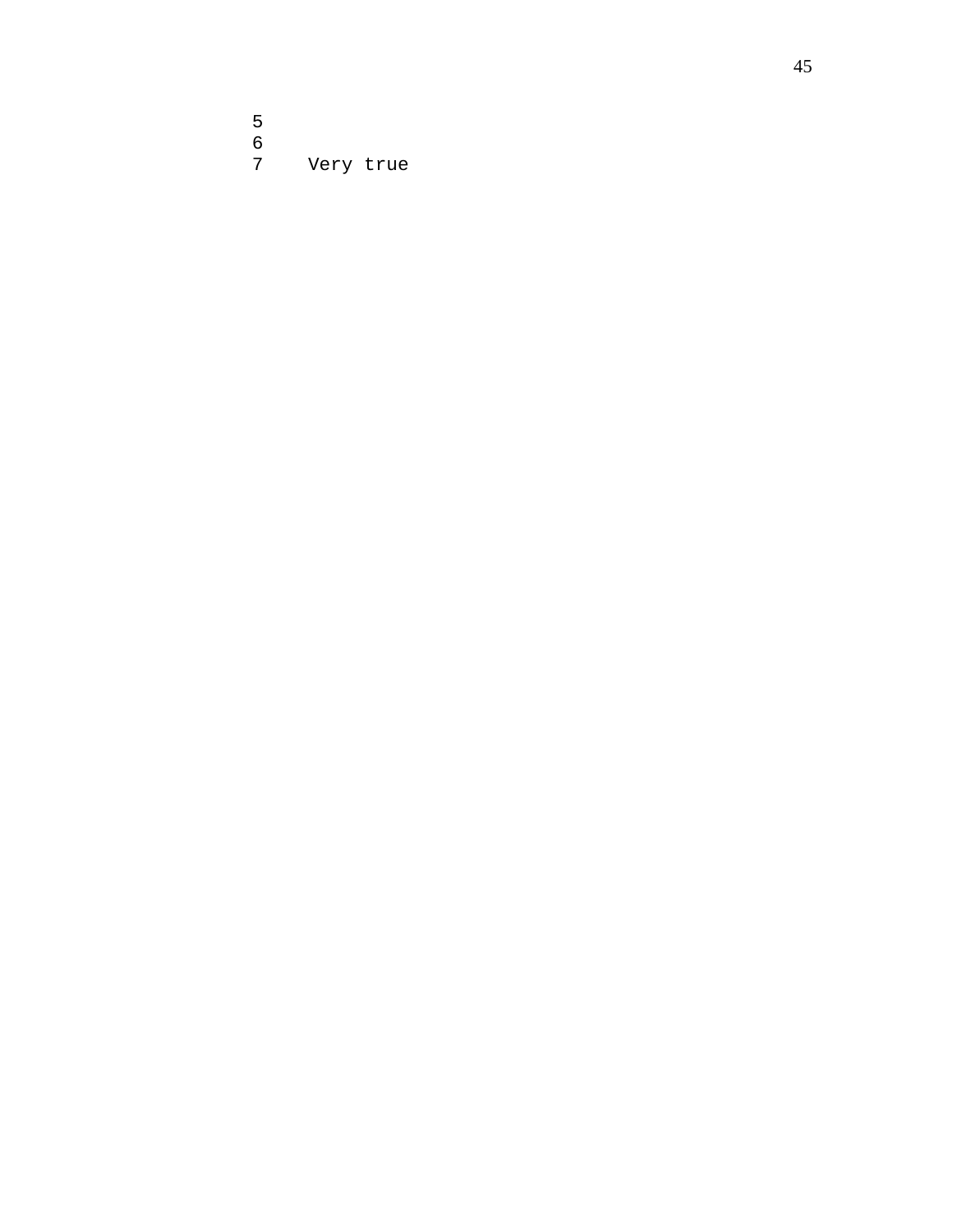G. If I turn in a class assignment on time, it's because I want people to think that I am a good student. 1 Not at all true 2 3<br>4 Somewhat true 5 6<br>7 Very true H. If I attend class often, it's because I enjoy learning. 1 Not at all true 2 3 Somewhat true 5 6<br>7 Very true

*(If code 1 in #7 AND code 2 in #8, Continue; Otherwise, Skip to Note before #29)*

24. (Continued:)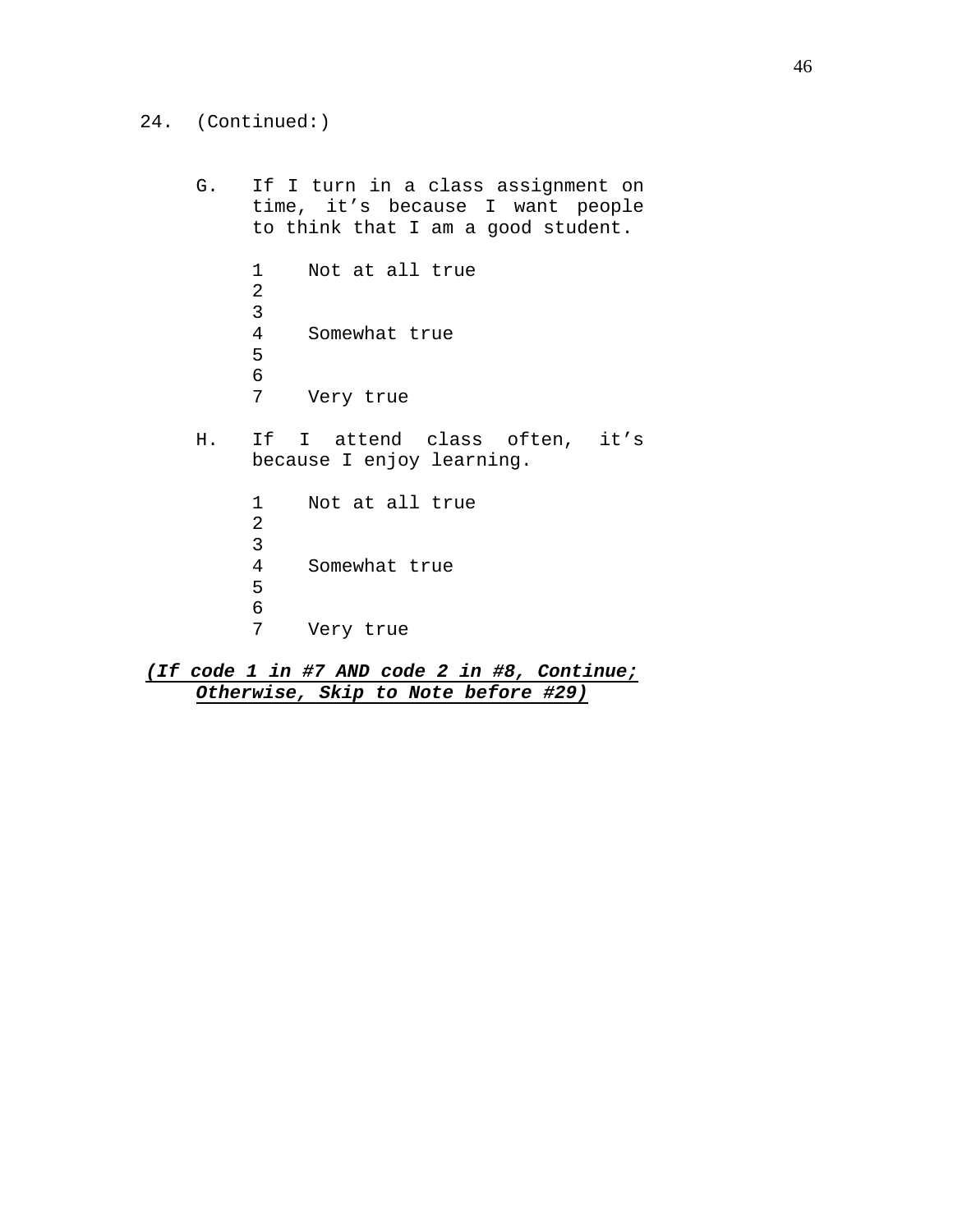- 25. The following questions ask about the<br>reasons for your actions related to for your actions related to your education, even if you are not currently enrolled in school. Different people have different reasons for doing things, and we want to know how true each of these reasons is for you. Please indicate how true each reason is for you (when you were last enrolled in school).
	- A. If I do my class assignments, it's because I would feel guilty if I did not.

1 Not at all true 2 3 Somewhat true 5 6<br>7 Very true

B. If I do my class assignments, it's<br>because I want to better because understand my studies.

> 1 Not at all true 2 3 Somewhat true 5 6<br>7 Very true

C. I follow advice on how to do well in my courses because it will help me become a better student.

> 1 Not at all true 2 3 Somewhat true 5 6<br>7 Very true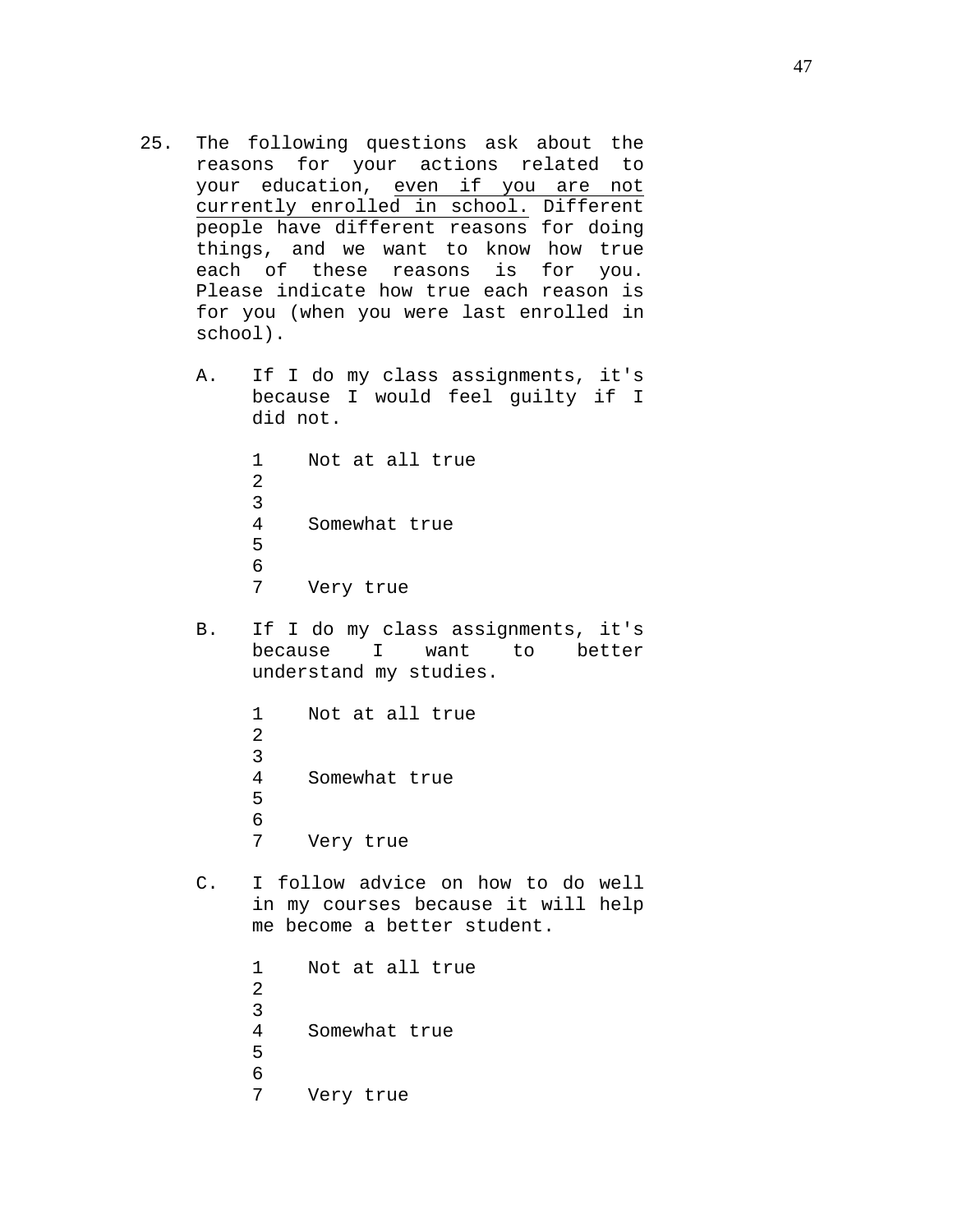```
D. If I attend class regularly, it's 
     because I want to get a good 
     grade.
     1 Not at all true
     2
     3<br>4
          Somewhat true
     5
     6<br>7
         Very true
E. If I turn in a class assignment on 
     time, it's because it makes me 
     happy to be on time.
     1 Not at all true
     2
     3
          Somewhat true
     5
     6<br>7
         Very true
F. If I raise my hand in class, it's
     because I want to receive a good 
     participation grade.
     1 Not at all true
     2
     3
          Somewhat true
     5
     6<br>7
         Very true
G. If I turn in a class assignment on 
     time, it's because I want people 
     to think that I am a good student.
     1 Not at all true
     2
     3
          Somewhat true
```
25. (Continued:)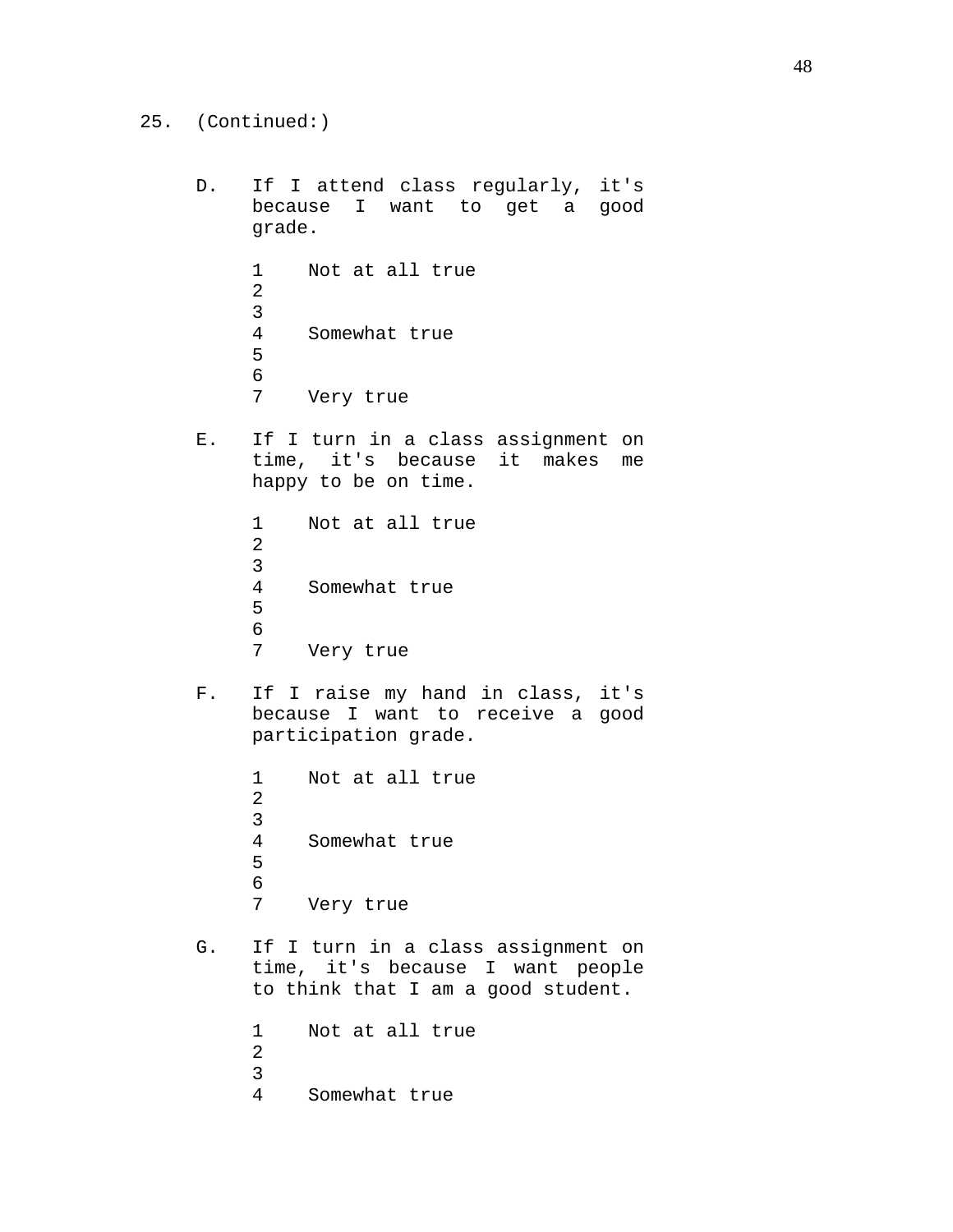5<br>6<br>7 Very true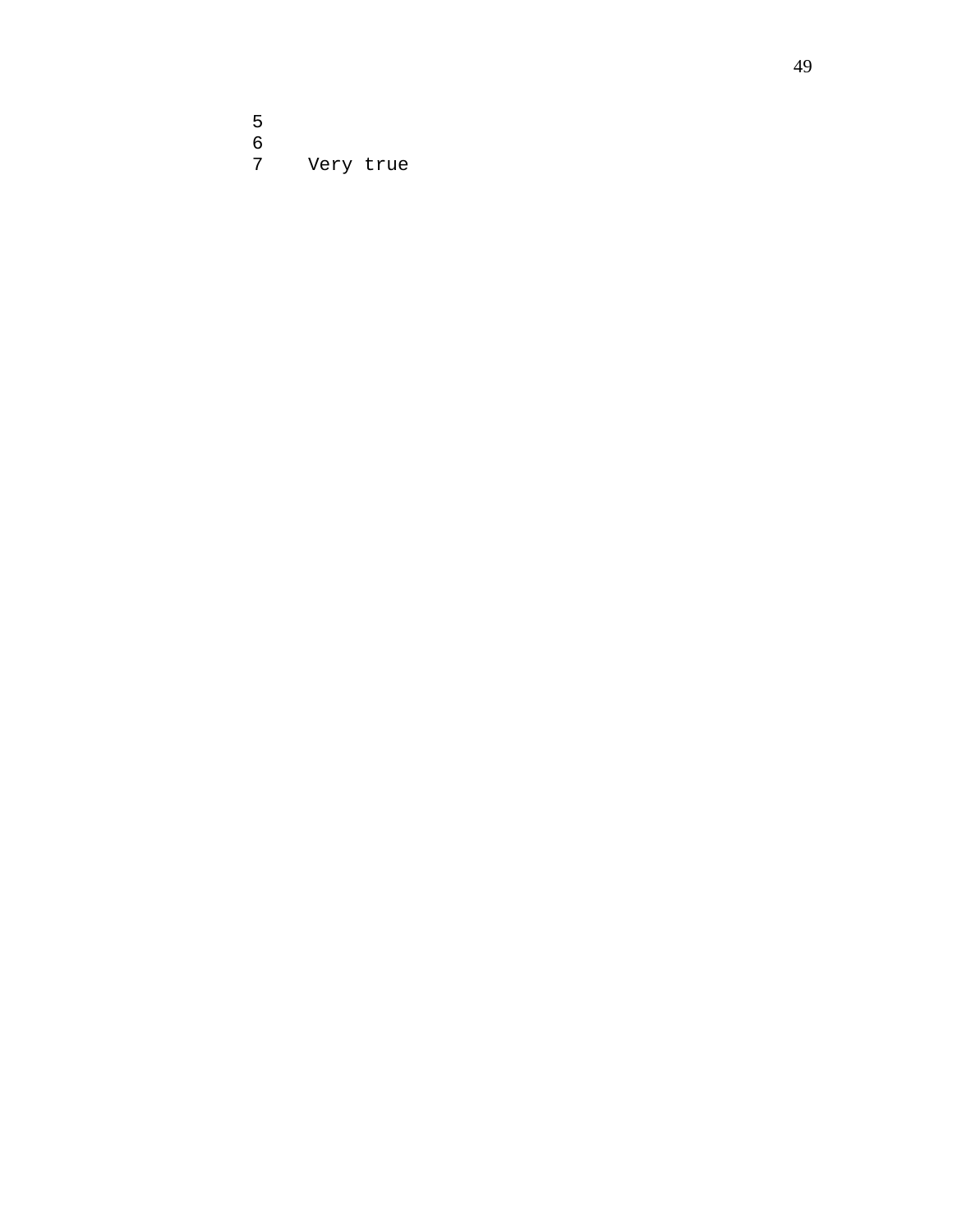- 25. (Continued:)
	- H. If I attend class often, it's because I enjoy learning.

| 1  | Not at all true |
|----|-----------------|
| 2. |                 |
| 3  |                 |
| 4  | Somewhat true   |
| 5  |                 |
| 6  |                 |
|    | Very true       |

# *(If code 1 in #8, Continue; Otherwise, Skip to #32)*

- 29. Do you have a best friend at school?
	- 1 Yes
	- $\overline{\text{No}}$
- 30. Are you involved in at least one cocurricular activity, such as clubs,<br>student organizations, student organizations, student government, athletics, intramurals, student employment, or any other form of student involvement outside of the classroom?
	- 1 Yes
	- $N<sub>O</sub>$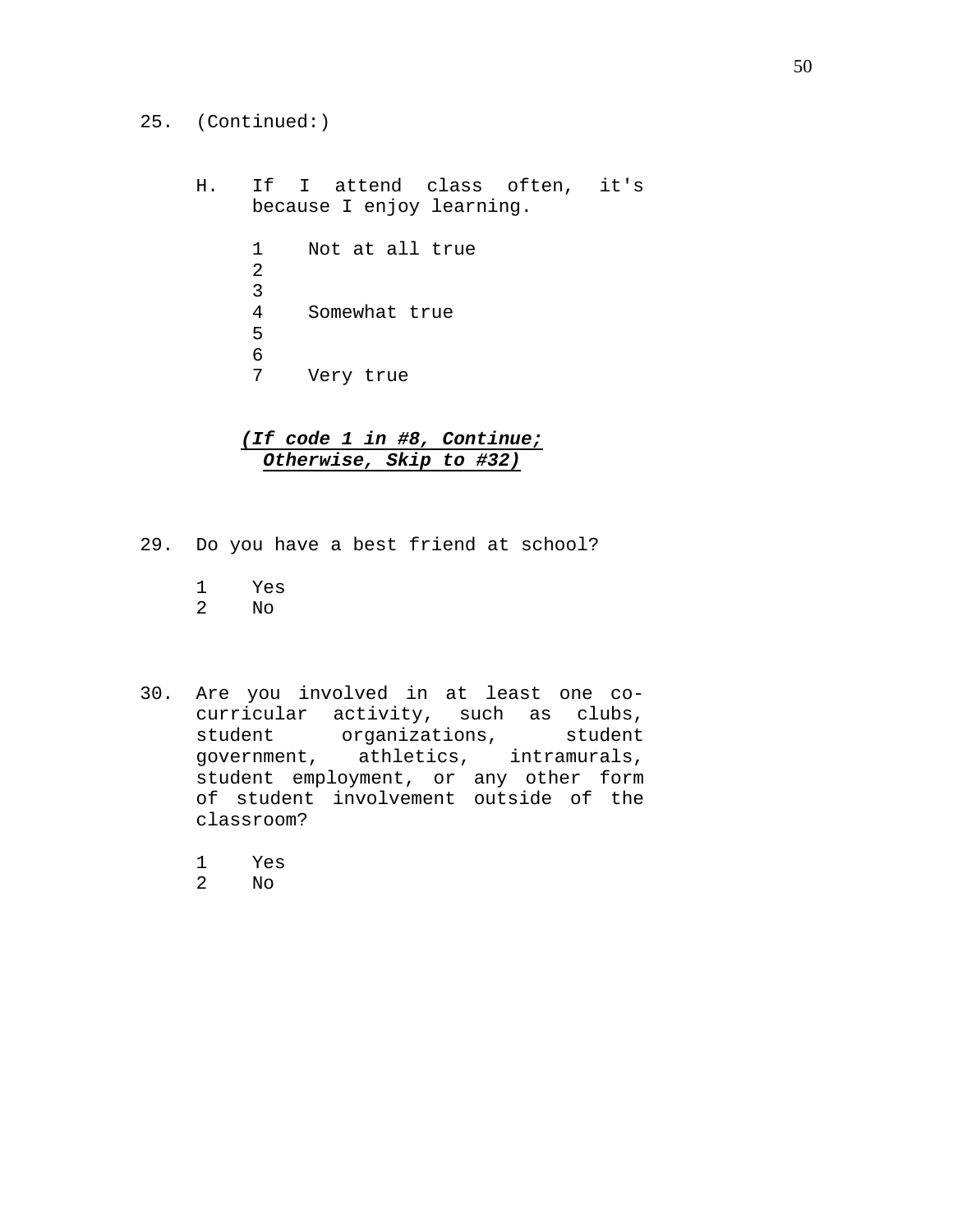31. Using a scale of one-to-five, where a 1 means you strongly disagree and a 5<br>means you strongly agree, please means you strongly agree, indicate how strongly you agree with the following statement: I always try to take classes that are challenging to me.

> 1 Strongly disagree 2 3  $\frac{4}{5}$ Strongly agree

- 32. Have you ever been in a situation where you felt you had to cheat on a classroom assignment, homework, or exam just in order to stay ahead?
	- 1 Yes<br>2 No
	- $\overline{N}$ O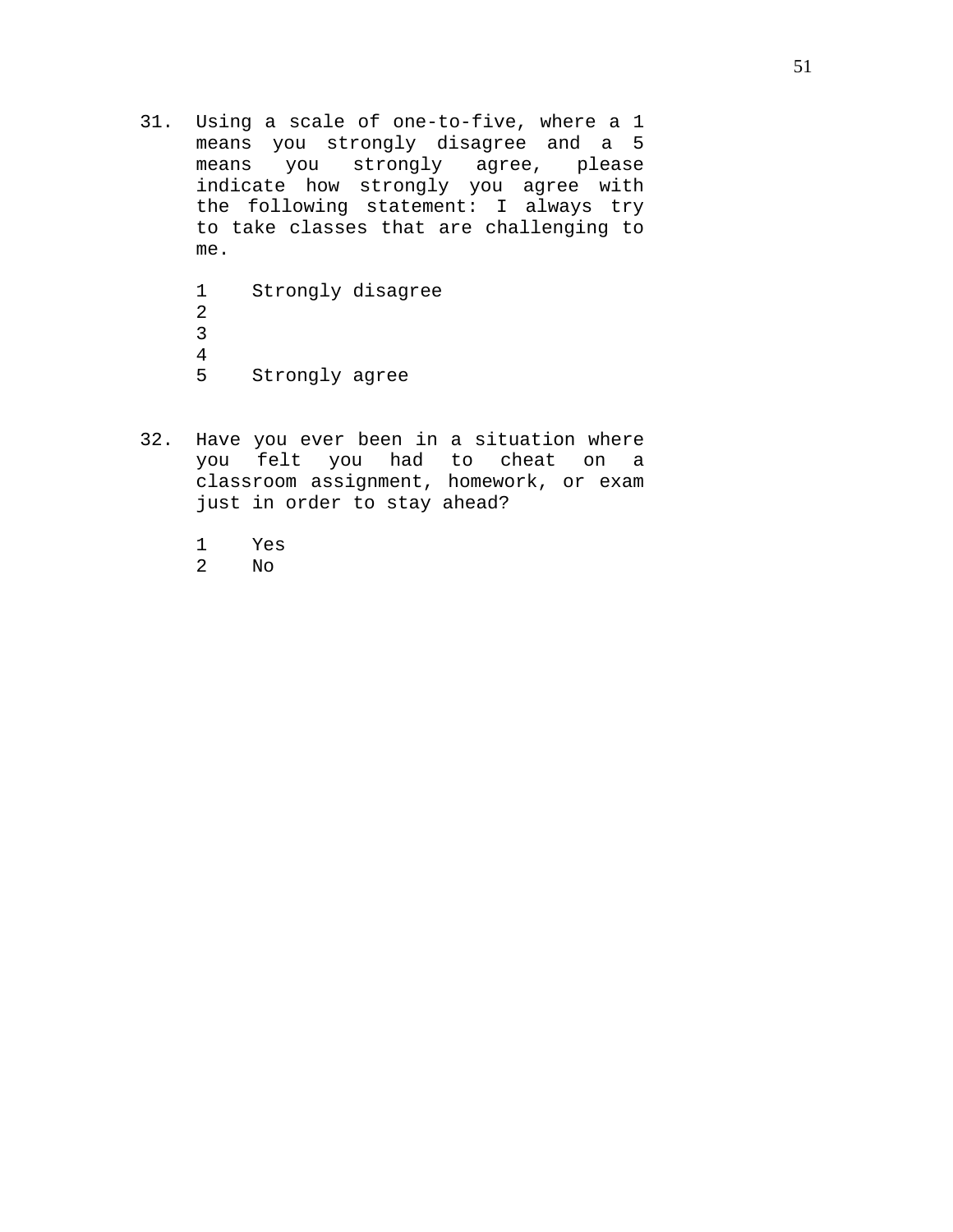Finally, we want to ask you a few general questions.

33. Taking all things together, how satisfied are you with your life as a whole these days? Using a scale of oneto-five, where a 1 means you are not very satisfied and a 5 means you are very satisfied, please indicate how satisfied you are with your life these days.

> 1 Not very satisfied 2 3  $\frac{4}{5}$ Very satisfied

- 34. Which of the following best describes your current marital status?
	- 1 Married, living with spouse<br>2 Married, living apart from
	- Married, living apart from spouse
	- 3 Unmarried, living with partner<br>4 Unmarried, not living with part
	- Unmarried, not living with partner

### 35. Do you have any children?

- 1 Yes
- 2 No

# *(If code 1 in #35, Continue; Otherwise, Skip to #37a)*

36. How many children do you have? (Fill in response)

01-99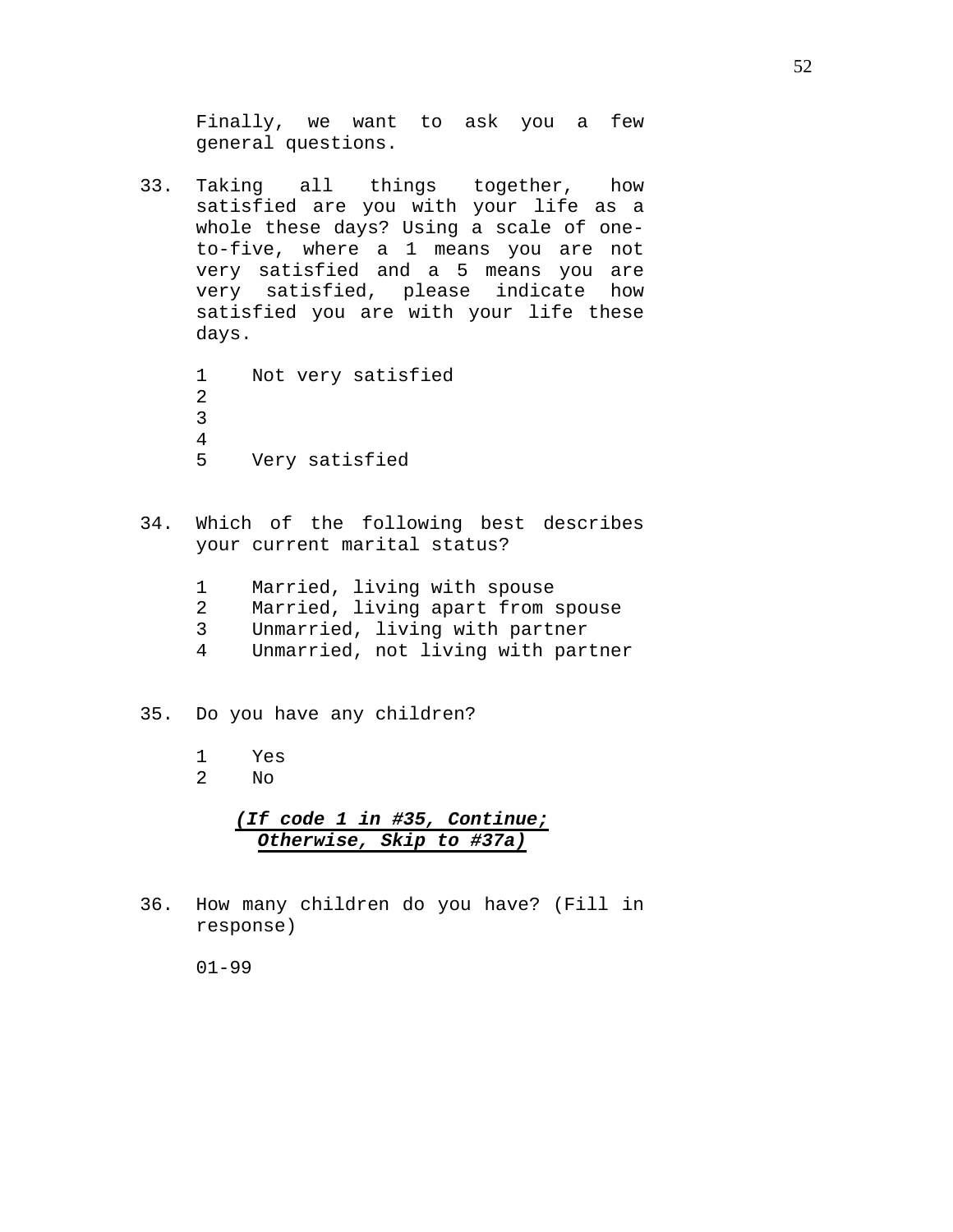# *(NOTE: Display name and address from sample file)*

- 37a. So that we can send you the \$XX, please verify below whether the information is correct.
	- 1 Yes 2 No<br>3 I I do not want you to send me the \$10.

*(If code 1, 3, or No Response in #37a, Skip to Submit Survey Screen; Otherwise, Continue)*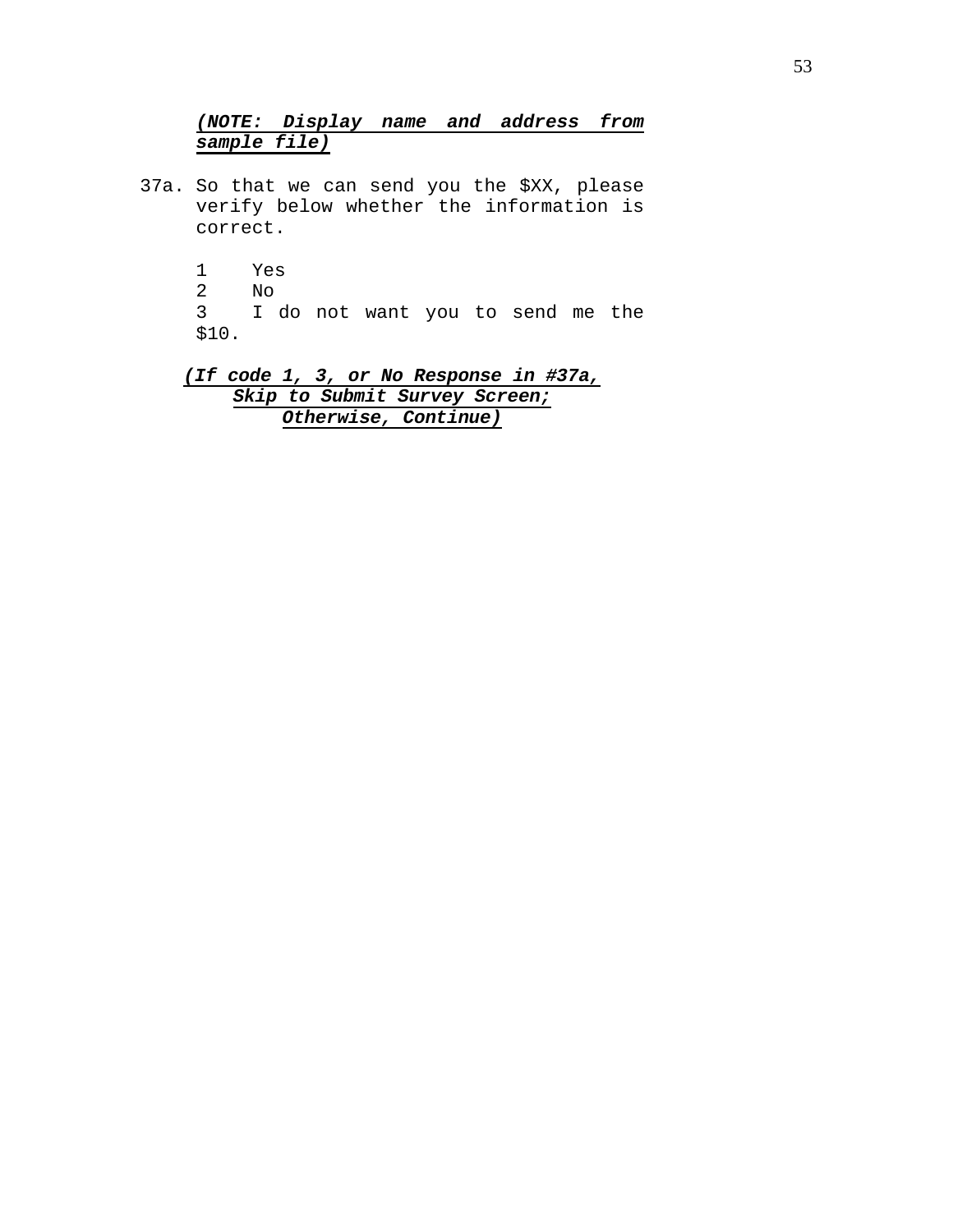NAME: (Fill in response) *(Allow 50 characters)*

STREET ADDRESS: (Fill in response) *(Allow 100 characters)*

CITY: (Fill in response) *(Allow 30 characters)*

STATE: *(Drop-down of states)*

ZIP CODE: (Fill in response) *(Allow 15 characters)*

Please submit your survey by clicking the "Submit Survey" button below. For privacy, we encourage you to close your browser after submitting the survey. Once you close your browser, you will no longer be able to view the survey or change your responses.

<Submit Survey>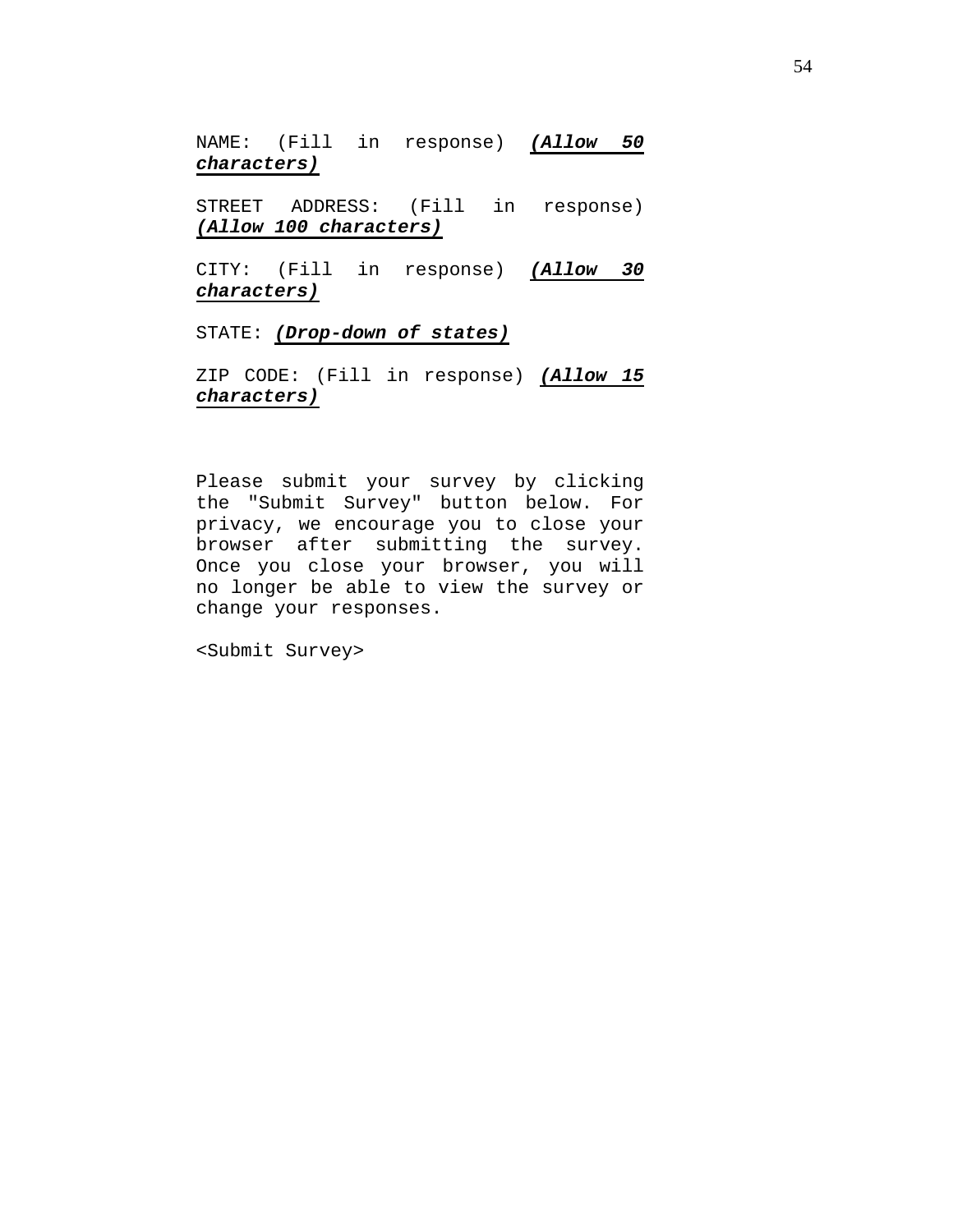Thank you very much for taking the time<br>to complete this survey. Again, we to complete this survey. Again, assure you that all of your answers will be kept completely confidential. No individual responses are reported.

You may now close your browser or go to another Web page.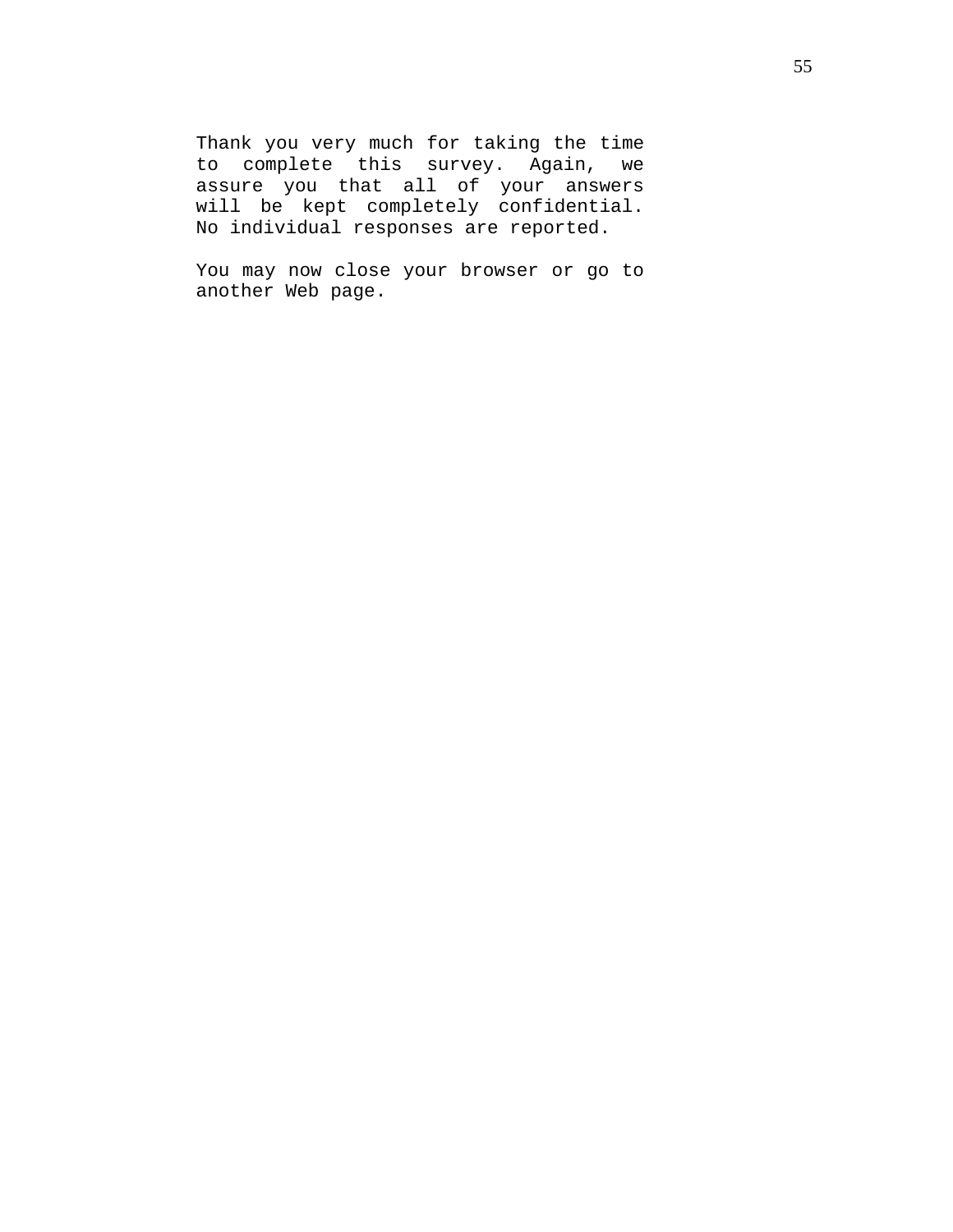Appendix B. Detailed survey response rates.

We present information on survey response rates by site, cohort, and survey round in Appendix Table 1. Survey rounds correspond to the timing of the survey relative to study participants first study semester and excluding summer semesters. Round 1 surveys were administered toward the beginning of the first program semester; round 2 surveys were administered toward the end of the first program semester; round 3 surveys were administered toward the beginning of the second program semester; and round 4 surveys were administered toward the end of the second program semester. Our intent was to survey NYC participants twice in each semester in order to be able to examine changes in time use that may be related to the structure of the PBS payments. However, we were not able to begin fielding surveys until the spring semester of 2009 so cohort 1 in NYC was only surveyed in round 4, and cohort 2 in NYC was only surveyed in rounds 2 through 4. In CA, we only surveyed participants once in each semester because MDRC was also relying on survey responses in the second program semester for CA participants. For our primary analysis we rely on responses to survey round 2. Analyses on the impact of PBSs in the second semester rely on responses to survey round 4.